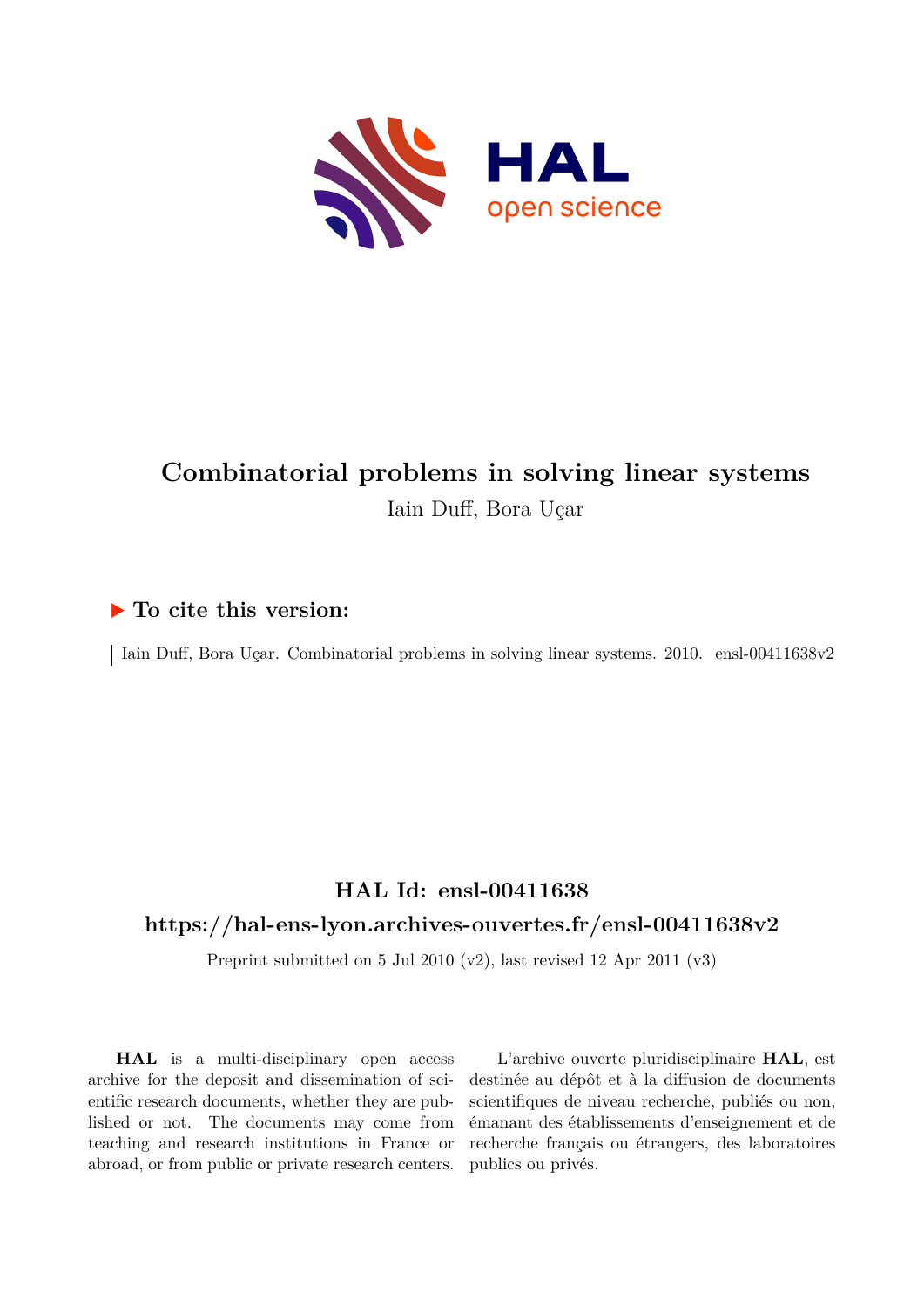### Combinatorial problems in solving linear systems

Iain S. Duff<sup>1,2</sup>, Bora Uçar<sup>3</sup>

 $1$  CERFACS, 42 Av. G. Coriolis, 31057, Toulouse, France iain.duff@stfc.ac.uk <sup>2</sup> Atlas Centre, RAL, Oxon, OX11 0QX, England <sup>3</sup> Centre National de la Recherche Scientifique, Laboratoire de l'Informatique du Parallélisme, (UMR CNRS-ENS Lyon-INRIA-UCBL), Université de Lyon, 46, Allée d'Italie, ENS Lyon, F-69364, Lyon France bora.ucar@ens-lyon.fr

#### LIP Research Report: RR-2009-15

Abstract. Numerical linear algebra and combinatorial optimization are vast subjects; as is their interaction. In virtually all cases there should be a notion of sparsity for a combinatorial problem to arise. Sparse matrices therefore form the basis of the interaction of these two seemingly disparate subjects. As the core of many of today's numerical linear algebra computations consists of the solution of sparse linear system by direct or iterative methods, we survey some combinatorial problems, ideas, and algorithms relating to these computations. On the direct methods side, we discuss issues such as matrix ordering; bipartite matching and matrix scaling for better pivoting; task assignment and scheduling for parallel multifrontal solvers. On the iterative method side, we discuss preconditioning techniques including incomplete factorization preconditioners, support graph preconditioners, and algebraic multigrid. In a separate part, we discuss the block triangular form of sparse matrices.

Keywords. Combinatorial scientific computing, graph theory, combinatorial optimization, sparse matrices, linear system solution

#### 1 Introduction

In this short review paper, we examine the interplay between the solution of sparse linear systems and combinatorics. Most of this strong association comes from the identification of sparse matrices with graphs so that most algorithms dealing with sparse matrices have a close or exact analogue to an algorithm on a graph. We examine these analogues both in the case of the direct solution of sparse linear equations and their solution by iterative methods, particularly focusing on preconditioning.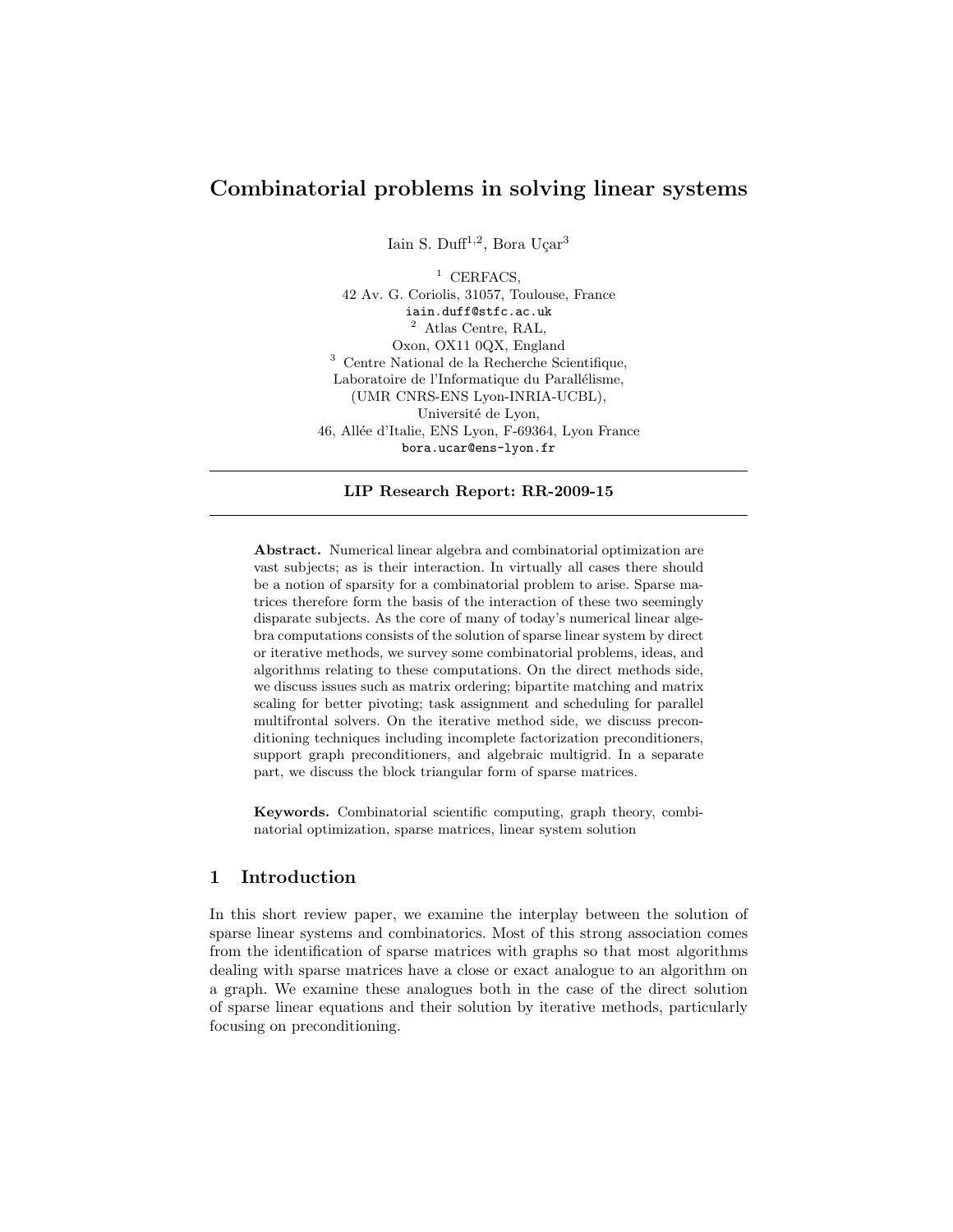Two surveys on combinatorial scientific computing have already been carried out. Hendrickson and Pothen [128] focus on the enabling role of combinatorial algorithms in scientific computing, highlighting a broad range of applications: parallel computing; mesh generation; sparse linear system solution; automatic differentiation for optimization; statistical physics; computational chemistry; bioinformatics; information processing. Bollhöfer and Schenk [29] give an overview of combinatorial aspects of LU factorization. In a spirit similar to the two preceding surveys, Heath, Ng, and Peyton [123] survey parallel algorithms for sparse Cholesky factorization by discussing issues related to the parallelization of the major steps of direct solvers. A recent book by Brualdi and Cvetković  $[36]$  covers standard matrix computations where the combinatorial tools are brought to the forefront, and graphs are used to explain standard matrix computations. The contents include matrix powers and their description using directed graphs; graph-theoretical definition of the determinant of a matrix; and the interpretation of matrix inverses and linear system solution. Brualdi and Ryser [37] and Brualdi [34,35] include a higher level of combinatorial analysis and many linear algebraic concepts beyond the solution of linear systems.

We cover linear system solution with both direct and iterative methods. We try to keep the discussion simple and provide details of some fundamental problems and methods; there are a great many beautiful results on combinatorial problems in linear algebra and reviewing them all would fill a book rather than a short survey paper. Often we review or cite the paper or papers that are at the origin of a particular method. The field has evolved in many ways and many developments have taken place since this original research. We try to provide newer references and software which define the current state-of-the-art. In some cases, survey papers of the highest quality are available, and we list some of these as pointers for readers who wish to explore these areas more fully. All the papers in our reference list are cited and almost all of them are commented on in the text of the paper. In fact we feel that the extensive bibliography is a very useful feature of this review and suggest that the reader may look at these references for further enlightenment on topics of particular interest.

We have intentionally avoided covering subareas that are addressed by other papers in this volume, for example graph partitioning, sparse matrix-vector multiplication, colouring problems, automatic differentiation.

In Section 2, we provide basic definitions from graph theory that are used throughout the paper. Some further definitions are deferred to the relevant sections. We start discussing combinatorial problems in direct solvers by a gentle introduction to the elimination process and its relationship to a suitably defined graph in Section 3. This section is structured around the main techniques that constitute the essential components of modern direct solvers. Section 4 covers some other combinatorial problems which arise in iterative methods. In this section, we mainly discuss the issues that arise due to the use of preconditioning techniques. Section 4.4 covers a special permutation of sparse matrices, known as the block triangular form, which reformulates the solution of a large linear system in terms of the solution on smaller subsystems thus giving us benefits if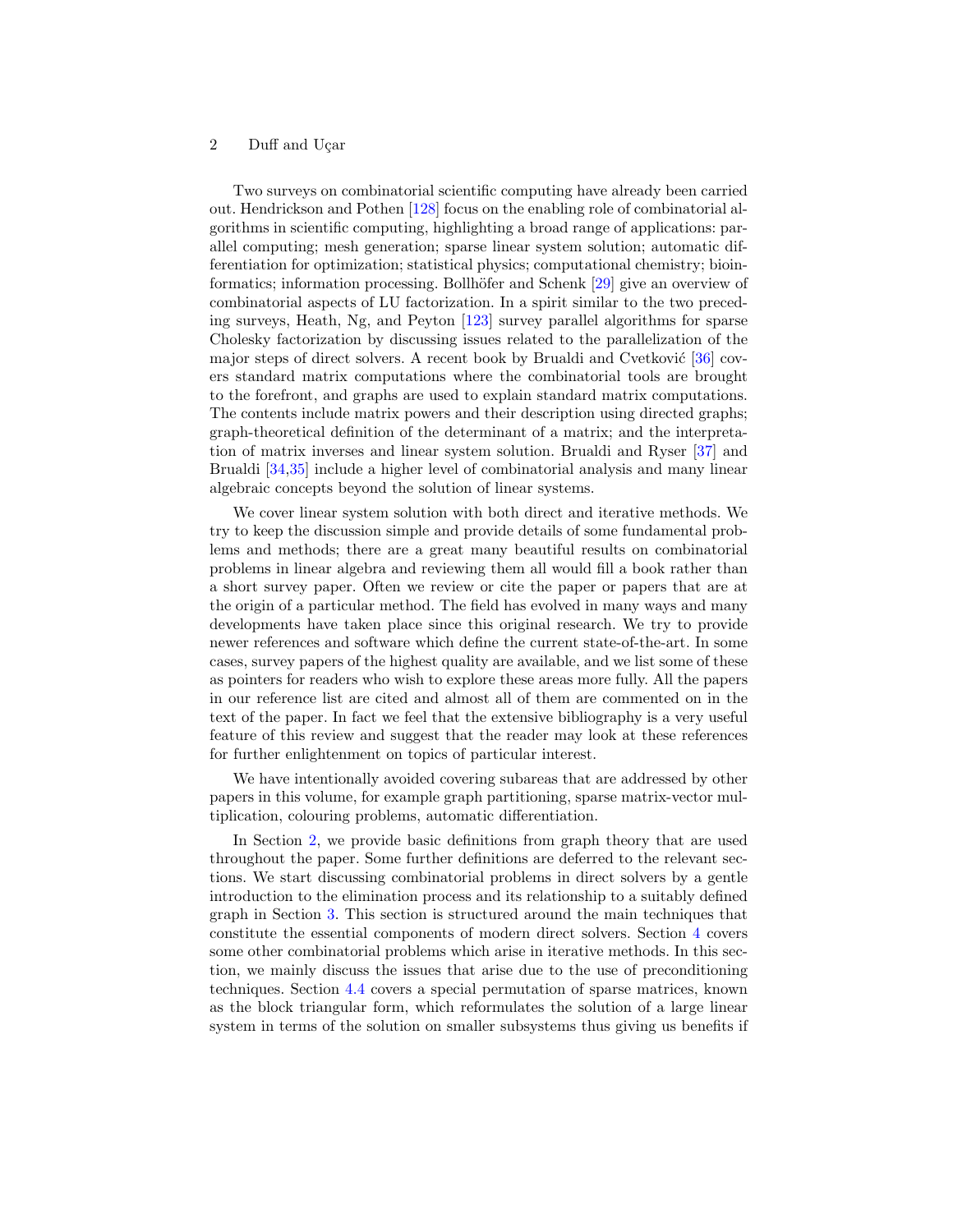the solution scheme is superlinear in the order of the system which is usually the case. We finish with some concluding remarks in Section 5.

#### 2 Basics

In this section, we collect some elementary terms and definitions in graph theory to be used later. Most classical use of these terms and definitions in direct methods can be found in in [67,97,50]. For a more algorithmic treatment of graph theory, we refer the reader to [48].

A graph G is a pair  $(V, E)$ , where V is a finite set, called the vertex or node set, and  $E$  is a binary relation on  $V$ , called the edge set. There are three standard graph models that are widely used in combinatorial scientific computing. In an undirected graph  $G = (V, E)$  the edges are unordered pairs of vertices,  $\{u, v\} \in E$ for  $u, v \in V$  and  $u \neq v$ . In a *directed graph*  $G = (V, E)$ , the edges are ordered pair of vertices, that is,  $(u, v)$  and  $(v, u)$  are two different edges. A bipartite graph  $G = (U \cup V, E)$  consists of two disjoint vertex sets U and V where for each edge  $(u, v) \in E$  we have  $u \in U$  and  $v \in V$ .

An edge  $(u, v)$  is said to be *incident on* the vertices u and v. For any vertex u, the vertices in the set  $adj(u) = \{v : (u, v) \in E\}$  are called the neighbours of u. The *degree* of a vertex is the number of edges incident on it. A path p of length k is a sequence of vertices  $\langle v_0, v_1, \ldots, v_k \rangle$  where  $(v_{i-1}, v_i) \in E$  for  $i = 1, \ldots, k$ . A cycle is a path that starts and ends at the same vertex. The two end points  $v_0$  and  $v_k$  are said to be connected by the path p, and the vertex  $v_k$  is said to be reachable from  $v_0$ . An undirected graph is said to be *connected* if every pair of vertices is connected by a path. A directed graph is said to be strongly connected if every pair of vertices are reachable from each other. The *subgraph*  $H = (W, F)$ of a given graph  $G = (V, E)$  is a graph such that  $W \subseteq V$  and  $F \subseteq W \times W \cap E$ . Such an H is called an *induced subgraph*, if  $F = W \times W \cap E$  and a *spanning* subgraph if  $W = V$ . A tree is a connected graph without cycles. A spanning tree of a connected graph is a spanning subgraph which is also a tree.

Given a sparse square matrix  $A$  of order  $n$ , one can associate any of the three standard graph models described above. Formally one can associate the following three graphs. The first one is the bipartite graph  $G_B = (V_R \cup V_C, E)$ , where the vertex sets  $V_R$  and  $V_C$  correspond to the rows and columns of A, respectively, and the edge set  $E$  corresponds to the set of nonzeros of the matrix  $A$  so that  $(i, j) \in E$  iff  $a_{ij} \neq 0$ . The second one is the directed graph  $G_D = (V, E)$ , where each vertex corresponds to a row and the respective column of A, and the edge set E corresponds to the set of nonzeros of A so that  $(i, j) \in E$  iff  $a_{ij} \neq 0$ . The third one is the undirected graph  $G_U = (V, E)$  which is defined for a pattern symmetric matrix A (that is  $a_{ij} \neq 0$  whenever  $a_{ji} \neq 0$ ), where each vertex corresponds to a row and the respective column of A, and the edge set E corresponds to the set of nonzeros so that  $(i, j) \in E$  iff  $a_{ij} \neq 0$  and  $a_{ji} \neq 0$ . We note that among these three alternatives, only the bipartite graph  $G_B$  can represent a rectangular matrix.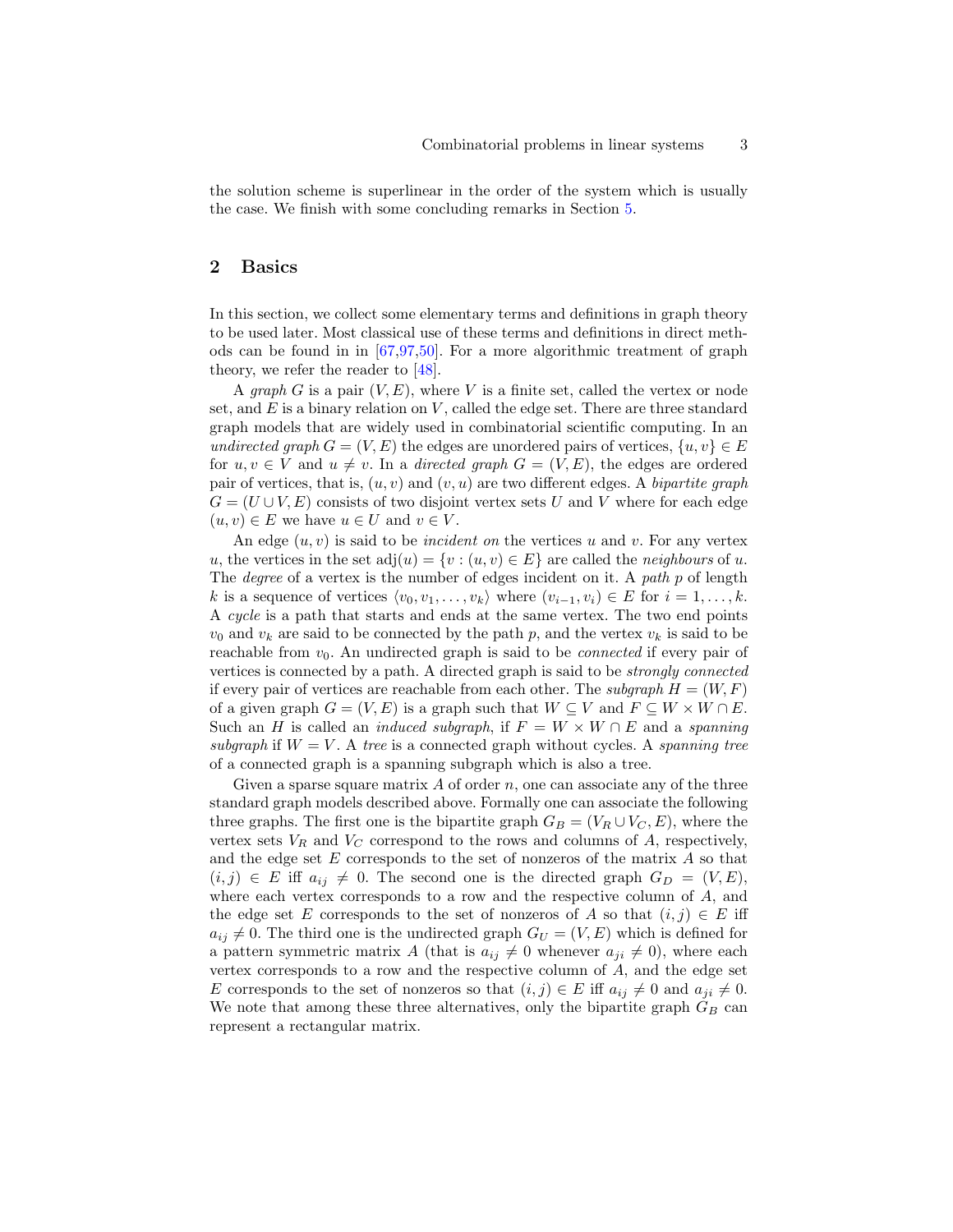The three graph models discussed above suffice for the material that we cover in this paper. For completeness, we also mention three hypergraph models that are used in modeling sparse matrices. We do not cover the combinatorial scientific computing problems for which hypergraph models are used. A hypergraph  $H$  is a pair  $(V, H)$  where V is a finite set, called the vertex or node set, and H is a family of subsets of  $V$ , called the hyperedge set. Each hyperedge is therefore a set of vertices. Clearly, an undirected graph is a hypergraph where each hyperedge has two vertices. There are three known hypergraph models for sparse matrices. In the column-net hypergraph model [41]  $H_R = (V_R, H_C)$  of a sparse matrix matrix A, there exist one vertex  $v_i \in V_{\mathcal{R}}$  and one hyperedge  $h_j \in H_{\mathcal{C}}$  for each row  $r_i$  and column  $c_j$ , respectively. In this model,  $v_i \in h_j$  if and only if  $a_{ij} \neq 0$ . In the row-net hypergraph model [41]  $\mathcal{H}_{\mathcal{C}} = (V_{\mathcal{C}}, H_{\mathcal{R}})$  of matrix A, there exist one vertex  $v_j \in V_{\mathcal{C}}$  and one hyperedge  $h_i \in H_{\mathcal{R}}$  for each column  $c_j$  and row  $r_i$ , respectively. In this model,  $v_i \in h_j$  if and only if  $a_{ji} \neq 0$ . In the fine-grain model [40] (see also [42]),  $\mathcal{H}_z = (V_z, H_{\mathcal{RC}})$  of an  $m \times n$  sparse matrix matrix A, there exist one vertex  $v_{ij} \in V_z$  corresponding to each nonzero  $a_{ij}$  in matrix A. For each row and for each column there exists a hyperedge such that  $H_{\mathcal{RC}}$ contains m row-hyperedges  $r_1, \ldots, r_m$  and n column-hyperedges  $c_1, \ldots, c_n$  where  $v_{ij} \in r_i$  and  $v_{ij} \in c_j$  if and only if  $a_{ij} \neq 0$ .

A matching in a graph is a set of edges such that no two are incident on the same vertex. In this paper, we will be mostly interested in matchings in bipartite graphs. A matching in the bipartite graph of a matrix A corresponds to a set of nonzeros in A no two of which are in the same row or column. An independent set in an undirected graph is a set of vertices no two of which are adjacent. An independent set in the undirected graph of a matrix corresponds to a square principal submatrix whose nonzeros can only be on the diagonal. A clique is a set of mutually adjacent vertices. A clique in the undirected graph of a matrix corresponds to a dense square principal submatrix, assuming a zero free diagonal.

#### 3 Direct methods

We start by describing the LU decomposition, sometimes called Gaussian elimination, of a nonsingular, square sparse matrix  $A$  of order  $n$ . Although there are many variations, the basic point-wise LU decomposition proceeds in  $n-1$  steps, where at step  $k = 1, 2, \ldots, n - 1$ , the formulae

$$
a_{ij}^{(k+1)} \leftarrow a_{ij}^{(k)} - \left(a_{ik}^{(k)}/a_{kk}^{(k)}\right)a_{kj}^{(k)}, \quad \text{for } i, j > k
$$
 (1)

are used to create zeros below the diagonal entry in column  $k$ . Matrices of the form  $A^{(k)} = \{a_{ij}^{(k)}\}\$  of order  $n - k + 1$  are called reduced matrices. This process leads to an upper triangular matrix U. Here, each updated entry  $a_{ij}^{(k+1)}$  overwrites  $a_{ij}^{(k)}$ , and the multipliers  $l_{ik} = a_{ik}^{(k)}/a_{kk}^{(k)}$  may overwrite  $a_{ik}^{(k)}$  resulting in the decomposition  $A = LU$  stored in-place. Here L is a unit lower triangular matrix, and  $U$  is an upper triangular matrix. In order for this method run to completion,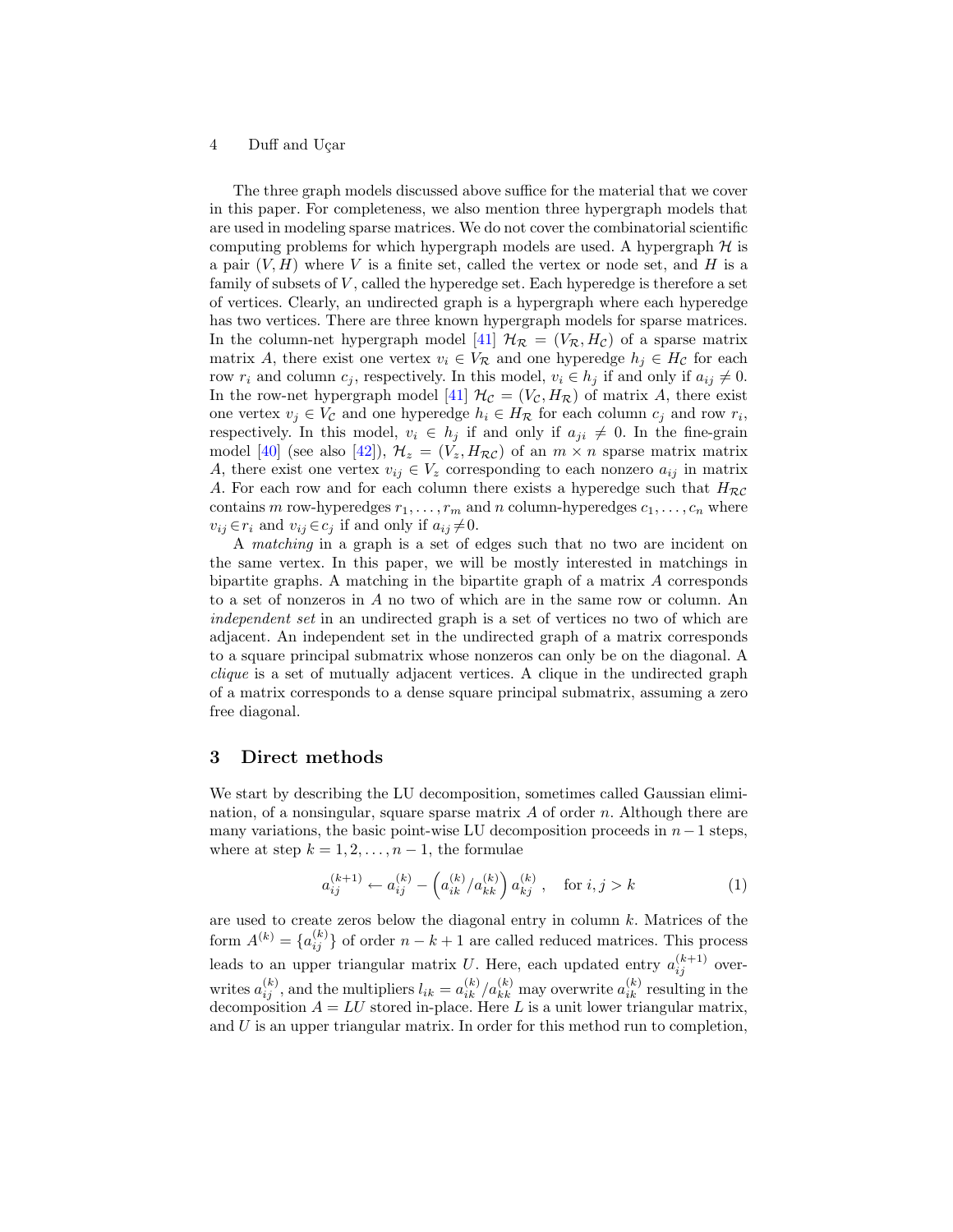the inequalities  $a_{kk}^{(k)} \neq 0$  should hold. These updated diagonal entries are called pivots and the operation performed using the above formulae is referred to as eliminating the variable  $x_k$  from the subsequent equations.

Suppose at step k, either of the matrix entries  $a_{ik}^{(k)}$  or  $a_{kj}^{(k)}$  is zero. Then there would be no update to  $a_{ij}^{(k)}$ . On the other hand, if both are nonzero, then  $a_{ij}^{(k+1)}$  becomes nonzero even if it was previously zero (accidental cancellations due to existing values are not considered as zeros, rather they are held as if they were nonzero). Now consider the first elimination step on a symmetric matrix characterized by an undirected graph. If  $a_{i1}$  is nonzero we zero out that entry. Suppose that  $a_{1j}$  is also nonzero for some  $j > 1$ , then we will have a nonzero value at  $a_{ij}$  after the application of the above formulae. Consider now the undirected graph  $G_U(V, E)$  of A. As  $a_{i1} \neq 0$  and  $a_{1j} \neq 0$ , we have the edges  $(1, i)$  and  $(1, j)$  in E. After the elimination, the new nonzero  $a_{ij}$  will thus correspond to the edge  $(i, j)$  in the graph. Since the vertex 1 does not concern us any further (due to the condition  $i, j > k$  in the formulae above), we can remove the vertex 1 from the graph, thereby obtaining the graph of the reduced matrix  $A^{(1)}$  of size  $(n-1)\times(n-1)$ . In other words, step k of the elimination process on the matrix  $A^{(k-1)}$  corresponds to removing the kth vertex from the graph and adding edges between all the neighbours of vertex  $k$  that were not connected before.

#### Algorithm 1 Elimination process in the graph

 $G_U(V, E) \leftarrow$  undirected graph of A for  $k = 1 : n - 1$  do  $V \leftarrow V - \{k\}$  > remove vertex k  $E \leftarrow E - \{(k, \ell) : \ell \in \text{adj}(k)\} \cup \{(x, y) : x \in \text{adj}(k) \text{ and } y \in \text{adj}(k)\}\$ 

This relation between Gaussian elimination on A and the vertex elimination process on the graph of A, shown in Algorithm 1, was first observed by Parter  $[169]$ . Although it looks innocent and trivial<sup>1</sup>, this relation was the starting point for much of what follows in the following subsections.

The following discussion is intentionally simplified. We refer the reader to [67] and [97] for more rigorous treatment.

#### 3.1 Labelling or ordering

Consider the elimination process on the matrices shown in Fig. 1. The original ordering of the matrix  $A$  is shown on the left. The elimination process on this matrix will lead to nonzeros in the factors that are zeros in the matrix A. These new nonzeros are called  $\frac{fill-in.}{full-in.}$  Indeed, the resulting matrix of factors will be full. On the other hand, the ordering obtained by permuting the first row and

<sup>&</sup>lt;sup>1</sup> In 2000 at Los Alamos, Seymour V. Parter told Michele Benzi that such were the reactions he had received from the referees on his paper.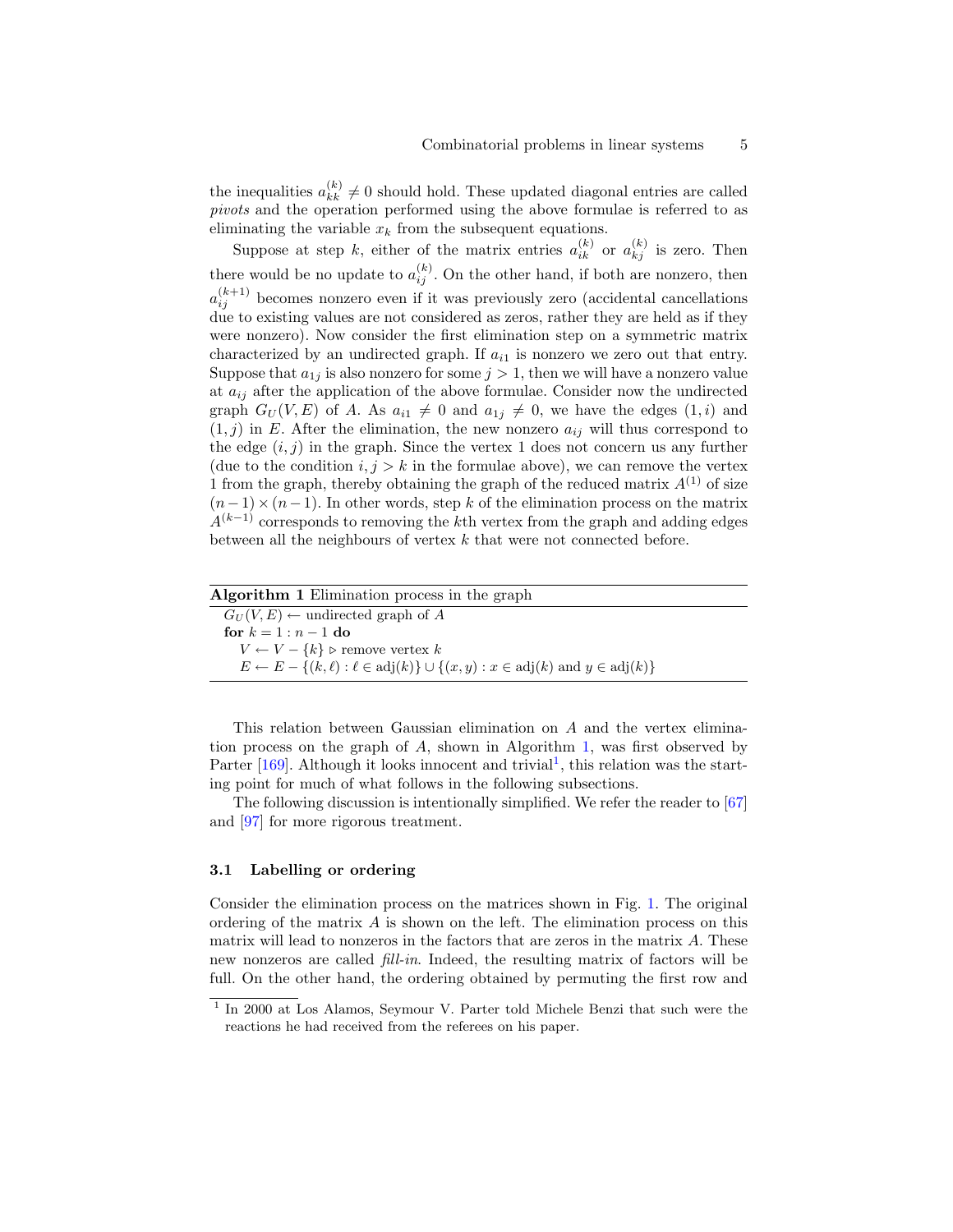column to the end (shown on the right) will not create any fill-in. As is clearly seen from this simple example, the ordering of the eliminations affects the cost of the computation and the storage requirements of the factors.

| $\times$ $\times$ $\times$ $\times$ | $\times$<br>$\times$ |
|-------------------------------------|----------------------|
| $\times$ $\times$                   | $\times$ $\times$    |
| $\times$ $\times$                   | $\times$ $\times$    |
| $\times$ $\times$                   | $X$ $X$ $X$ $X$      |
| Original matrix                     | Reordered matrix     |

Fig. 1. Ordering affects the sparsity during elimination.

Ordering the elimination operations corresponds to choosing the pivots among combinatorially many alternatives. It is therefore important to define and find the best ordering in an efficient way. There are many different ordering methods; most of them attempt to reduce the fill-in. Minimizing the fill-in is an NPcomplete problem. This was first conjectured to be true in 1976 by Rose, Tarjan, and Lueker [184] in terms of the elimination process on undirected graphs. Then Rose and Tarjan [183] proved in 1978 that finding an elimination ordering on a directed graph that gives minimum fill-in is NP-complete (there was apparently a glitch in the proof which was rectified by Gilbert [103] two years later). Finally, Yannakakis [209] proved the NP-completeness of the minimum fill-in problem on undirected graphs in 1981.

Heuristic ordering methods to reduce the fill-in predate these complexity results by about two decades. The first of these ordering methods is due to Markowitz [162]. At the beginning of the kth elimination step, a nonzero entry  $a_{ij}^{(k)}$  in the reduced matrix is chosen to reduce the fill-in, and the chosen entry is permuted to the diagonal, thus defining the kth pivot. The criterion for choosing an entry  $a_{ij}^{(k)}$  is to select the entry to minimize the product of the number of other entries in its row and the number of other entries in its column. Markowitz's paper deals with nonsymmetric matrices. The selection criterion was later adapted to symmetric matrices by Tinney and Walker [202] (they do not cite Markowitz's paper but state that their method might be used already). Tinney and Walker's method of choosing a diagonal entry as the pivot at step  $k$ , referred to as S2 in their paper, can be seen more elegantly during the elimination process on the graph, as noted by Rose [181]. Here, the vertex with the minimum degree in the current graph is eliminated. In other words, instead of eliminating vertex  $k$  at step  $k$  of the Algorithm 1, a vertex with minimum degree is selected as the pivot and labelled as k. Due to this correspondence, Rose renamed the method S2 of Tinney and Walker as the minimum degree algorithm.

There have been many improvements over the basic minimum degree algorithm, reducing both the run time and the space complexity. Probably the most striking result is that the method can be implemented in the same amount of space used to represent the original graph with a few additional arrays of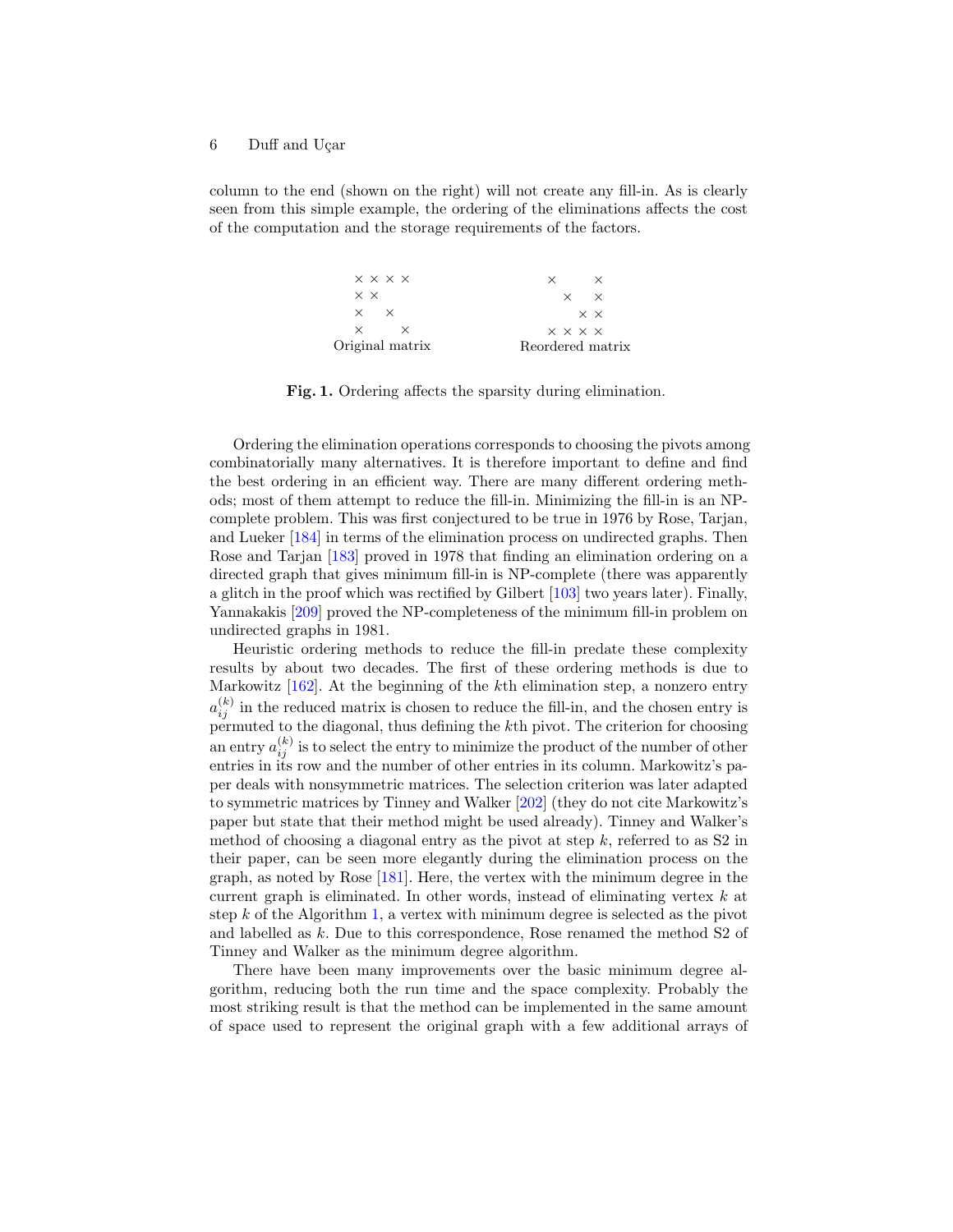size  $n$ . This is surprising as the degrees changes dynamically, fill-in normally occurs throughout the execution of the algorithm, and to be able to select a vertex of minimum degree, the elimination process should somehow be simulated. The methods used to achieve this goal are described in [73,95,96]. The survey by George and Liu [98] lists, inter alia, the following improvements and algorithmic follow-ups: mass eliminations [100], where it is shown that, in case of finite-element problems, after a minimum degree vertex is eliminated a subset of adjacent vertices can be eliminated next, together at the same time; indistinguishable nodes [97], where it is shown that two adjacent nodes having the same adjacency can be merged and treated as one; *incomplete degree update* [83], where it is shown that if the adjacency set of a vertex becomes a subset of the adjacency set of another one, then the degree of the first vertex does not need to be updated before the second one has been eliminated; element absorption [74], where based on a compact representation of elimination graphs, redundant structures (cliques being subsets of other cliques) are detected and removed; multiple elimination [150], where it was shown that once a vertex  $v$  is eliminated, if there is a vertex with the same degree that is not adjacent to the eliminated vertex, then that vertex can be eliminated before updating the degree of the vertices in adj(v), that is the degree updates can be postponed; external degree [150], where instead of the true degree of a vertex, the number of adjacent and indistinguishable nodes is used as a selection criteria. Some further improvements include the use of compressed graphs [11], where the indistinguishable nodes are detected even before the elimination process and the graph is reduced, and the extensions of the concept of the external degree  $[51,105]$ . The approximate *minimum degree* as described in  $[6]$  is shown to be more accurate than previous degree approximations and leads to almost always faster execution with an ordering often as good as or better than minimum degree. Assuming a linear space implementation, the run-time complexity of the minimum degree (and multiple minimum degree) and the approximate minimum degree ordering heuristics are shown to be, respectively,  $\mathcal{O}(n^2m)$  and  $\mathcal{O}(nm)$  for a graph of n vertices and m edges [124].

A crucial issue with the minimum degree algorithm is that ties arise while selecting the minimum degree vertex  $[66]$ . It is still of interest, though a little daunting, to develop a tie-breaking strategy and beat the current fill-reducing algorithms.

As mentioned above, the minimum degree based approaches order the matrix by selecting pivots using the degree of a vertex without any reference to later steps of the elimination. For this reason, the general class of such approaches are called local strategies. Another class, called global strategies, permute the matrix in a global sense so as to confine the fill-in within certain parts of the permuted matrix. A widely used and cited algorithm is by Cuthill and McKee [49]. A structurally symmetric matrix A is said to have bandwidth  $2m+1$ , if m is the smallest integer such that  $a_{ij} = 0$ , whenever  $|i-j| > m$ . If no interchanges are performed during elimination, fill-in occurs only within the band. The algorithm is referred to as CM and is usually based on a breadth-first search algorithm. George [102]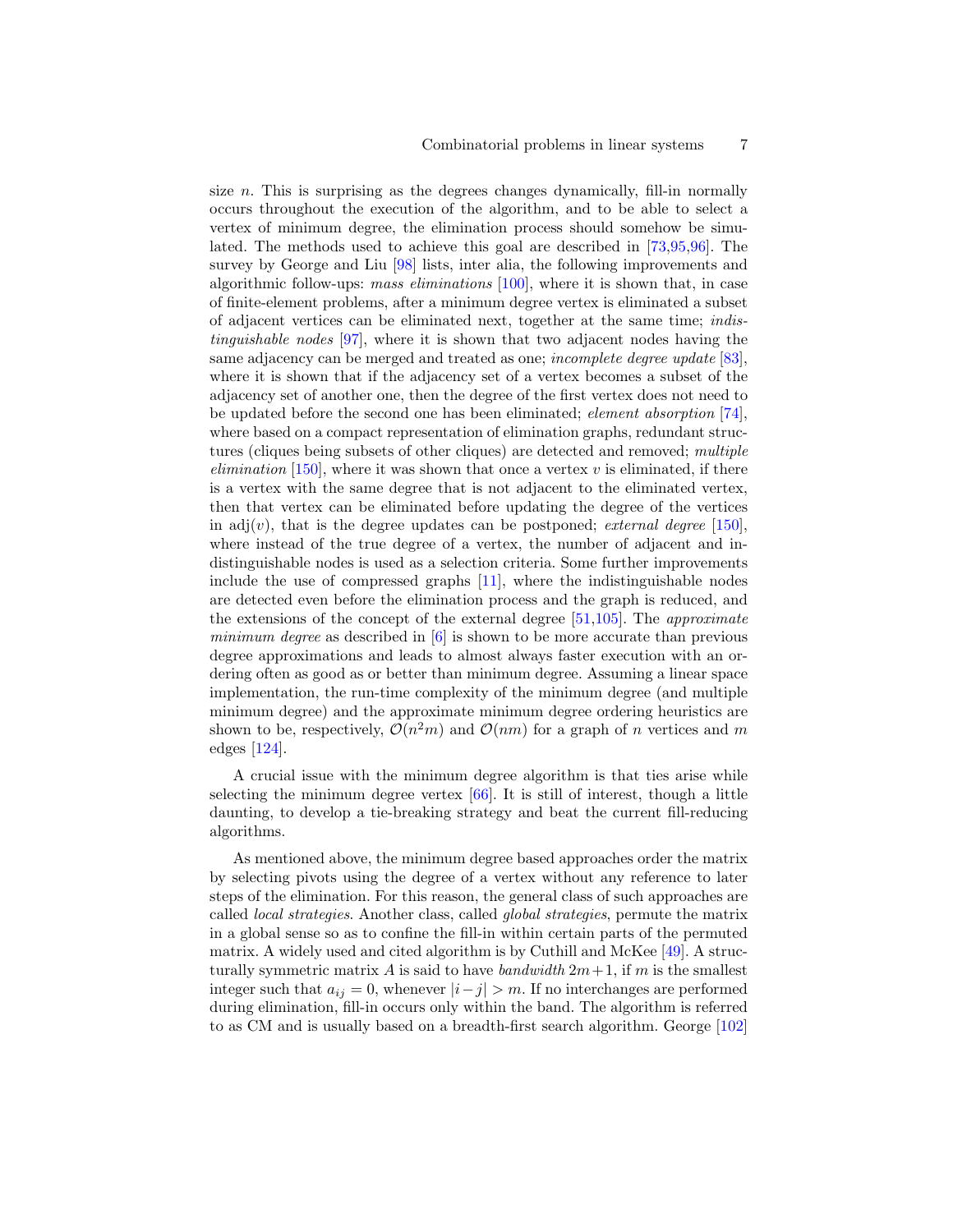found that reversing the ordering found by the CM algorithm effectively always reduces the total storage requirement and the arithmetic operations when using a variant of the band-based factorization algorithm (a rigorous treatment and analysis of these two algorithms is given in [158]). This algorithm is called reverse Cuthill-McKee and often referred to as RCM.

Another global approach that received and continues to receive considerable attention is called the nested dissection method, proposed by George [93] and baptized by Birkhoff (acknowledged in George's paper). The central concept is a vertex separator in a graph: that is a set of vertices whose removal leaves the remaining graph disconnected. In matrix terms, such a separator corresponds to a set of rows and columns whose removal yields a block diagonal matrix after suitable permutation. Permuting the rows and columns corresponding to the separator vertices last, and each connected component of the remaining graph consecutively results in the doubly bordered block diagonal form

$$
\begin{pmatrix} A_{11} & A_{1S} \\ A_{22} & A_{2S} \\ A_{S1} & A_{S2} & A_{SS} \end{pmatrix} . \tag{2}
$$

The blocks  $A_{11}$  and  $A_{22}$  can be further dissected using the vertex separator of the corresponding graphs and can themselves be permuted into the above form, resulting in a nested dissection ordering. Given such an ordering, it is evident that fill-ins are confined to the blocks shown in the form.

A significant property of nested-dissection based orderings is that they yield asymptotically optimal fill-in and operation counts for certain types of problems. It was shown in [93] that, for a matrix corresponding to a regular finite-element mesh of size  $q \times q$ , the fill-in and operation count using a nested dissection ordering are  $\mathcal{O}(q^2 \log_2 q)$  and  $\mathcal{O}(q^3)$ , respectively. For a three dimensional mesh of size  $q \times q \times q$ , the bounds are  $\mathcal{O}(q^6)$  for the operation count and  $\mathcal{O}(q^4)$  for the fill-in, see also [60] for a detailed analysis. George [93] shows the asymptotic optimality of the operation count but not the fill-in. The asymptotic results were settled thoroughly in [132]. Further developments for finite-element meshes include automatic generation of nested dissection on square meshes with  $q =$  $2^{l} - 1$ , with l integer, in [185], and methods for arbitrary square meshes and irregular shaped regions in [66]. In [94], a heuristic is presented to perform nested dissection on general sparse symmetric matrices. The nested dissection approach was then generalized so that it yields the same bounds for systems defined on planar and almost planar graphs [148]. The generalization essentially addresses all  $n \times n$  systems of linear equations whose graph has a bounded separator of size  $n^{1/2}$ . The results of [149] are used to obtain separators and bounds on separator sizes on planar graphs, and therefore the asymptotic optimality results apply to planar or almost planar graphs, a general class of graphs which includes two dimensional finite-element meshes. Gilbert and Tarjan [108] combine and extend the work in [94] and [148] to develop algorithms that are easier to implement than the earlier alternatives and have smaller constant factors. In [108] asymptotic optimality results are demonstrated on planar graphs, two-dimensional finiteelement graphs, graphs of bounded genus, and graphs of bounded degree with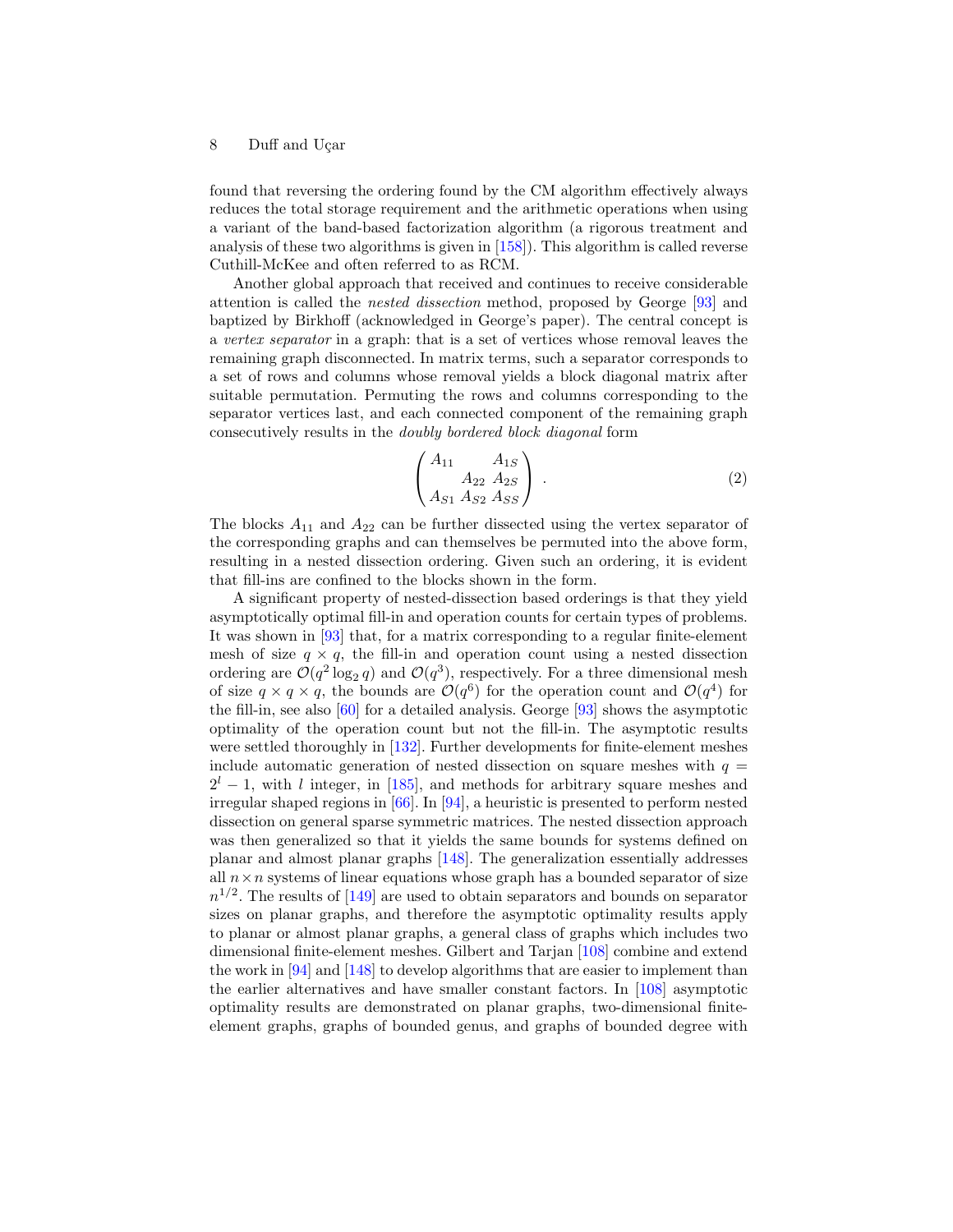$n^{1/2}$ -separators (note that without the bounded degree condition, the algorithm can be shown not to achieve the bound on fill-in).

It is not much of a surprise that hybrid fill-reducing ordering methods (combining the minimum degree and nested dissection heuristics) have been developed. We note that the essential ideas can be seen already in [202]. Tinney and Walker suggest that if there is a natural decomposition of the underlying network, in the sense of (2), then it may be advantageous to run the minimum degree algorithm on each subnetwork. The first formalization of the hybrid approach was, however, presented in [101]. In this work, the hybrid method is applied to finite-element meshes, where first a few steps of nested dissection are applied before ordering all entries (a precise recommendation is not given). The remaining entries are ordered using bandwidth minimization methods such as CM and RCM. Liu [154] uses a similar idea on general symmetric sparse matrices. Probably this is the first paper where minimum degree based algorithms are called bottom-up approaches and the separator based, nested dissection algorithms are called top-down approaches, thus defining the current terminology. Liu terminates the nested dissection earlier (up to 5 levels of dissections are applied; but this depends on the size of the graphs and there is no precise recommendation for a general problem), and then orders the remaining vertices with minimum degree, including the separator vertices in the degree counts but ignoring them during vertex selection (this method is known as *constrained minimum degree* or minimum degree with constraints). The merits of the proposed algorithm are listed as a reduced sensitivity to the initial ordering of the matrix and an ordering algorithm more appropriate for parallel factorization.

As we stated before, a nested dissection ordering gives asymptotically optimal storage and operation counts for square grids. For rectangular grids, however, this is not the case. It has been shown that for rectangular grids with a large aspect ratio, nested dissection is inferior to the minimum degree ordering [14], and even to the natural ordering [25]. The main issue, as stated by Ashcraft and Liu [14], is that the ordering of the separator vertices found at different dissection steps is important. For rectangular grids, Bhat et al. [25] propose to order the separator vertices in the natural ordering to minimize the profile after partitioning the rectangular grid into square sub-grids each of which is ordered using nested dissection. Ashcraft and Liu [14] develop this idea to propose a family of ordering algorithms. In these algorithms, a partitioning of the graph is first found by using either the elimination tree or by recursive application of graph bisection [13]. Then each part is ordered using constrained minimum degree. The Schur complement of the domains is formed symbolically and used to reorder the separator vertices using multiple minimum degree. Hendrickson and Rothberg [129] (concurrently with Ashcraft and Liu) and Schulze [194] develop similar algorithms. Ashcraft and Liu find multisectors instead of performing recursive bisection; Hendrickson and Rothberg and Schulze use multilevel graph partitioning; Schulze proposes an elegant coarsening algorithm.

Not surprisingly, the current state-of-the-art in fill-reducing ordering methods is based on hybrid approaches of the kind outlined above. The efficiency of these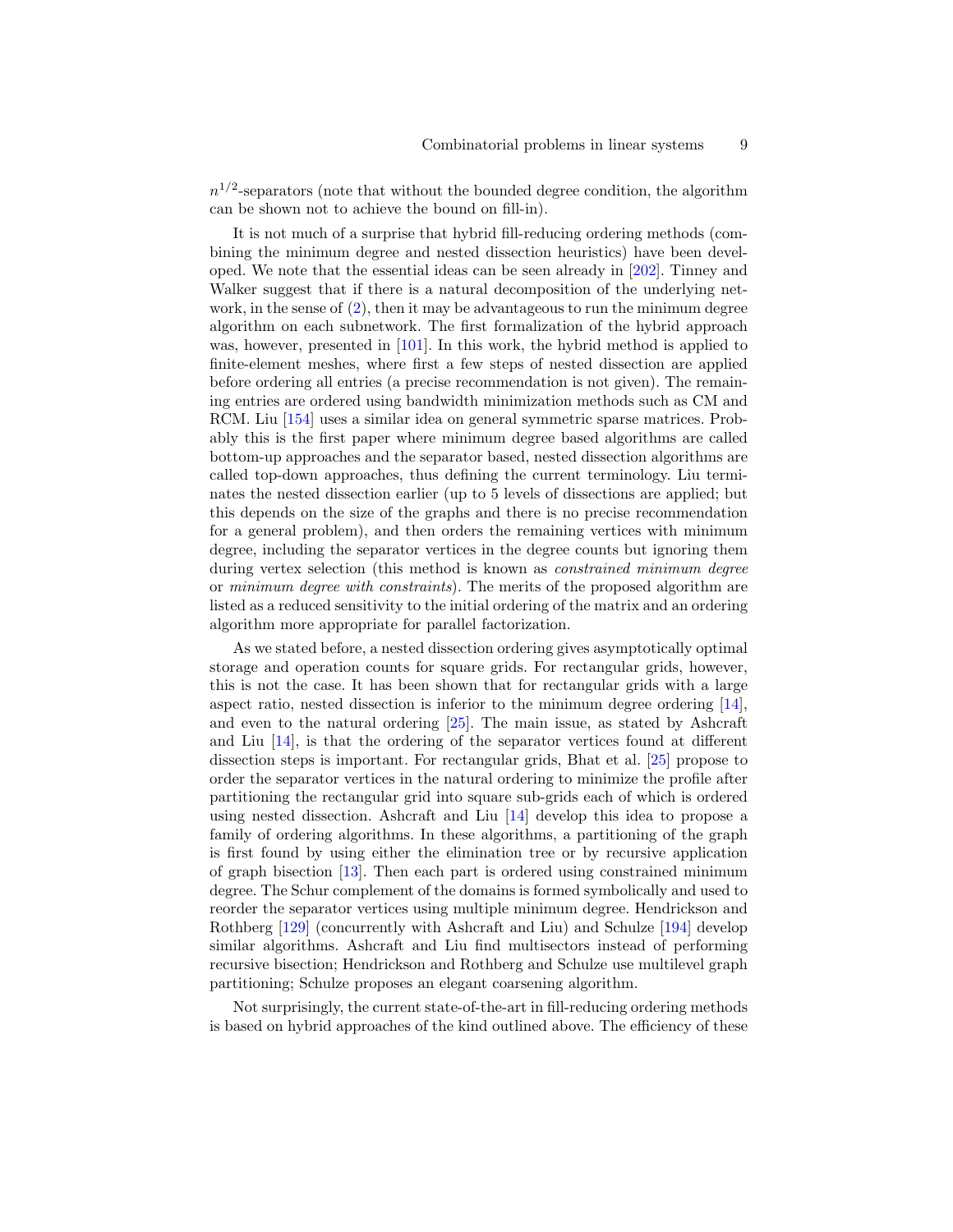methods is due to developments in graph partitioning methods such as efficient algorithms for computing eigenvectors to use in partitioning graphs [17,174]; and the genesis of the multilevel paradigm [38,127] which enables better use of vertex-move-based iterative refinement algorithms [87,140]. These developments are neatly incorporated in graph partitioning and ordering software packages such as Chaco  $[126]$ , MeTiS  $[139]$ , SCOTCH  $[170]$ , and WGPP  $[116]$ . These libraries usually have a certain threshold (according to F. Pellegrini, around 200 vertices seems to be a common choice) to terminate the dissection process and to switch to a variant of the minimum degree algorithm.

#### 3.2 Matching and scaling

As discussed before, for the elimination process to succeed, the pivots  $a_{kk}^{(k)}$  should be nonzero. This can be achieved by searching for a nonzero in the reduced matrix and permuting the rows and columns to place that entry in a diagonal position. Such permutations are called *pivoting* and guarantee that an  $a_{kk}^{(k)} \neq 0$  can be found for all  $k$  so long as the original matrix is nonsingular. In partial pivoting, the search is restricted to the kth column. A general technique used to control the growth factor is to search the column for a maximum entry or to accept an entry as pivot so long as it passes certain numerical tests. These pivoting operations are detrimental to the fill-reducing orderings discussed in the previous section, as those ordering methods assume that the actual numerical elimination will follow the ordering produced by the symbolic elimination process on the graph.

Suppose that the diagonal entries of the matrix are all nonzero. Assuming no exact cancellation, all pivots will be nonzero when they are taken from the diagonal. Notice that any symmetric permutation of the original matrix keeps the set of diagonal entries the same, and hence the fill-reducing orderings of the previous section are applicable in this case. Our purpose in this section is to summarize the methods to find permutations that yield such diagonals.

As is clear, we are searching for n nonzeros in an  $n \times n$  matrix A no two of which are in the same row or column. As we mentioned earlier, this corresponds to finding a perfect matching in the bipartite graph representation of A. The existence of such a set of  $n$  nonzeros (i.e., a perfect matching in the bipartite graph) is guaranteed to exist if, for  $k = 1, 2, ..., n$  any k distinct columns have nonzeros in at least  $k$  distinct rows—a result shown by P. Hall  $[122]$ .

A few definitions are in order before describing bipartite matching algorithms. Given a matching  $M$ , a vertex is said to be *matched* if there is an edge in the matching incident on the vertex, and to be unmatched otherwise. An Malternating path is a path whose edges are alternately in  $M$  and not in  $M$ . An alternating path is called an augmenting path, if it starts and ends at unmatched vertices. The cardinality of a matching is the number of edges in it. We will be mostly interested in matchings of maximum cardinality. Given a bipartite graph G and a matching  $\mathcal{M}$ , a necessary and sufficient condition for  $\mathcal M$  to be of maximum cardinality is that there is no  $\mathcal{M}$ -augmenting path in G [23, Theorem 1]—for the curious reader the second theorem of Berge gives a similar condition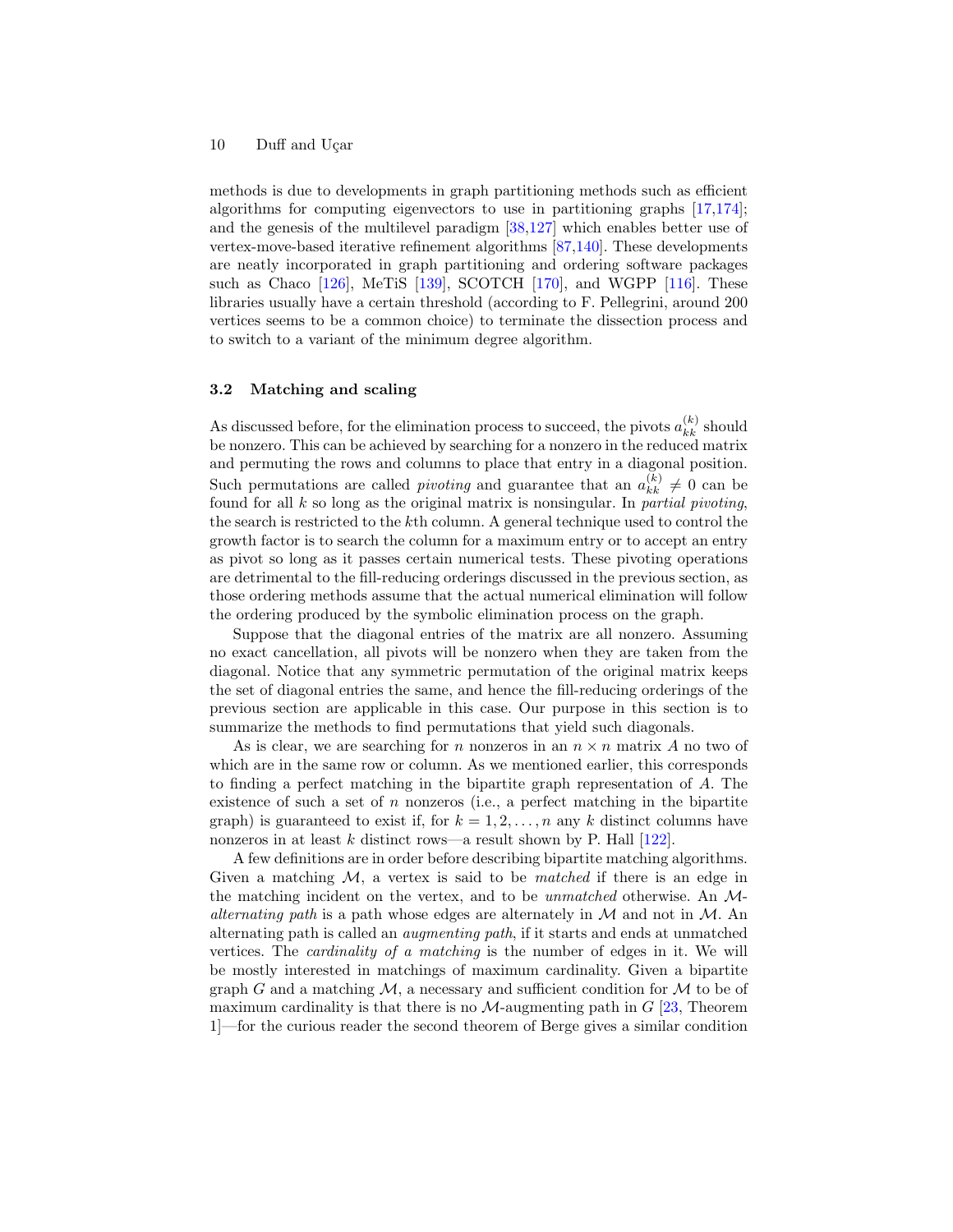for minimum vertex covers. Given a matching  $M$  on the bipartite graph of a square matrix A, one can create a permutation matrix M such that  $m_{ji} = 1$  iff row i and column j are matched in  $M$ . Then, the matrix AM has a zero-free diagonal. It is therefore convenient to abuse the notation and refer to a matching as a permutation matrix.

The essence of bipartite cardinality matching algorithms is to start with an empty matching and then to augment it until no further augmentations are possible. The existing algorithms mostly differ in the way the augmenting paths are found and the way the augmentations are performed. In [121] a breadth-first search is started from an unmatched row vertex to reach an unmatched column vertex. The time complexity is  $\mathcal{O}(n\tau)$ , where  $\tau$  is the number of nonzeros in the matrix. The algorithm in  $[62,63]$ , known as MC21, uses depth-first search where, before continuing the depth-first search with an arbitrary neighbour of the current vertex, all its adjacency set is scanned to see if there is an unmatched vertex. This is called a cheap assignment and helps reduce the run time. The time complexity is  $\mathcal{O}(n\tau)$ , but it is observed to run usually much faster than that bound. Depth-first search is also used in [143] with a complexity of again  $\mathcal{O}(n\tau)$ . Hopcroft and Karp [133] find a maximal set of shortest augmenting paths using breadth-first search and perform the associated augmentations at the same time. With a detailed analysis of the possible length and number of such augmentations, they demonstrate a complexity of  $\mathcal{O}(\sqrt{n}\tau)$ . Building upon the work of Hopcroft and Karp, Alt et al. [5] judiciously combine depth- and breadthwork of Hoperont and Narp, Alt et al. [5] Judiciously combine depth- and breadin-<br>first searches to further reduce the complexity to  $\mathcal{O}(\min{\{\sqrt{n}\tau, n^{1.5}\sqrt{\tau/\log n}}\})$ .

Not all matrices have perfect matchings. Those that have a perfect matching are referred to as structurally nonsingular, or structurally full rank, whereas those that do not have a perfect matching are referred to as structurally singular, or structurally rank deficient. The maximum cardinality of a matching is referred to as the structural rank which is at least as large as the numerical rank.

Although permuting a matching to the diagonal guarantees existence of the pivots, it does not say anything about their magnitudes. In order to control the growth factor, it may still be necessary to perform pivoting during the course of the elimination. It is known that for diagonally dominant matrices, pivoting on the grounds of numerical stability is not necessary. Therefore, if we find a matching which guarantees diagonal dominance after a permutation and probably some scaling, we can avoid numerical pivoting. Unfortunately not all matrices can be permuted to such a form but trying to do so is likely to reduce the need for numerical pivoting. These were the motivating ideas in [69] and [167], where such an attempt is formulated in terms of maximum weighted bipartite matchings.

In matrix terms, Olschowka and Neumaier [167] and Duff and Koster [69] find a permutation matrix (and hence a perfect matching)  $M$  such that the product of the diagonal of the permuted matrix,  $\prod \text{diag}(AM)$ , is maximum (in magnitude) among all permutations. Although the product form of the variables is intimidating, a simple transformation by changing each entry of the matrix to the logarithm of its magnitude reduces the problem to the well known maximum weighted bipartite matching problem. In particular, maximizing  $\prod \text{diag}(AM)$  is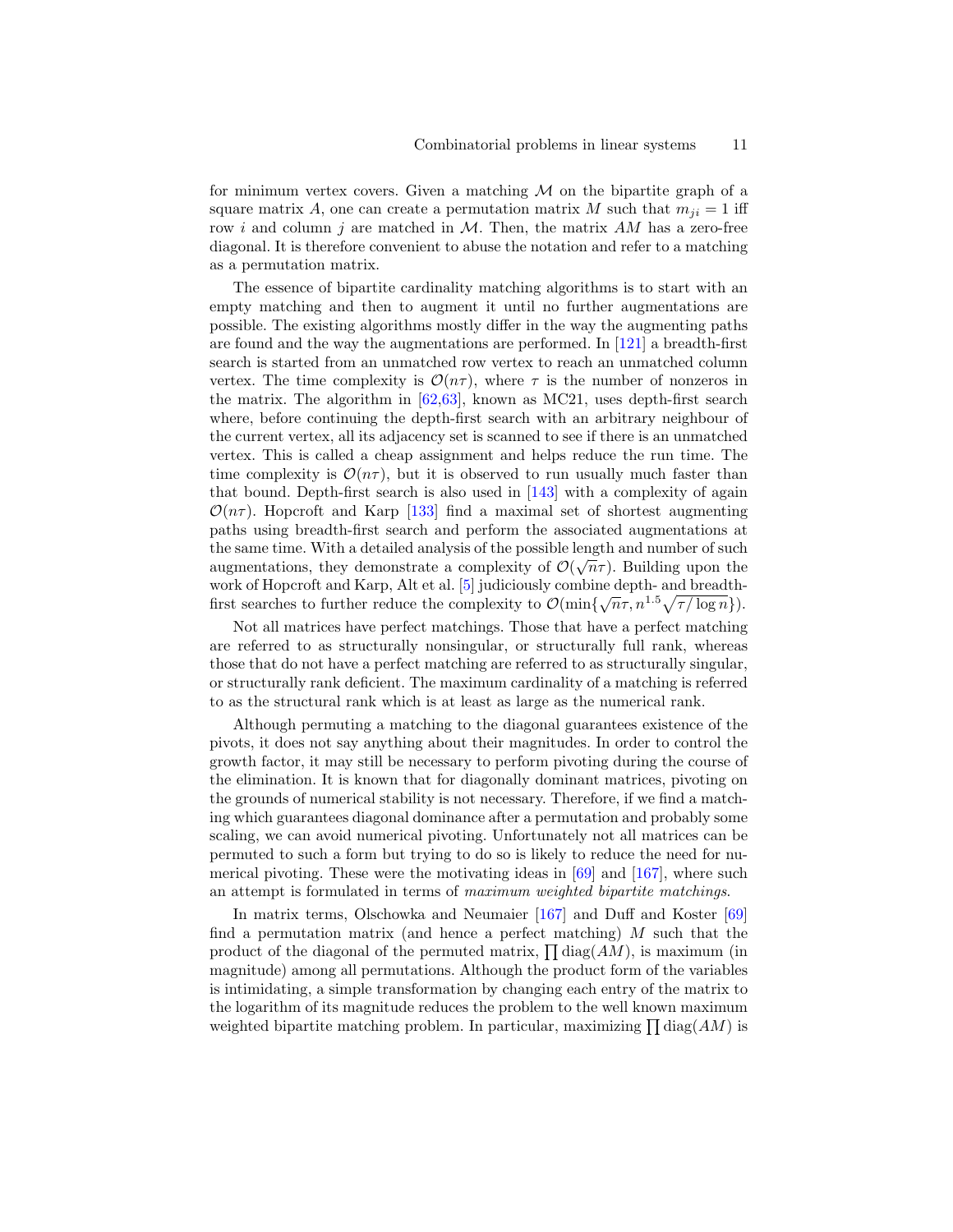equivalent to maximizing the diagonal sum given by  $\sum \text{diag}(\hat{C}M)$  for  $\hat{C} = (\hat{c}_{ij})$ where

$$
\hat{c}_{ij} = \begin{cases} \log |a_{ij}|, & \text{if } a_{ij} \neq 0\\ -\infty, & \text{otherwise} \end{cases}
$$

or, to minimizing the diagonal sum given by  $\sum \text{diag}(CM)$  for  $C = (c_{ij})$  where

$$
c_{ij} = \begin{cases} \log \max_i |a_{ij}| - \log |a_{ij}|, & \text{if } a_{ij} \neq 0\\ \infty, & \text{otherwise} \end{cases}.
$$

The literature on the minimum weighted matching problem is much larger than that on the cardinality matching problem. A recent book lists 21 algorithms [39, p.121] from years 1946 to 2001 and provides codes or a link to codes of eight of them (<http://www.assignmentproblems.com/>). The best strongly polynomial time algorithm is by Fredman and Tarjan [88] and runs in  $\mathcal{O}(n(\tau +$  $n \log n$ ). In addition to those 21 algorithms mentioned in the book above, we mention Duff and Koster's implementation of the matching algorithm, now known as MC64 and available as an HSL subroutine ([http://www.hsl.rl.ac.](http://www.hsl.rl.ac.uk/) [uk/](http://www.hsl.rl.ac.uk/)). MC64 was initially designed for square matrices, but the latest version extends the algorithm to rectangular matrices. The running time of MC64 for the maximum weighted matching problem is  $\mathcal{O}(n(\tau + n) \log n)$ . MC64 also provides algorithms for a few more bipartite matching problems. There are also recent efforts which aim to develop practical parallel algorithms for the weighted matching problem. In [180] and [77] parallel algorithms for maximum weighted bipartite matching are proposed. Although these algorithms are still being investigated, one cannot expect them to be entirely successful for all problems (given that depth-first search is inherently sequential [178] and certain variations of breadth-first search are also inherently sequential [110]); nevertheless, there are many cases where each algorithm delivers solutions in quite reasonable time with quite reasonable speed-ups. There are also efforts in designing parallel approximate matching algorithms [120,161,172].

We say a few words about the pioneering work of Kuhn in maximum weighted weighted matchings [143] for two reasons. Firstly, his paper was selected as the best paper of Naval Research Logistics in its first 50 years and was reproduced as  $[144]$  (there is a delightful history of the paper by Kuhn himself  $[145]$ ). Secondly, it forms the basis for the algorithms [69,167] that combine matchings with matrix scaling for better numerical properties during elimination.

By linear programming duality, it is known  $[143]$  that M is a maximum weighted matching if and only if there exist dual variables  $u_i$  and  $v_j$  with

$$
\begin{cases} u_i + v_j \le c_{ij} & \text{for } (i, j) \in E \setminus M \\ u_i + v_j = c_{ij} & \text{for } (i, j) \in M \end{cases}
$$

For such  $u_i$  and  $v_j$ , setting

$$
D_1 = \text{diag}(e^{u_i}) \quad \text{and} \quad D_2 = \text{diag}(e^{v_j}/\max_i |a_{ij}|)
$$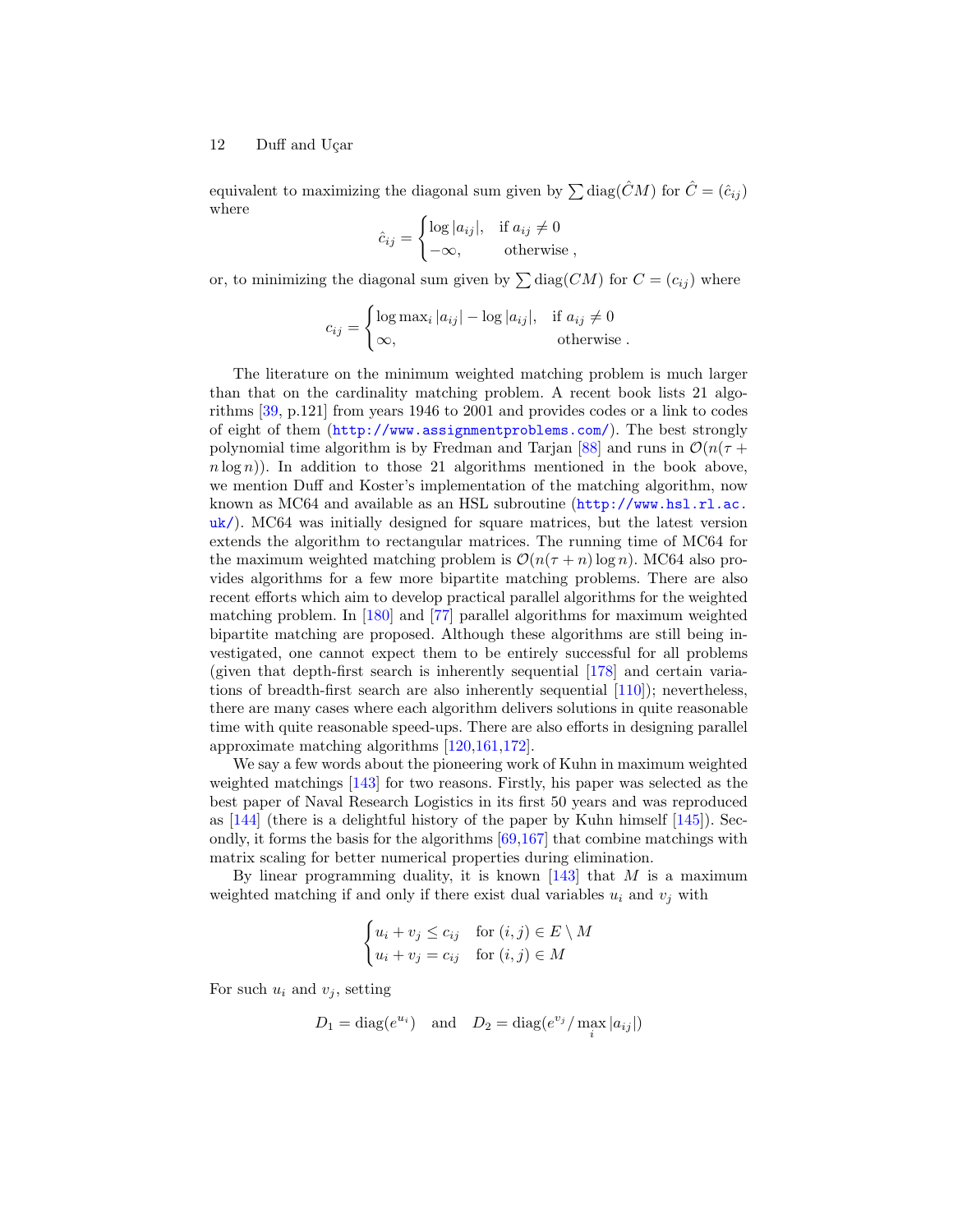scales the matrix so that  $D_1AMD_2$  has all ones on the diagonal and all other entries are less than or equal to one, see [69,167]. Off-diagonal entries can be one in magnitude (this can happen for example when there is more than one maximum weighted matching), but otherwise the combined effect is such that the resulting matrix has larger entries on the diagonal. If the given matrix was obtained from a strongly diagonally dominant matrix or a symmetric positive definite matrix by permutations, the maximum product matching recovers the original diagonal [167]. Therefore, it is believed that the combination of the matching and the associated scaling would yield a set of good pivots. This was experimentally observed but has never been proved.

#### 3.3 Elimination tree and the multifrontal method

In this section, we describe arguably the most important graphical representation for sparse matrices: the elimination tree. We discuss its properties, construction and complexity, and illustrate the flexibility of this model. We then consider one of the most important elimination-tree based class of direct methods: the multifrontal method. We indicate how we can modify the tree for greater efficiency of the multifrontal method and show how it is used in a parallel and out-of-core context.

Elimination tree The elimination tree is a graphical model that represents the storage and computational requirements of sparse matrix factorization. The name elimination tree was first used in [64] and was principally used there as a computational tree to guide the factorization process. The term was also used by Jess and Kees [136], who again used the elimination tree to represent the computational dependencies in order to exploit parallelism. We note that Jess and Kees used the elimination tree of a triangulated graph. That is, they consider the graph that includes the fill-in edges obtained using a fill-reducing ordering. The formalized definitions of the elimination tree and the use of the data structures resulting from it for efficient factorization and solution are given by Schreiber [193]. Liu considers the elimination tree in some detail and provides a detailed discussion on it in [151] and [155]. The latter paper is a comprehensive survey of the elimination tree structure. Here we provide a few properties of the elimination tree and comment on its computation, mostly following the exposition in [155].

The elimination tree essentially relates to the factorization of irreducible, pattern symmetric matrices. However, some modern solvers such as MUMPS [7] extend the use of the elimination tree to unsymmetric systems by using a tree based on the structure of the matrix  $|A|+|A^T|$ . This extends the benefits of the efficient symmetric symbolic factorization to the unsymmetric case, and so the following discussion can apply to general LU factorization. Note that there is a rich literature on the use of directed graphs and alternative tree models for the unsymmetric case which we do not cover—the reader is referred to [51,104,106,56,117] for a the use of directed graph models in sparse factorization and to [84,85] for alternative tree models for unsymmetric matrices.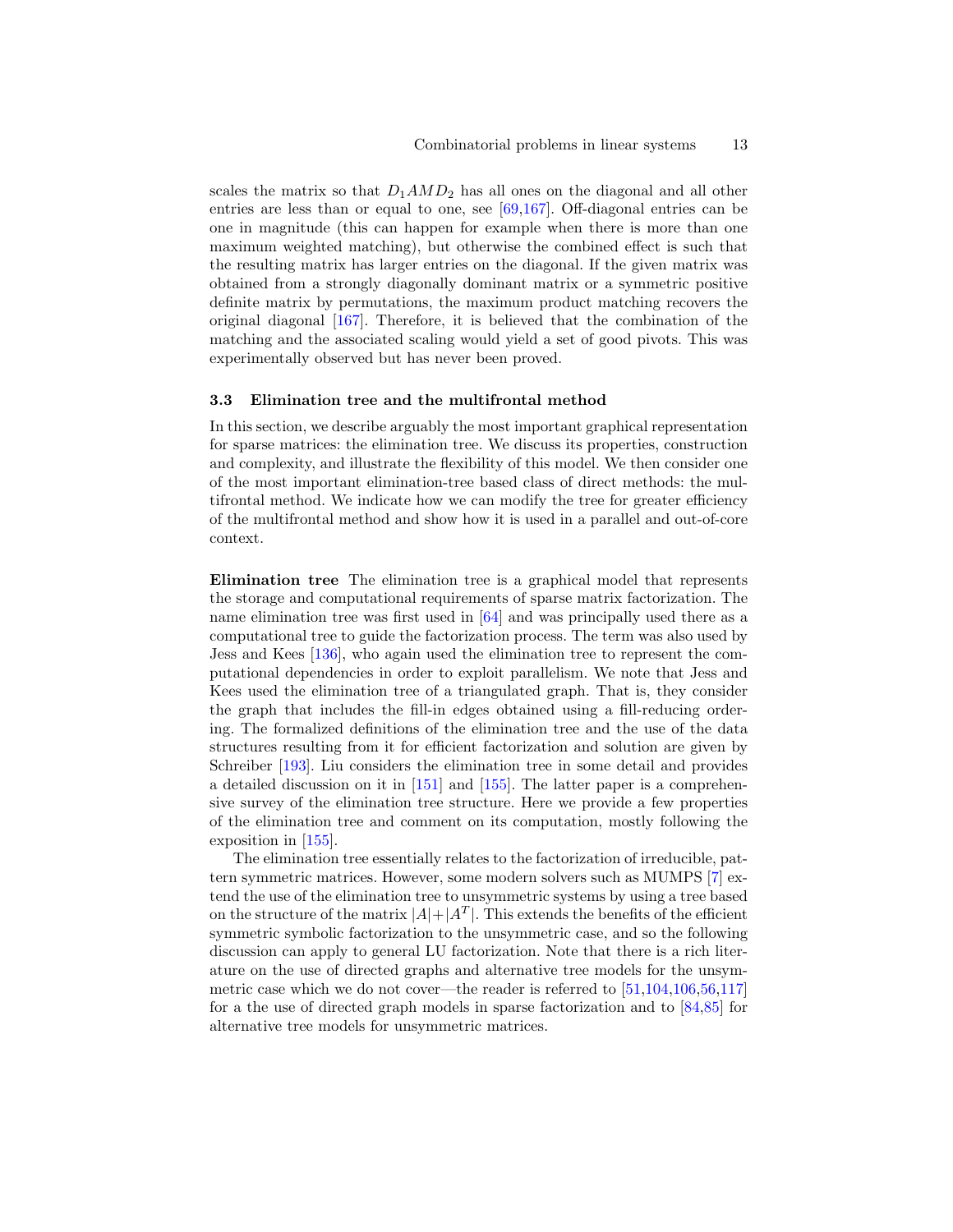We first give a few definitions before listing some important properties of the elimination tree. Depth-first search (DFS) of a graph starts with an initial node  $v$ , marks the node as visited and then recursively visits an unvisited vertex which is adjacent to v. The edges that are traversed to explore an unvisited node form a tree, which is called a *depth-first search tree* [200]. Let  $A$  be a symmetric positive definite matrix having the factorization  $LL^T$ . Let  $G_F$  represent the graph of the filled in matrix, i.e., the undirected graph of  $L + L<sup>T</sup>$ . Then the elimination tree  $T = (V, E)$  is a depth-first search tree of the undirected graph  $G_F$ . To us, this last statement summarizes most of the structural information relating to the factorization process. Therefore we discuss this correspondence a little more. As discussed in Section 2, the *i*th vertex of  $G_F$  corresponds to the *i*th row/column of  $L + L<sup>T</sup>$ . Then, running the DFS starting from the vertex n of  $G_F$  and during the recursive calls from a vertex to its unvisited neighbors, always choosing the one with the highest index first yields the elimination tree as its search tree. We note that if the matrix is reducible the first call from the vertex  $n$  will not explore all the vertices; when this happens, the highest numbered unvisited vertex should be taken as the starting vertex of another DFS. In a reducible matrix, this will yield the forest of elimination trees for each block.

We now give the most significant characteristics of the elimination tree. Firstly, the elimination tree is a spanning tree of the graph corresponding to the filled in matrix. Secondly, the elimination tree can be constructed by making an edge from each vertex  $j = 1, ..., n - 1$  to the first nonzero  $l_{ij}$  in column j so that vertex  $i$  is the parent of vertex  $j$ . As there are no *cross edges* (a cross edge is an edge of the graph but not the DFS tree and it connect vertices which do not have an ancestor-descendant relationship in the DFS tree) with respect to a DFS tree of an undirected graph, the edges of  $G_F$  that are not in the tree T are back edges, i.e., they are from a vertex  $v$  to another vertex in the unique path joining  $v$  to the root (see [200] and [48, Section 23.3]). Combining with the fill-path theorem of Rose et al. [184, Lemma 4, p.270], we have that for  $i > j$ , the entry  $l_{ij}$  is nonzero if and only if there exists a path  $v_j, v_{p1}, \ldots, v_{pt}, v_i$  in the graph of A such that the vertices  $v_j, v_{p1}, \ldots, v_{pt}$  are all in the subtree of the elimination tree  $T$  rooted at node  $v_i$ . Another important property characterizing the fill-in is that  $l_{ij} \neq 0$ , if and only if the vertex  $v_j$  is an ancestor of some vertex  $v_k$  in the elimination tree T, where  $a_{ik} \neq 0$  (see [151, Theorem 2.4]).

As is evident from the previous discussion, the elimination tree depends on the ordering of elimination operations. In particular, a node (that is the associated variable) can only be eliminated after all of its descendants have been eliminated—otherwise the structure is lost and the tree no longer corresponds to the depth-first search tree of the filled-in matrix anticipated at the beginning. A topological ordering of the nodes of a tree refers to an ordering in which each node is ordered before its parent. It was known earlier (see, e.g., [75] and comments in [151, p.133]) that all topological orderings of the elimination tree are equivalent in terms of fill-in and computation; in particular any postorderings of the tree are equivalent. Liu [153] investigates a larger class of equivalent orderings obtained by tree restructuring operations, refereed to as tree rotations.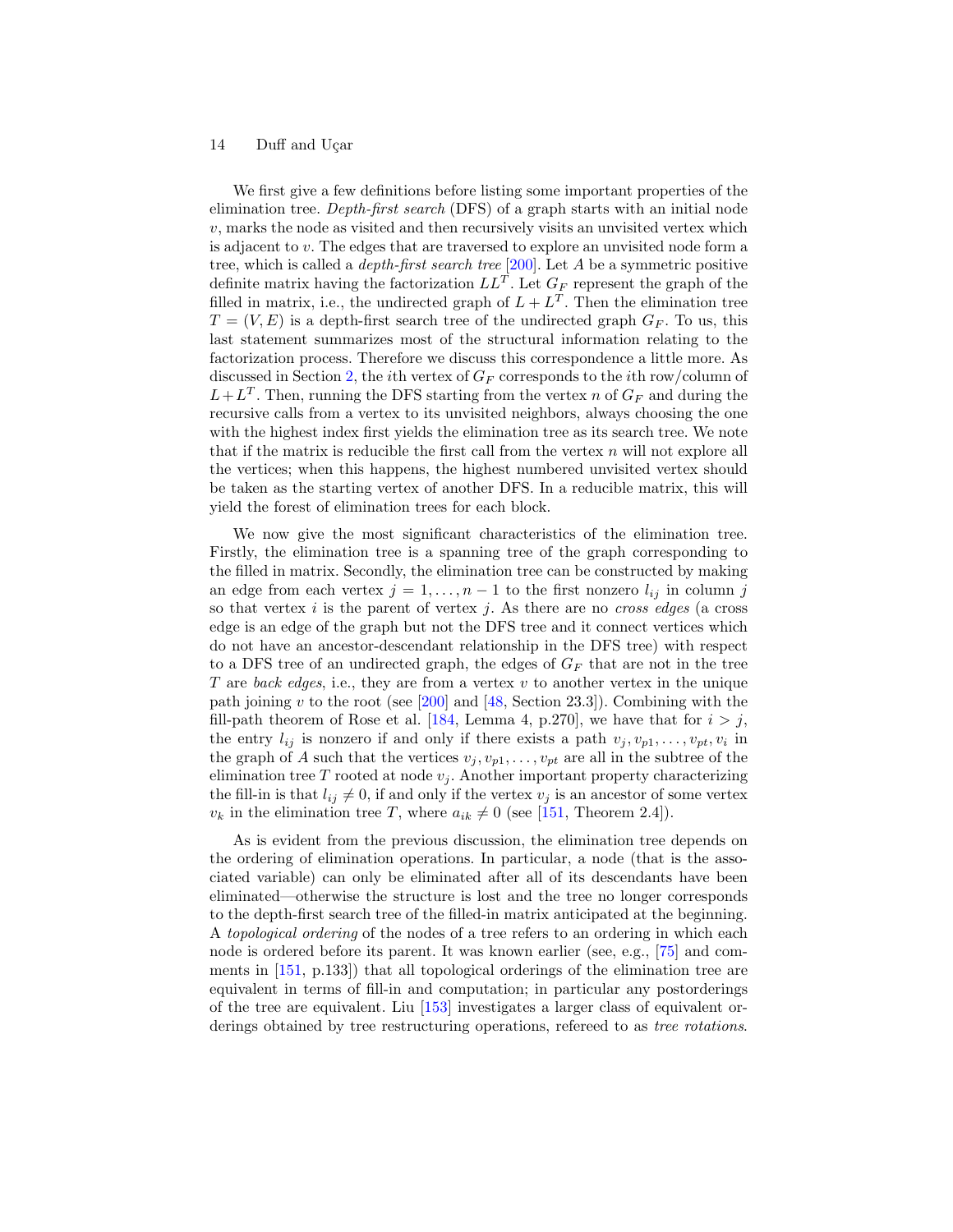Liu combines a result of Rose [181, Corollary 4, p.198] and one of his own [151, Theorem 2.4, p.132 to note that for any node  $v$  in the tree there is an equivalent ordering in which the nodes adjacent (in the graph of  $A$ ) to the nodes in the subtree rooted at  $v$  are numbered last. Using a result of Schreiber  $[193, Propo$ sition 5, p.260, Liu identifies a node  $y$  as eligible for rotation if the following is true for all ancestor  $z$  (in the elimination tree) of  $y$  but not for the node  $y$ itself: the ancestors of  $z$  forms a clique in the filled graph and are connected (in the original graph, not in the tree) to the subtree rooted at  $z$ . Then, the nodes are partitioned into three sets and numbered in the following order: those that are not ancestors of the selected node while retaining their relative order; those that are ancestors of the selected node but not connected to (in the original graph, not in the tree) the subtree rooted at the selected node; then finally the remaining nodes. The final ordering will correspond to a new elimination tree in which the subtree rooted at the selected node would be closer to the root of the new tree.

Liu [151] (also in the survey [155]) provides a detailed description of the computation of the elimination tree. Firstly, an algorithm is given in which the structure of row i of  $L$  is computed using only  $A$  and the parent pointers set for the first  $i - 1$  nodes. This algorithm processes the rows of in turn and runs in time proportional to the number of nonzeros in  $L$ . At row  $i$ , the pattern of the *i*th row of  $L$  is generated; for this the latest property of the elimination tree that we mention above (see [151, Theorem 2.4]) is used. Then for for each  $k$  for which  $l_{ik} \neq 0$  and the parent k is not set, the parent of k is set to be i. In order to reduce the time and space complexity, Liu observes that parent pointers can be set using the graph of A and repeated applications of set operations for the disjoint set union problem [201]. A relatively simple implementation using these operations reduces the time complexity to  $\mathcal{O}(\tau \alpha(\tau, n))$ , where  $\tau$  is the number of entries in A and  $\alpha(\tau, n)$  is the two parameter variation of the inverse of the Ackermann function— $\alpha(\tau, n)$  can be safely assumed to be less than four.

Multifrontal method Based on techniques developed for finite-element analysis by Irons [135] and Speelpenning [196], Duff and Reid proposed the multifrontal method for symmetric [74] and unsymmetric [76] systems of equations. Liu [156] provides a good overview of the multifrontal method for symmetric positive definite matrices.

The essence of a frontal method is that all elimination operations are performed on dense submatrices (called frontal matrices) so that these operations can be performed very efficiently on any computer often by using the Level 3 BLAS [59]. The frontal matrix can be partitioned into a block two by two matrix where all variables from the  $(1,1)$  block can be eliminated (the variables are called fully summed) but the Schur complement formed by the elimination of these on the (2,2) block cannot be eliminated until later in the factorization. This Schur complement is often called a *contribution block*.

The multifrontal method uses an assembly tree to generalize the notion of frontal matrices and to allow any fill-reducing ordering. At each node of the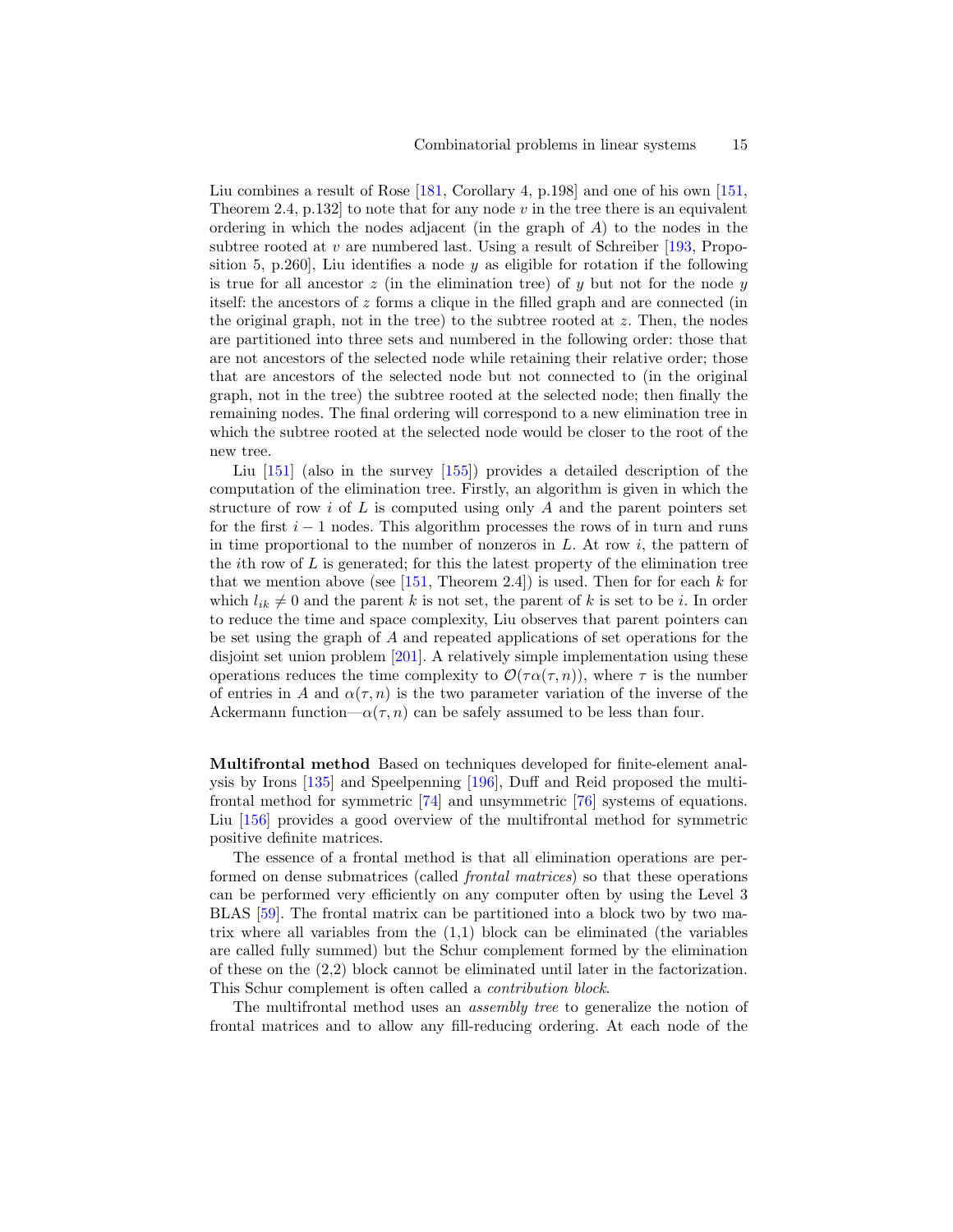assembly tree, a dense frontal matrix is constructed from parts of the original matrix and the contribution blocks of the children—this process is called the assembly operation. Then, the fully summed variables are eliminated (factorization of the (1,1) block takes place) and the resulting contribution block is passed to the parent node for assembly into the frontal matrix at that node. Clearly, one can only perform the eliminations at a node when all the contributions have been received from its children. Liu [156] defines a tree (associated with  $LL^T$ factorization of a matrix  $A$ ) as an assembly tree if for any node j and its parent p, the off-diagonal structure of the jth column of  $L$  is a subset of the structure of the pth column of L and  $p > j$ . It is easy to see that the elimination tree satisfies this condition and that there are other tree structures which will exhibit the same property. In this setting, the contributions from  $j$  (or any descendant of it in the assembly tree) can be accommodated in the frontal matrix of  $p$  and hence the generality offered by the assembly tree might be used for reducing the memory requirements [156, p.98].

Since the elimination tree is defined with one variable (row/column) per node, it only allows one elimination per node and the (1,1) block would be of order one. Therefore, there would be insufficient computation at a node for efficient implementation. It is thus advantageous to combine or amalgamate nodes of the elimination tree. The amalgamation can be restricted to avoid any additional fill-in. That is, two nodes of the elimination tree are amalgamated only if the corresponding columns of the  $L$  factor have the same structure. As even this may not give a large enough  $(1,1)$  block, a threshold based amalgamation strategy can be used in which the columns to be amalgamated are allowed to have a certain number of discrepancies in their patterns, introducing logical zeros. Duff and Reid do this in their original paper [74] where they amalgamate nodes so that a minimum number of eliminations are performed at each node of the resulting tree. That is, they make the (1,1) blocks at least of a user-defined order. Ashcraft and Grimes [12] investigate the effect of this relaxation in amalgamation and provide new algorithms. Firstly, the notion of a fundamental supernode is defined. A fundamental supernode is a maximal chain  $(n_1, n_2, \ldots, n_n)$  of nodes in the tree such that each  $n_i$  is the only child of  $n_{i+1}$ , for  $i = 1, \ldots, p-1$ , and the associated column structures are perfectly nested. Then, the fundamental supernodes are visited in an ordering given by a postorder, and the effect of merging children with a parent node on the number of logical zeros created is taken into account to amalgamate nodes. In [157], an efficient algorithm which determines the fundamental supernodes in time proportional to the number of nonzeros in the original matrix (avoiding the symbolic factorization altogether) is presented.

The simple tree structure of the computations helps to identify a number of combinatorial problems, usually relating to scheduling and task mapping for efficient memory use, in out-of-core solution and in parallel computing contexts. In the rest of this section, we discuss some of the issues relating to efficient memory use and parallelization.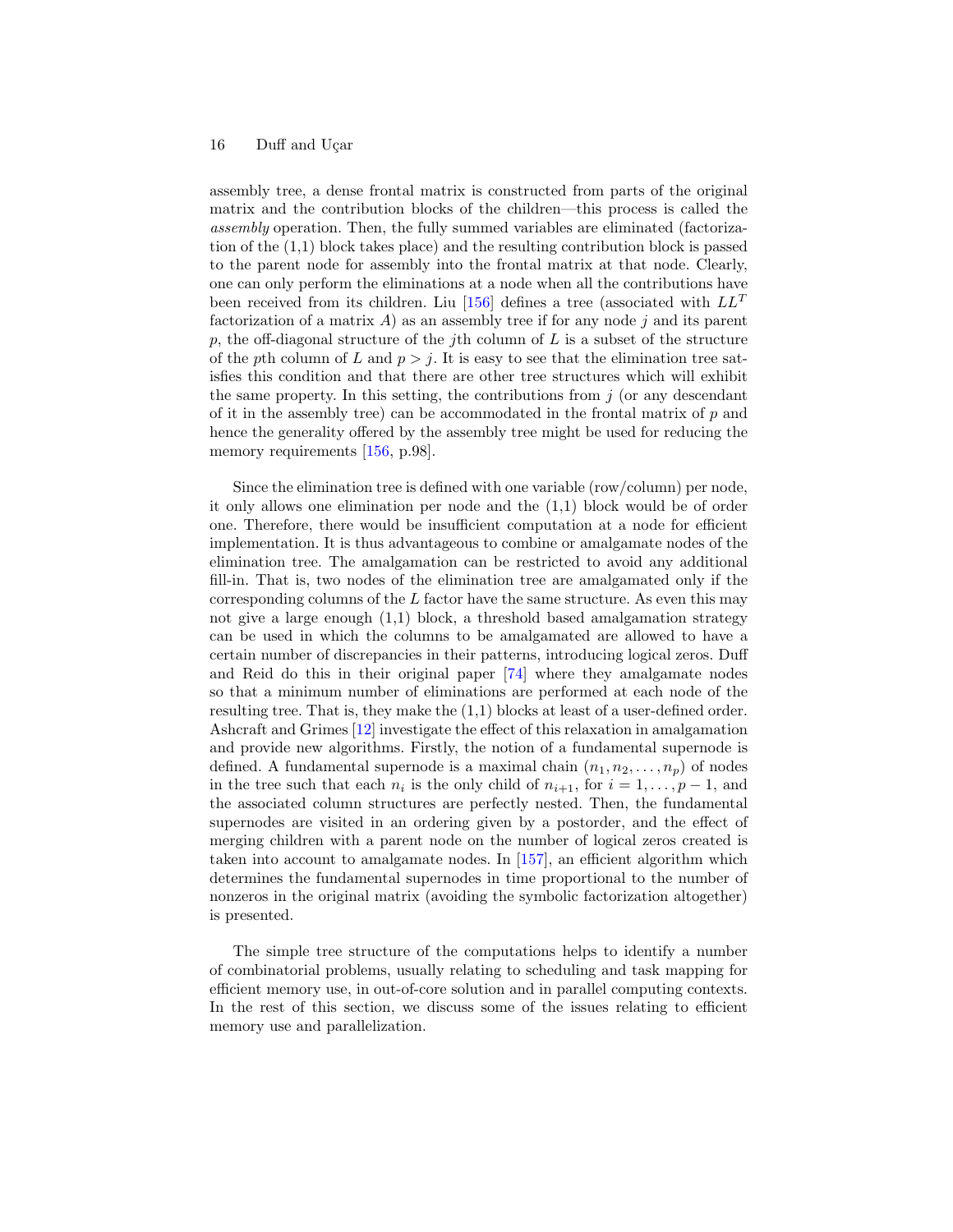In a multifrontal method, the pattern of memory use permits an easy extension to out-of-core execution. In these methods, memory is divided into two parts. In the static part, the computed factors of the frontal matrices are stored. This part can be moved to secondary storage. The second part, called the active memory, contains the frontal matrix being factorized and a stack of contributions from the children of still uneliminated nodes. Liu [152] minimizes the size of the active memory by rearranging the children of each node (hence creating an equivalent ordering) in order to minimize the peak active memory for processing the whole tree. In a series of papers, Agullo et al. [2,3] and Guermouche and L'Excellent [115] develop these ideas of Liu [152] concerning the assembly and partial assembly of the children and their ordering. In these papers, algorithmic models that differentiate between the concerns of I/O volume and the peak memory size are developed, and a new reorganization of the computations within the context of an out-of-core multifrontal method are presented.

George et al. [99] propose the *subtree-to-subcube* mapping to reduce the communication overhead in parallel sparse Cholesky factorization on hypercubes. This mapping mostly addresses parallelization of the factorization of matrices arising from a nested dissection based ordering of regular meshes. The essential idea is to start from the root and to assign the nodes of the amalgamated elimination tree in a round robin-like fashion along the chains of nodes and to divide the processors according to the subtrees in the elimination tree and then recursively applying the idea in each subtree. The method reduces the communication cost but can lead to load imbalance if the elimination tree is not balanced. Geist and Ng [92] improve upon the subtree-to-subcube mapping to alleviate the load imbalance problem. Given an arbitrary tree, Geist and Ng find the smallest set of subtrees such that this set can be partitioned among the processors while attaining a load balance threshold supplied by the user (in the experiments an imbalance as high as 95% is allowed). A breadth-first search of the tree is performed to search for such a set of subtrees. The remaining nodes of the tree are partitioned in a round robin fashion. Improving upon the previous two algorithms, Pothen and Sun [175] propose the proportional mapping algorithm. They observe that the remaining nodes after the subtree mapping can be assigned to the processors in order to reduce the communication overhead that arises because of the round robin scheme. The essential idea is to map the nodes (they use a clique tree representation of the filled-in graph and therefore nodes are cliques of the nodes of the original graph) that lie on the paths from already assigned subtrees to the root onto the processors that are associated with those subtrees. A first-fit decreasing bin-packing heuristic is used to select a processor among the candidates. In a different framework, Gilbert and Schreiber [107] address the parallelization on a massively parallel, fine-grained architecture (using a virtual processor per each entry of  $L$ ). In this work, a submatrix corresponding to supernodes is treated as a dense submatrix and is factorized in a square grid of processors. In order to facilitate parallelism among independent, dense submatrices, a two-dimensional bin-packing is performed. It is interesting to note the relevance of this work to current massively parallel architectures. Amestoy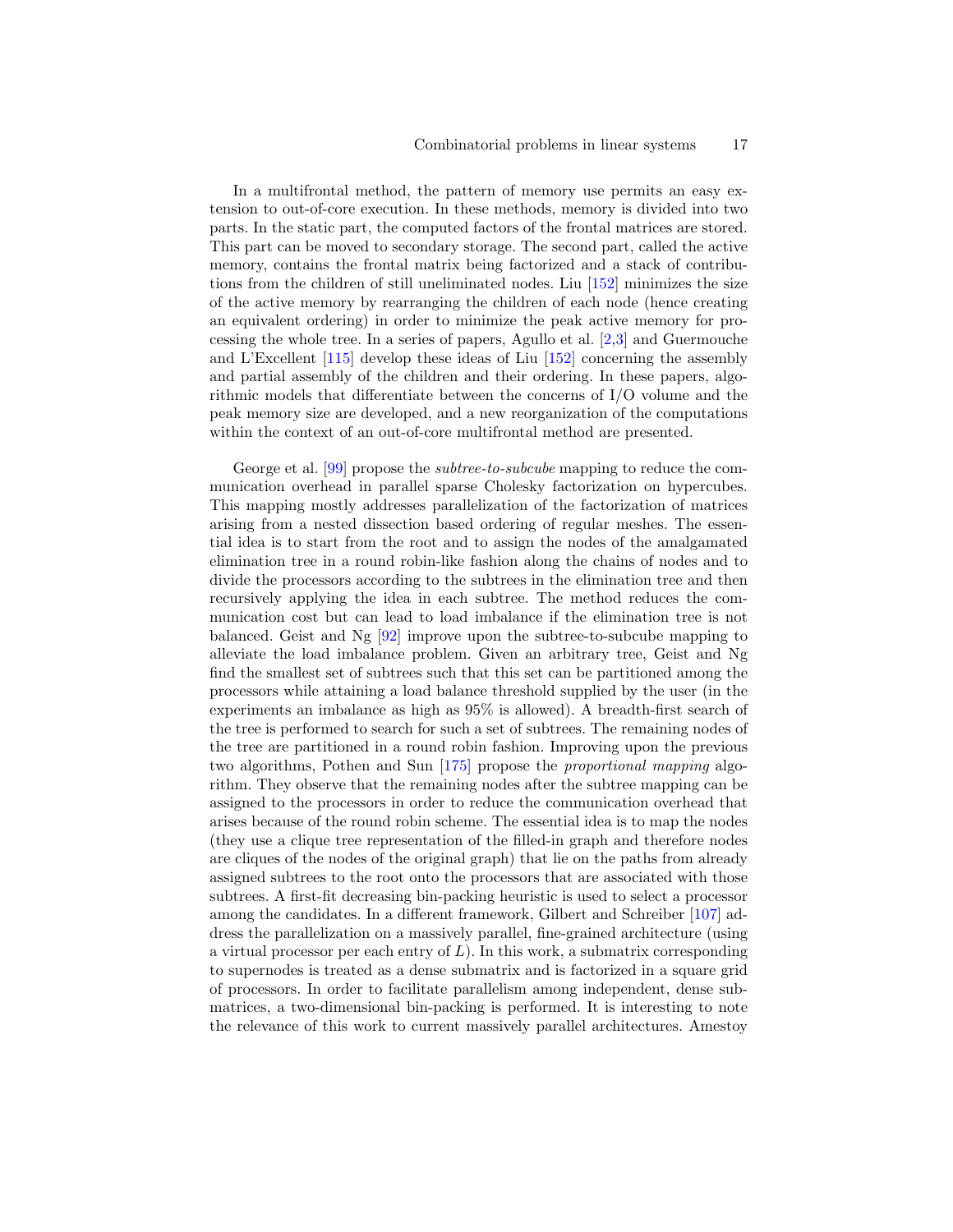et al.  $[8,9,10]$  generalize and improve the heuristics in  $[92,175]$  by taking memory scalability issues into account and by incorporating dynamic load balancing decisions for which some preprocessing is done in the analysis phase.

Many of the known results on out-of-core factorization methods are surveyed in a recent thesis by Agullo [1]. The thesis surveys some out-of-core solvers including [58,109,164,186,203], provides NP-completeness results for the problem of minimizing I/O volume in certain variations of factorization methods, and also develops polynomial time algorithms for some other variations. Reid and Scott discuss the design issues for HSL MA77, a robust, state-of-the-art, out-ofcore multifrontal solver for symmetric positive-definite systems [176] and for symmetric indefinite systems [177].

#### 3.4 Block triangular form

Consider a permutation of a square, nonsingular sparse matrix that yields a block upper triangular form (BTF):

$$
A = \begin{pmatrix} A_{11} & * & * & * \\ O & A_{22} & * & * \\ \vdots & \vdots & \ddots & * \\ O & O & \cdots & A_{pp} \end{pmatrix},
$$

where each block on the diagonal is square and nonsingular and the nonzeros are confined to the block upper triangular part of the permuted matrix. If a permutation to this form is used when solving the linear system, the whole system can be solved as a sequence of subproblems, each involving a solution with one of the blocks on the diagonal.

The algorithms to obtain the BTF proceed in two steps, see e.g., [60,82] and [119]. First, a maximum cardinality matching on the bipartite graph representation is found, see [62,63]. In the case of a structurally full-rank matrix, this would be a perfect matching. Then, the matrix is nonsymmetrically permuted so that the matching entries are on the main diagonal. The directed graph of this matrix is then constructed, and its strongly connected components are found [200] which define the blocks on the diagonal. Efficient and very compact implementations in Fortran are provided in [71,72].

The block structure of the BTF is unique, apart from possible renumbering of the blocks or possible orderings within blocks, as shown in  $[61,80,81]$ . In other words, the same block structure would be obtained from any perfect matching. We note that any such matching contains nonzeros that are only in the diagonal blocks of the target BTF.

The BTF form is generalized to rectangular and unsymmetric, structurally rank deficient matrices by Pothen [171] and Pothen and Fan [173] following the work of Dulmage and Mendelsohn [82,80,81]. According to this generalization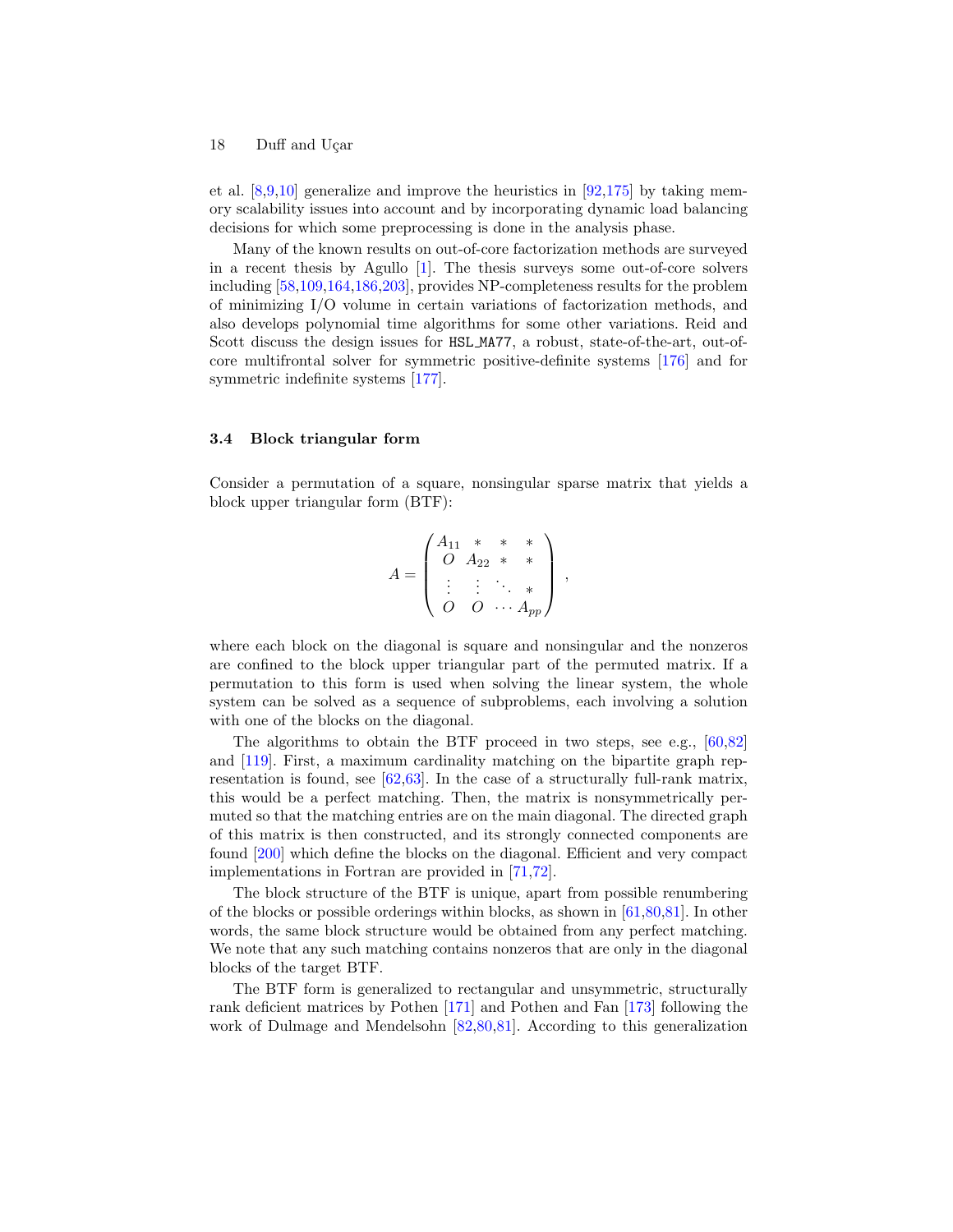any matrix has the following form

$$
\begin{pmatrix} A_H & * & * \\ O & A_S & * \\ O & O & A_V \end{pmatrix} ,
$$

where  $A_H$  is underdetermined (horizontal),  $A_S$  is square, and  $A_V$  is overdetermined (vertical). Each row of  $A_H$  is matched to a column in  $A_H$ , but there are unmatched columns in  $A_H$ ; each row and column of  $A_S$  are matched; each column of  $A_V$  is matched to a row in  $A_V$ , but there are unmatched rows in  $A_V$ . Furthermore, Pothen and Fan [173] and Dulmage and Mendelsohn [82] give a finer structural characterization. The underdetermined matrix  $A_H$  can be permuted into block diagonal form, each block being underdetermined. The square block  $A<sub>S</sub>$  can be permuted into upper BTF with square diagonal blocks, as discussed before. The overdetermined block  $A_V$  can be permuted into block diagonal form, with each block being overdetermined. Again, the fine permutation is unique [171], ignoring permutations within each fine block. The permutation to the generalized BTF is performed in three steps. In the first step, a maximum cardinality matching is found, not necessarily a perfect matching. Then each row that reaches an unmatched column through alternating paths (these rows are all matched, otherwise the matching is not of maximum cardinality) are put into the horizontal block, along with any column vertex in those paths. Then, a corresponding process is run to detect the columns and rows of the vertical block. Finally, the previous algorithm is run on the remaining full rank square block to detect its fine structure. Pothen [171] proves the essential uniqueness of the BTF for rectangular and structurally singular square matrices (see also [80,81]).

In recent work, we have presented a few observations on the BTF of symmetric matrices [78]. Firstly, the blocks  $A_H$  and  $A_V$  are transposes of each other. That is, the set of rows and the set of columns that define the horizontal block are equal to the set of columns and the set of rows that define the vertical block, respectively. Secondly, a fine block of the square submatrix  $A<sub>S</sub>$  is such that either the set of its row indices is equal to the set of its column indices, or they are totally disjoint and there is another square block equal to the transpose of the block.

#### 4 Iterative methods

A different but equally well known family of methods used for solving linear systems of the form

$$
Ax = b \tag{3}
$$

starts with an initial guess and, by successive approximations, obtains a solution with a desired accuracy. The computations proceed in iterations (hence the name *iterative methods*), where a set of linear vector operations and usually one or two sparse matrix-vector multiplication operations take place at each iteration. As one can easily guess, the presence of sparse matrices raises a number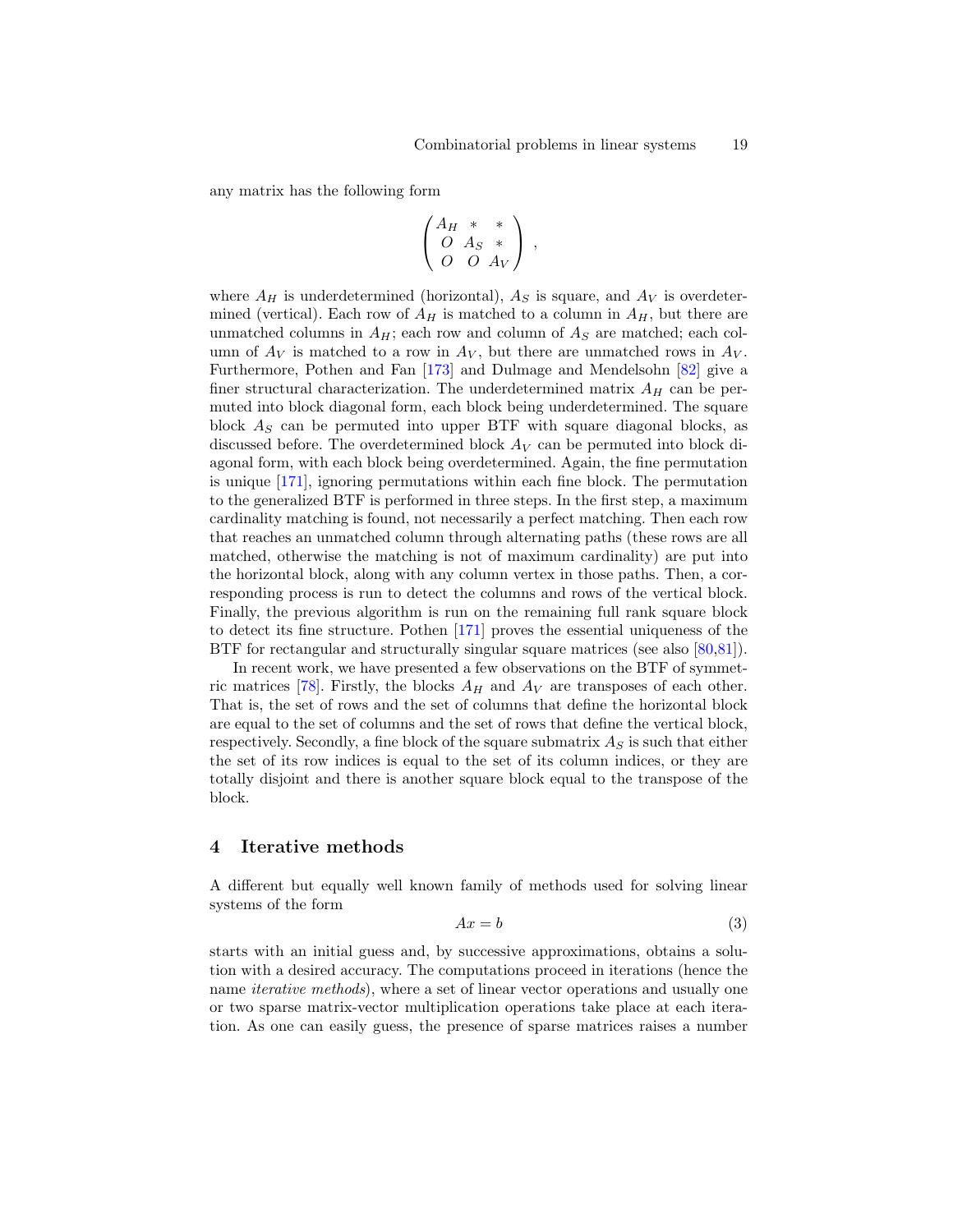of combinatorial problems. Indeed, there is a beautiful interaction between the parallelization of a certain class of iterative methods and combinatorial optimization which revolves around graph and hypergraph partitioning. As this is the subject of another survey [26], we do not cover this issue. Instead, we refer the reader to [41,57,125,205] for this interaction and to [79] for different aspects of parallelization (including a survey of earlier studies, the effect of granularity of parallelism, and algorithm design issues).

There are many aspects to iterative methods; here we restrict the discussion to some preconditioning techniques because of their combinatorial ingredients. Preconditioning refers to transforming the linear system (3) to another one which is easier to solve. A preconditioner is a matrix enabling such a transformation. Suppose that  $M$  is a nonsingular matrix which is a good approximation to  $A$ in the sense that  $M^{-1}$  well approximates  $A^{-1}$ , then the solution of the system  $M^{-1}Ax = M^{-1}b$  may be much easier than the solution of the original system. There are alternative formulations as to how to apply the preconditioner: from the left, from the right, or both from left and right. For our purposes in this section, those formulations do not make any difference, and we refer the reader to a survey by Benzi [18] that thoroughly covers most of the developments up to 2002. We refer to some other surveys when necessary.

Among various preconditioning techniques, we briefly discuss incomplete factorization-based preconditioners, support graph preconditioners, and algebraic multigrids. We choose these preconditioners because of the strong presence of combinatorial issues and well-studied problems. We do not discuss the sparse approximate inverse preconditioning [113] neither their factored form [20], although the choice of pattern for the approximate inverse is a combinatorial issue (see [44] and the references therein), and sparse matrix ordering has a significant effect on the factored form of approximate inverse (see for example [22]). We also do not include a recent family of banded preconditioners [160] which raises various combinatorial problems that are currently being investigated.

#### 4.1 Incomplete factorization-based preconditioners

As discussed in the previous section, fill-in usually occurs during the LU decomposition of a matrix A. By selectively dropping the entries computed during the decomposition, one can obtain an incomplete LU factorization (ILU) of A with a lower and an upper triangular matrix  $\hat{L}$  and  $\hat{U}$ . The matrix  $M = \hat{L}\hat{U}$ , then can approximate the matrix A and hence can be used as a preconditioner. Benzi traces incomplete factorization methods back to the 1950s and 1960s by citing papers by Buleev and Varga, but credits Meijerink and van der Vorst [163] for recognizing the potential of incomplete factorization as a preconditioner for the conjugate gradient method.

As just mentioned, the essence of incomplete factorization is to drop entries in the course of the elimination process. Current methods either discard entries according to their position, value, or with a combination of both criteria.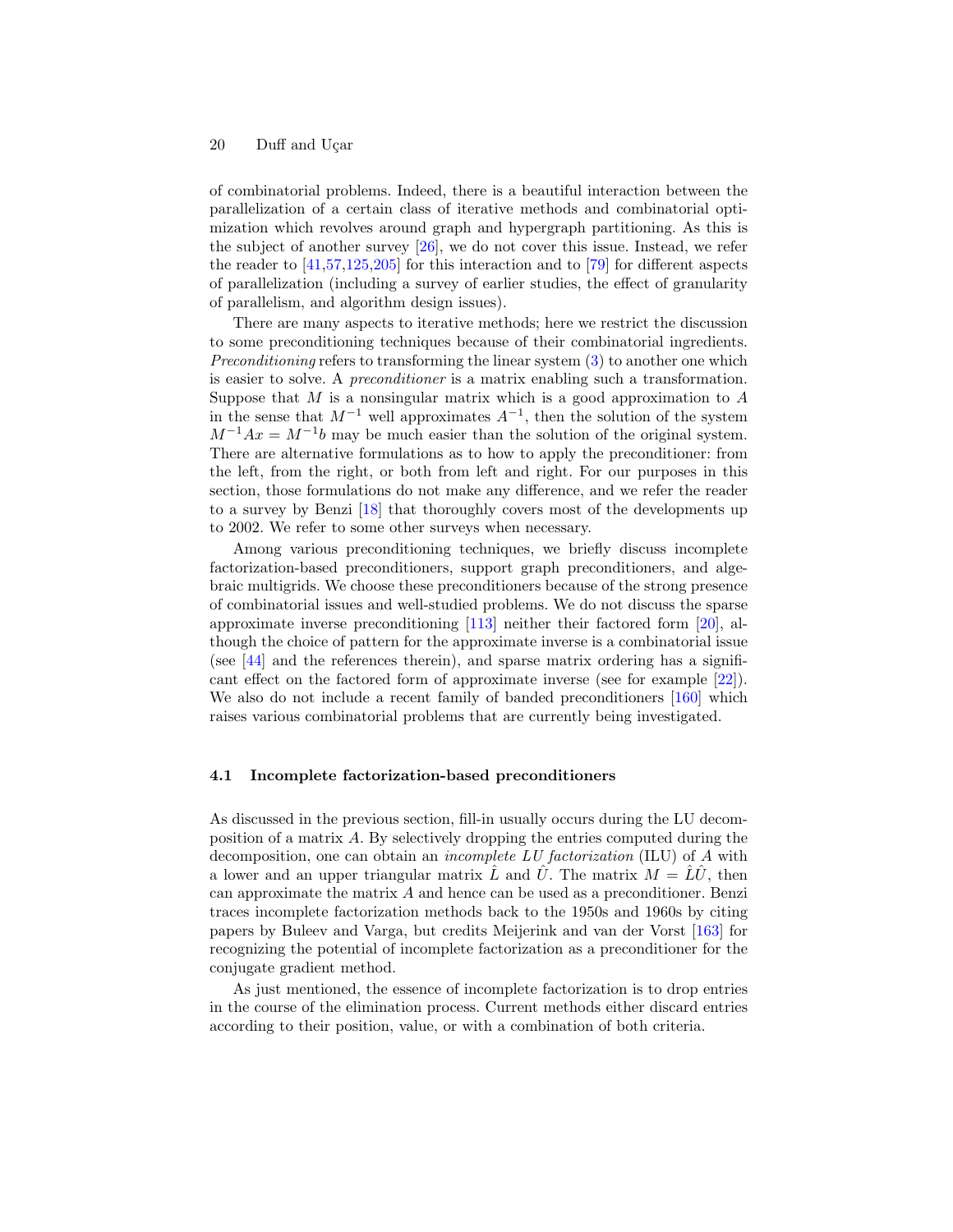Consider a pattern  $S \subseteq \{1, \ldots, n\} \times \{1, \ldots, n\}$  and perform the elimination process as in  $(1)$  but allow fill-in if the position is in S using the formulae

$$
a_{ij}^{(k+1)} \leftarrow \begin{cases} a_{ij}^{(k)} - \left( a_{ik}^{(k)}/a_{kk}^{(k)} \right) a_{kj}^{(k)}, & \text{if } (i,j) \in \mathcal{S} \\ a_{ij}^{(k)}, & \text{otherwise} \end{cases} \tag{4}
$$

for each major elimination step  $k$   $(k = 1, \ldots, n)$  and  $i, j > k$ . Often, S is set to the nonzero pattern of A, in which case one obtains  $ILU(0)$ , a no-fill ILU factorization. This was used in [163] within the context of incomplete Cholesky factorization.

A generalization was formalized by Gustafsson [118] (see in [15, p.259]). Gustafsson develops the notion of level of fill-in and drops fill-in entries according to this criterion. The initial level of fill-in for  $a_{ij}$  is defined as

$$
lev_{ij} \leftarrow \begin{cases} 0 & \text{if } a_{ij} \neq 0 \text{ or } i = j, \\ \infty & \text{otherwise} \end{cases}
$$

and for each major elimination step  $k$   $(k = 1, \ldots, n)$  during the elimination (4), the level of fill-in is updated using the formula

$$
lev_{ij} = \min\{lev_{ij}, lev_{ik} + lev_{kj} + 1\} .
$$

Given an initial choice of drop level  $\ell$ , ILU( $\ell$ ) drops entries whose level is larger than  $\ell$ . Observe that the level of fill-in is a static value that can be computed by following the elimination process on graphs.

There have been many improvements upon the basic two incomplete factorization methods discussed above, resulting in almost always better preconditioners. However, these two methods are still quite useful (and effective for certain problems) because of the structural properties of the computed factors, as we shall see later when discussing the parallel computation of incomplete factorization preconditioners.

For example, Saad [188] develops a dual threshold strategy  $\text{ILUT}(\tau, p)$ , where a fill-in entry is dropped if its value is smaller than  $\tau$ , and at most p fill-ins per row are allowed. For more on the variations and the properties of incomplete factorization-based preconditioners, we refer the reader to [18,165,190].

Orderings and their effects As for their complete factorization counterparts, incomplete factorization preconditioners are sensitive to the ordering of the elimination. Recall from Section 3 that, for a complete factorization, the ordering affects both the fill-in and stability of the factorization. For an incomplete factorization, in addition to these two effects, the ordering of the eliminations also affects the convergence of the iterative method. This last issue, although demonstrated by many, has yet to be understood in a fully satisfactory way. Benzi [18] cites 23 papers between the years 1989 and 2002 that experimentally investigate the effects of ordering on incomplete factorization preconditioners.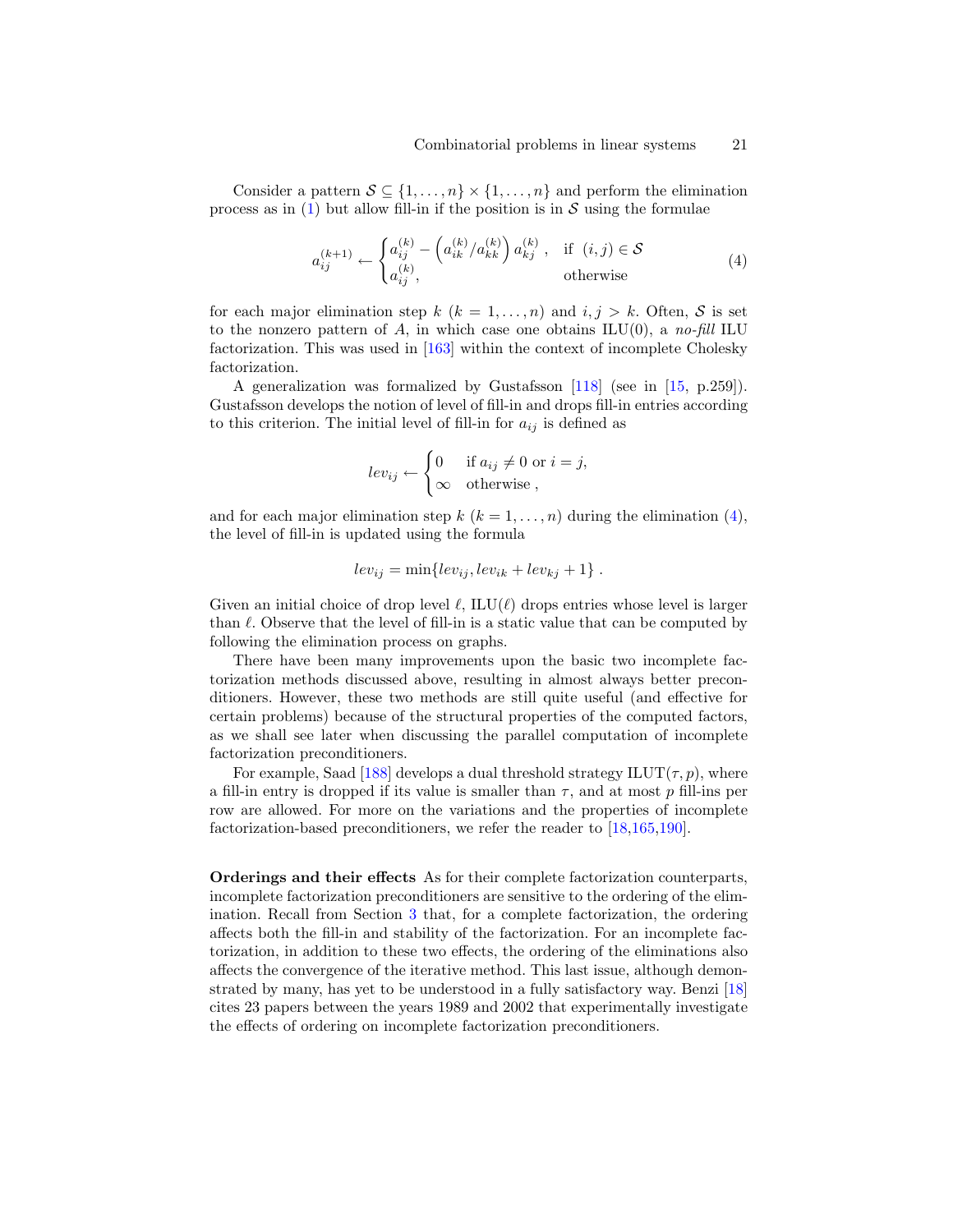The first comparative study of the effect of ordering on incomplete Cholesky factorization was performed by Duff and Meurant [70]. The paper shows that, contrary to what was conjectured in [195], the number of iterations of the conjugate gradient method is not related to the number of fill-ins discarded but is almost directly related to the norm of the residual matrix  $R = A - \overline{L}\overline{L}^T$ . Chow and Saad [46] show that for more general problems the norm of the preconditioned residual  $(\bar{L}\bar{U})^{-1}R$  is also important.

The general consensus of the experimental papers, starting with [70], including [21], strongly favour the use of RCM. Bridson and Tang [33] prove a structural result (using only the connectivity information on the graph of  $A$ ) as to why RCM yields successful orderings for incomplete factorization preconditioning. One of the results showing why RCM works for  $IC(0)$  is based on  $(\bar{L}\bar{L}^T)^{-1}$  being fully dense if and only if each column of  $\bar{L}$  has a nonzero below the diagonal. Any ordering yielding such a structure is called a reversed graph traversal in [33] and RCM is shown to yield such a structure. We note that for the complete factorization case such characterizations were used before; for example the irreducibility characterization of  $A$  in terms of the structure of  $L$  (see [208] and [65]). The other result of [33] is based on the intuition that if the structures of  $L^{-1}$  and  $\bar{L}^{-1}$  coincide, then the incomplete factor returned by IC(0) could be a good approximation. It is then shown that reversing an ordering that can be found by a graph search procedure that visits, at each step, a node that is adjacent to the most recently visited node (allowing backtracking) will order A so that the above condition holds. RCM does not yield such an ordering in general, but a close variant always will.

As an alternative to using the ordering methods originally designed for complete factorization, orderings specially designed for incomplete factorization have also been developed. In [52] a minimum discarded fill ordering, MDF, is proposed. The algorithm is considered as the numerical analogue of the minimum deficiency ordering (scheme S3 of  $[202]$ ), and it corresponds to  $\text{ILU}(\ell)$ . The basic idea is to eliminate the node with the minimum discarded fill at each stage of the incomplete elimination in an attempt to minimize the Frobenius norm of the matrix of discarded elements. The method has been developed in [53] yielding two variants, both of which still are fairly expensive. D'Azevedo et al. deserve the credit for giving the static characterization of the factors in  $ILU(\ell)$  in terms of the graph of the original matrix. In  $[47]$ , two sets of ordering methods which use the values of the matrix elements are proposed. The first one is a variation of RCM where ties are broken according to the numerical values of the matrix entries corresponding to edges between the vertex and the already ordered vertices. The second one is based on minimum spanning trees, where at each node the least heavy edge is chosen to produce an ordering of the nodes. These algorithms use heuristics based on a theorem [47, Theorem 1] (the proof refers to the results of  $[163,53]$ ) relating the element  $l_{ij}$  to the entries along the path joining vertices  $i$  and  $j$  in the original graph of an M-matrix.

In recent studies, such as  $[69,19,68]$ , nonsymmetric orderings that permute rows and columns differently are used to permute large entries to the diagonal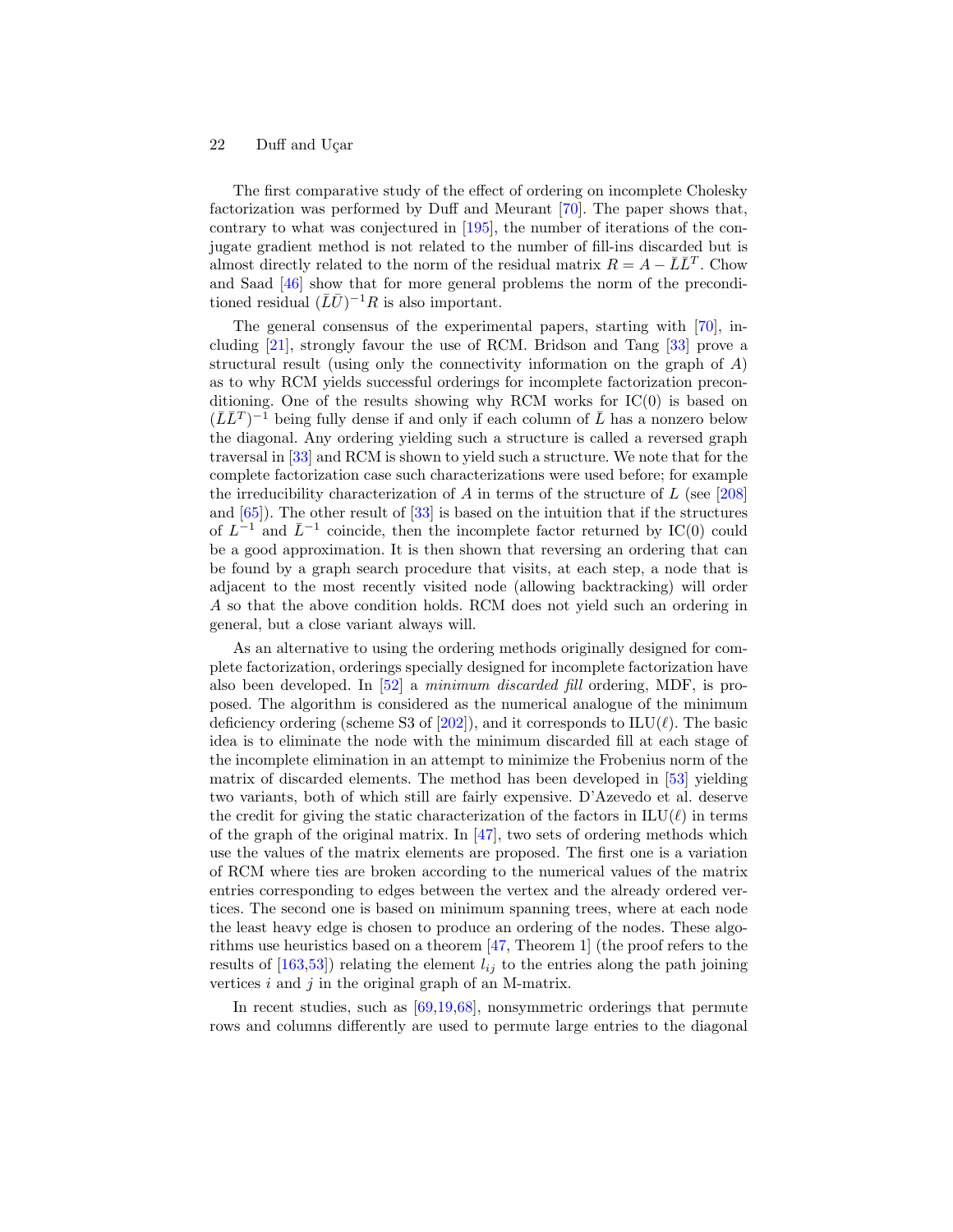before computing an incomplete preconditioner. Other more recent work that uses similar ideas includes [27] where pivoting is performed during incomplete elimination; [147] where fill-reducing ordering methods are interleaved with the elimination; and [191] where weighted matching-like algorithms are applied to detect a diagonally dominant square submatrix, which is then approximately factorized. Its approximate Schur complement is then constructed, on which the algorithm is applied recursively.

Blocking methods for the complete factorization are adapted to the incomplete factorization as well. The aim here is to speed up the computations as for complete factorization and to have more effective preconditioners (in terms of their effect on the convergence rate). A significant issue is that in certain incomplete factorization methods, the structure of the incomplete factors are only revealed during the elimination process. Ng et al. [166] present a technique for the incomplete Cholesky factorization that starts with the supernodal structure of the complete factors. If standard dropping techniques are applied to individual columns, the pre-computed supernodal structure is usually lost. In order to retain the supernodal structure as much as possible, Ng et al. either drop the set of nonzeros of a row in the current set of columns (the supernode) or retain that set. In order to obtain sparser incomplete factors, they subdivide each supernode so that more rows can be dropped.

In [130] and [189] blocking operations are relaxed in such a way that the supernodes are not exact, but are allowed to incur some fill-in. In the first step, the set of exact supernodes are found. Then, in [189], a compressed matrix is created from the exact supernodes, and the cosine-similarity between nodes or supernodes are computed to allow some inexact supernodes. In [130], inexact amalgamations are performed between the parents and children in the assembly tree with a threshold measuring the inexactness of the supernodes.

Another set of blocking approaches are presented in [89,168], explicitly for preconditioning purposes. Here, a large number of small dense blocks are found and permuted to the diagonal. The initial intention of these methods was to obtain block diagonal preconditioners, but the resulting orderings are found to be useful for point incomplete factorizations as well, see [21]. The blocking methods are fast (in general run in  $\mathcal{O}(n+\tau)$ ) time although the current version finds a maximum product matching with MC64 as a preprocessor) and are provided in the PABLO library (<http://www.math.temple.edu/~daffi/software/pablo/>).

Many of the current state-of-the-art variations of ILU methods are provided in ILUPACK [28]. Other efforts include PETSc [16], IFPACK [192], and IT-SOL (<http://www-users.cs.umn.edu/~saad/software/ITSOL/index.html>).

Benzi et al. [21] ask the following questions; answers to which will shed light into the effect of orderings on incomplete factorization preconditioners: (i) why does the choice of the initial node and the ordering within level sets affect the performance of (reverse) Cuthill-McKee? (ii) why does  $ILU(0)$  with a minimum degree ordering not suffer from the instability that occurs when a natural ordering is used, for the model problem or similar ones?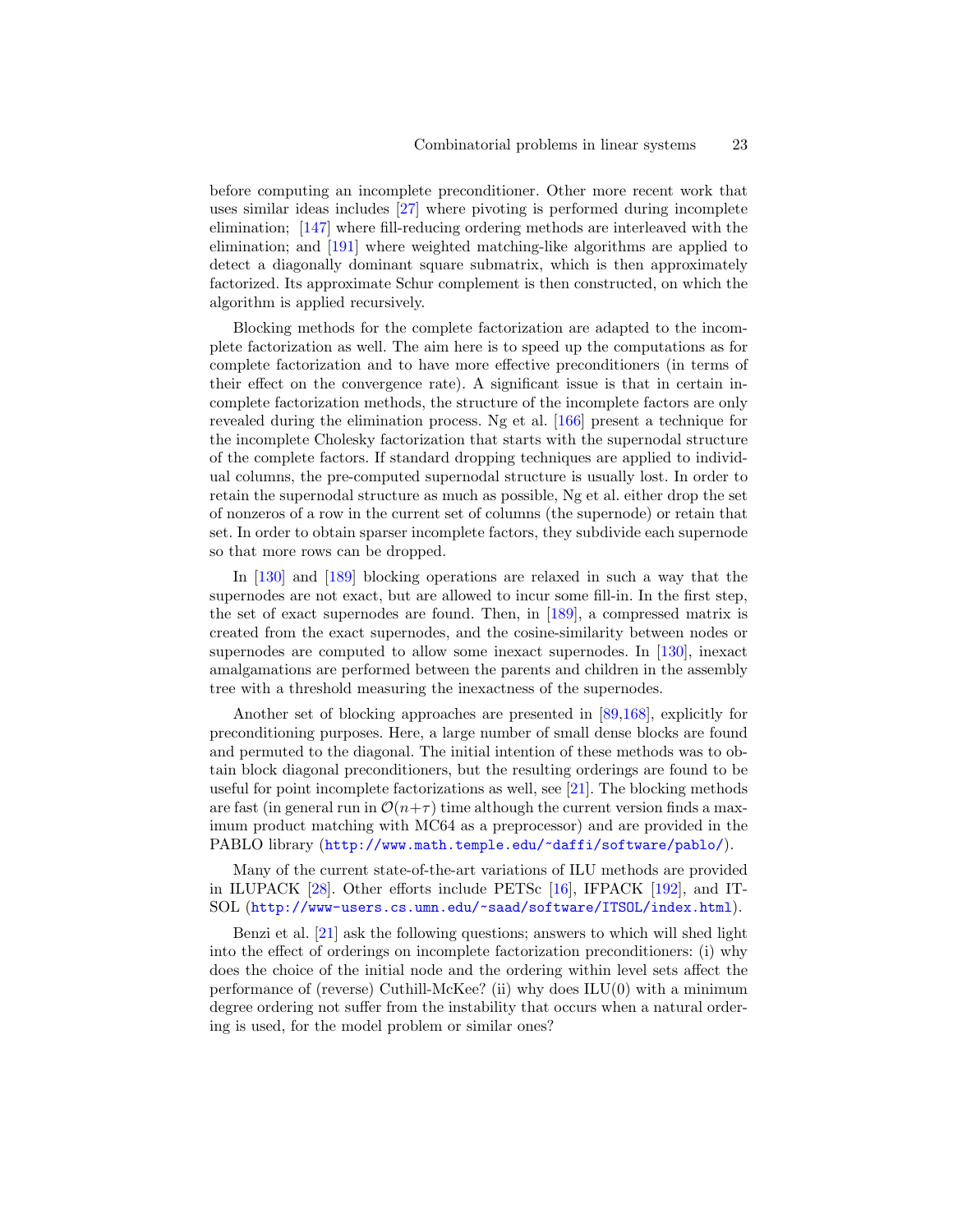Parallelization The parallel computation of ILU preconditioners is often implemented in two steps. Firstly, the matrix is partitioned into blocks to create a high level parallelism where the ILU of the interior blocks can be performed independently. Secondly, dependencies between blocks are identified and sequential bottlenecks reduced to increase the parallelism.

The basic algorithm for no-fill ILU can be found in [190, p.398]. A parallel algorithm for a threshold based ILU preconditioner is given in [138]. In this work, after the initial partitioning and ILUT elimination of interior nodes, an independent set of boundary nodes is found using Luby's algorithm [159]. After elimination of these nodes, which can be done in parallel, fill-in edges are determined and added between the remaining nodes. Another independent set is then found and eliminated. The process is continued until all nodes have been eliminated. Hysom and Pothen [134] develop a parallel algorithm for a level-based ILU. They order each subdomain locally, ordering the interface nodes of each domain after the interior nodes. Then, a graph of subdomains is constructed that represents interactions between the subdomains. If two subdomains intersect, ordering one before the other introduces a directed edge from the first domain to the second one. Considering these directions, Hysom and Pothen colour the vertices of the subdomain graph to reduce the length of directed paths in this graph. The colour classes can again be found using Luby's algorithm. Hysom and Pothen impose constraints on the fill-in that can be obtained from a pure  $\text{ILU}(\ell)$  factorization. This helps improve the parallelization. Their paper presents an improvement to the scheme outlined above and provides a fill-in theorem for the incomplete factorization.

#### 4.2 Support graph preconditioners

Combinatorial structures have been used to construct and analyse preconditioners. For example, Rose [182] defines the R-regular splitting (matrix splitting is a form of preconditioning, see [207] for splitting methods) of singular M-matrices. Starting from a given choice of diagonal blocks, Rose reorders the blocks so that the vertices in a cycle (guaranteed to exist) are ordered consecutively. This ordering guarantees the convergence of any given block regular splitting for singular M-matrices. This was not true without this simple combinatorial tinkering of the given choice of diagonal blocks.

A more recent combinatorial preconditioner and a set of tools used in designing and proving the effectiveness of the constructed preconditioner is based on work by Vaidya [206]. Although Vaidya's manuscript is not published, his main theorem and the associated preconditioners are given in the thesis of his student Joshi [137, Chapter 5]. In this work, preconditioners for symmetric, positive definite, diagonally dominant matrices are constructed using a maximum weighted spanning tree of the associated undirected graph (the edge weights are equal to the absolute values of the corresponding matrix entries). In other words, some off-diagonal entries of the given matrix are dropped to obtain the preconditioner. In Joshi's thesis there is a condition on which entries of A to drop: an edge can be dropped if one can associate a single path in the graph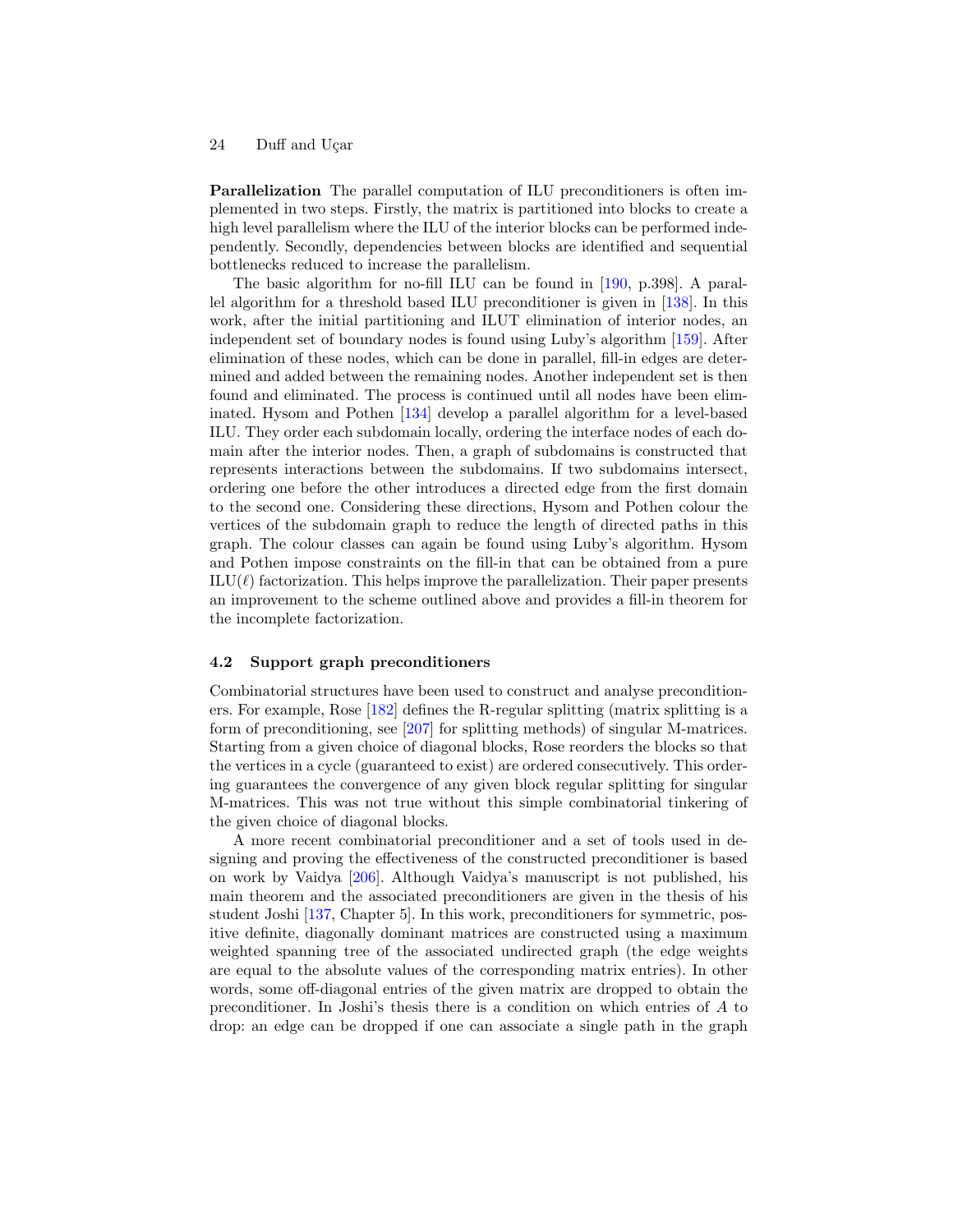of the preconditioner matrix such that all edges in this path have a weight at least as large as the weight of the dropped edge. A maximum weighted spanning tree satisfies this condition. Any matrix containing that spanning tree and some additional edges also satisfies this condition. Joshi demonstrates the development on two dimensional regular grids. First, he separates the boundary nodes from the internal ones by removing all the edges between the boundary nodes and the internal ones but keeping the edges between boundary nodes. Then, he constructs a spanning tree of the internal nodes, and finally joins the boundary to this tree with a single edge (one of those removed previously).

The proof that such structures give effective preconditioners uses two graph embedding notions (Joshi uses the term embedding just to mean the representation of a grid by a graph). For simplicity, consider two graphs  $H$  and  $G$  defined on the same set of vertices. The embedding of  $H$  into  $G$  is a set of paths of  $G$ , such that each edge in  $H$  is associated with a single path in  $G$ . The *congestion* of an edge of  $G$  is the sum of the weights of such paths that pass through that edge, and the *dilation* of an edge of  $H$  is the length of the associated path in G. The maximum congestion of an edge of G and the maximum dilation of an edge of  $H$  define, respectively, the congestion and the dilation of the embedding. Vaidya's main result as stated by Joshi says that the condition number of the preconditioned system is less than the product of the congestion and the dilation of the embedding. We note that these graph embedding notions are also known in parallel computing literature and are used in studying the interconnection networks (see for example [146, p.39]).

The basic support-tree preconditioners and the graph embedding tools used in bounding the condition number of the preconditioned system were extended and generalized by Miller and his students Gremban and Guattery [111,112,114]. The extensions by Miller and Gremban include projecting the matrix onto a larger space and building support trees using Steiner trees (a Steiner tree forms a spanning tree of a graph with possibly additional vertices and edges). Vertex separators that are used to partition the underlying graph are defined as the additional nodes. The leaves of the constructed support-tree correspond to the nodes of the underlying graph, and the internal nodes correspond to vertex separators. This form of preconditioner is demonstrated to be more amenable to parallelization than the original support-tree preconditioners [111, Section 3.4]. Reif [179] also develops Vaidya's preconditioners and reduces the bounds on the condition number of the preconditioned matrix by using a weighted decomposition, i.e., by partial embedding of the edges into multiple paths. Similar decompositions are used and defined more clearly by Guattery [114] based on Gremban's thesis. Guattery uses the embedding tools to analyse incomplete Cholesky factorization as well.

As seen from the references cited in the above paragraph, the earlier papers on support tree preconditioners are not published in widely accessible journals, except the rather theoretical paper by Reif [179]. The preconditioners, the related tools that are used to analyse them, and the potential of the theory as a means to analyse preconditioners are presented by Bern et al. [24]. This paper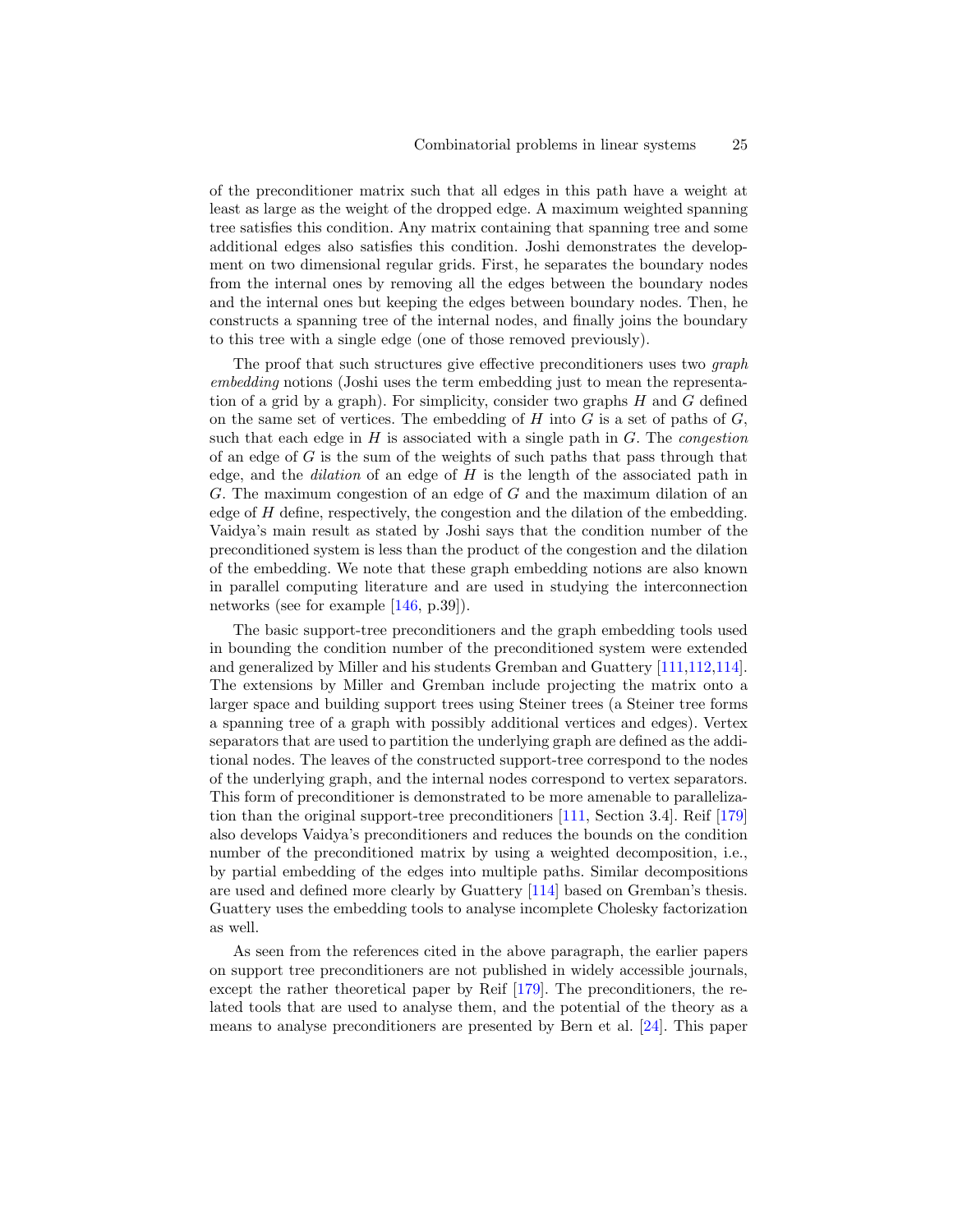collects many results and refines them, at the same time extending the techniques to analyse modified incomplete Cholesky factorization (the dropped entries are added to the diagonal entry, keeping the row sums of the original matrix and the preconditioner matrix the same). The main tool that is used in bounding the condition numbers of the preconditioned matrix is called the splitting lemma. Suppose we use a preconditioner  $B$  for the matrix  $A$ , where  $A$  is symmetric and diagonally dominant with nonnegative off-diagonal entries, and B is symmetric positive semidefinite, and both  $A$  and  $B$  have zero row sums. One way to bound the maximum eigenvalue of  $B^{-1}A$  is to split A and B into m parts as

$$
A = A_1 + \dots + A_m \quad \text{and} \quad B = B_1 + \dots + B_m \quad ,
$$

where each  $A_k$  and  $B_k$  are symmetric positive semidefinite. Proving  $\tau B_k - A_k$  is positive semidefinite for all k gives a bound on  $\lambda_{max}(B^{-1}A)$ . A similar technique is used to bound  $\lambda_{min}(B^{-1}A)$  so that the condition number of the preconditioned system given by  $\lambda_{max}(B^{-1}A)/\lambda_{min}(B^{-1}A)$  can be bounded. The relation with the graph embedding concept is that each  $A_k$  represents an edge in the graph of A and each  $B_k$  represents the associated path in the graph of B. Let  $A_k$ and  $B_k$  correspond to the edge  $(i, j)$ , i.e., to the nonzero  $a_{ij} = a_{ji}$ . The matrix  $A_k$  contains the weight of the edge  $a_{ij}$  in its entirety, whereas the matrix  $B_k$ contains fractions of the weights of the edges along the path associated with the corresponding edge so that the sum of the weights of the same edge in different paths add up to the weight of the edge in B. For example in Vaidya's construction, if  $b_{ij}$  represents the weight of an edge b in the graph of B, and if the edge b appears in paths associated with some  $a_{ij}$ , then each such  $a_{ij}$  contributes  $a_{ij}$  divided by the congestion of b to  $b_{ij}$ . The diagonal entries of  $A_k$  and  $B_k$  are set in such a way that the row sums are zero. The congestion due to the edge  $a_{ij}$  represented by  $A_k$  in the path represented by  $B_k$  is  $|a_{ij}|/b_k$ , where  $b_k$  is the minimum magnitude of a nonzero off-diagonal entry in  $B_k$ . The dilation  $d_k$  is the length of the associated path, hence one less than the number of non-null rows or columns of  $B_k$ . These two numbers can be used to show that  $d_k|a_{ij}|/b_kB_k - A_k$ is positive semidefinite. The bound on  $\lambda_{max}$  is therefore  $\max_{ij} d_k(|a_{ij}|/b_k)$ .

Bern et al. [24] use the above tools to analyse Vaidya's maximum-weight spanning tree preconditioners. In this analysis,  $B$ 's underlying graph is a maximumweight spanning tree T. Loose asymptotic bounds for congestion and dilation can be computed as follows. Suppose there are  $m$  edges in the graph of  $A$ , then B will be split using m paths, each defined uniquely in T. If one allocates  $1/m$ of the weight of each edge of  $T$  to each path, then the maximum congestion due to an edge  $a_{ij}$  in the associated path would be  $\frac{a_{ij}}{a_{ij}/m} = m$ . Furthermore, the dilation can be at most  $n-1$ , one less than the number of vertices. Hence,  $\mathcal{O}(mn)$ is a loose upper bound on the maximum eigenvalue  $\lambda_{max}$  of the preconditioned system. The analysis for  $\lambda_{min}$  is easier:  $\lambda_{min}$  is at least 1, as each edge of B is already in A. Therefore, the preconditioned system has a condition number bound of  $\mathcal{O}(mn)$ . Another class of preconditioners that are based on maximum-weight spanning trees is also proposed by Vaidya and analysed in [24]. These preconditioners are built by partitioning the vertices of a maximum-weight spanning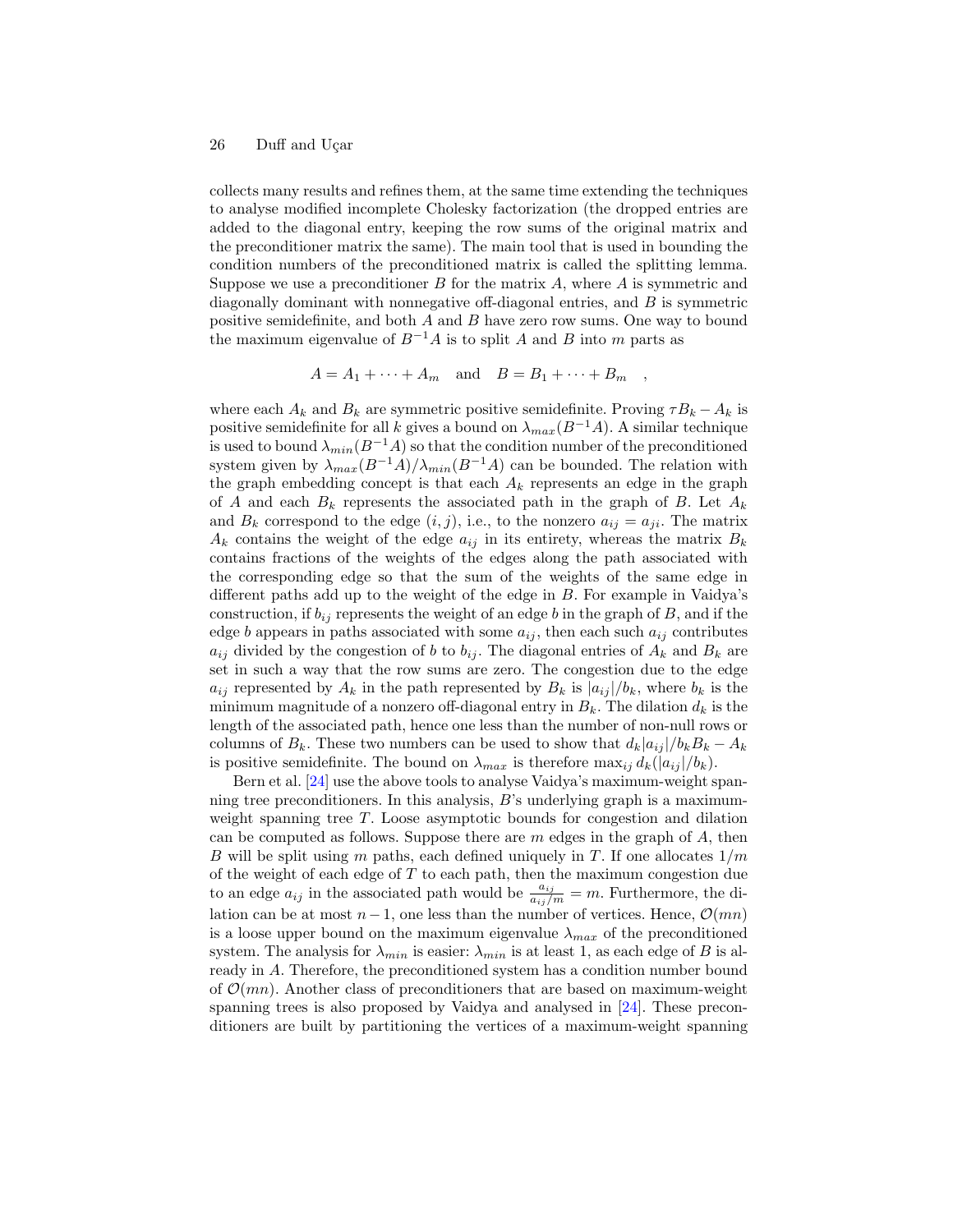tree  $T$  into t connected parts, and then enriching the edge set of  $T$  by adding the maximum weighted edge between any pair of parts (if two parts are already connected by an edge of T, nothing is done for these two). With this kind of preconditioners, the preconditioned system is shown to have a condition number of  $O(n^2/t^2)$  [24].

Later, Boman and Hendrickson [31] generalized these embedding tools to develop more widely applicable algebraic tools. Specifically, the tools can now address symmetric positive semidefinite matrices. The insights gained with this generalization are used to analyse the block Jacobi preconditioner and have enabled the development of new preconditioners [30]. Additionally, the support theory techniques have been extended to include all diagonally dominant matrices [31].

The work by Chen and Toledo [43] presents an easily accessible description of Vaidya's preconditioners and their implementation. They report mixed results with Vaidya's preconditioners: on certain problems (2D and 3D with diagonal dominance) remarkable performance is obtained but on some others (3D general) the performance is poorer than incomplete factorization-based standard preconditioners. Sophisticated algorithmic approaches which aim at constructing spanning trees yielding provably better condition numbers for the preconditioned matrix, and again provably better graph decompositions are given in [86,197,198]. The developments in these papers lead to nearly linear time algorithms for solving a certain class of linear systems. Another very recent study is by Koutis, again a student of Miller. Koutis [142] proposes preconditioners for Laplacian matrices of planar graphs. Koutis develops the preconditioners by aggregating graph-based preconditioners of very small subsystems. Furthermore, Steiner tree preconditioners [111] are extended and algebraic multigrid preconditioners are cast in terms of Steiner trees, yielding combinatorial implications for the algebraic preconditioners.

The research on support graph preconditioners is very active. It seems that much of the results are theoretical, focusing only on some particular classes of linear systems. Therefore, there is much to do in this relatively young intersection of combinatorics and linear system solution. For example, except for a few comments in [31], nothing is said for nonsymmetric matrices, not even for pattern symmetric ones. Although we have very little experience with support graph preconditioning methods, we think that they can help understand the effects of ordering methods for incomplete factorization preconditioners discussed in the previous subsection.

Support-graph preconditioners are available in the TAUCS library of iterative solvers <http://www.tau.ac.il/~stoledo/taucs/> and in PETSc [16].

#### 4.3 Algebraic multigrid preconditioning

Algebraic multigrid preconditioners approximate a given matrix by a series of smaller matrices. Simply put, the system of equations is coarsened to a much smaller system, a system is solved and refined at each level to obtain a correction to the original solution. There are a number of combinatorial issues regarding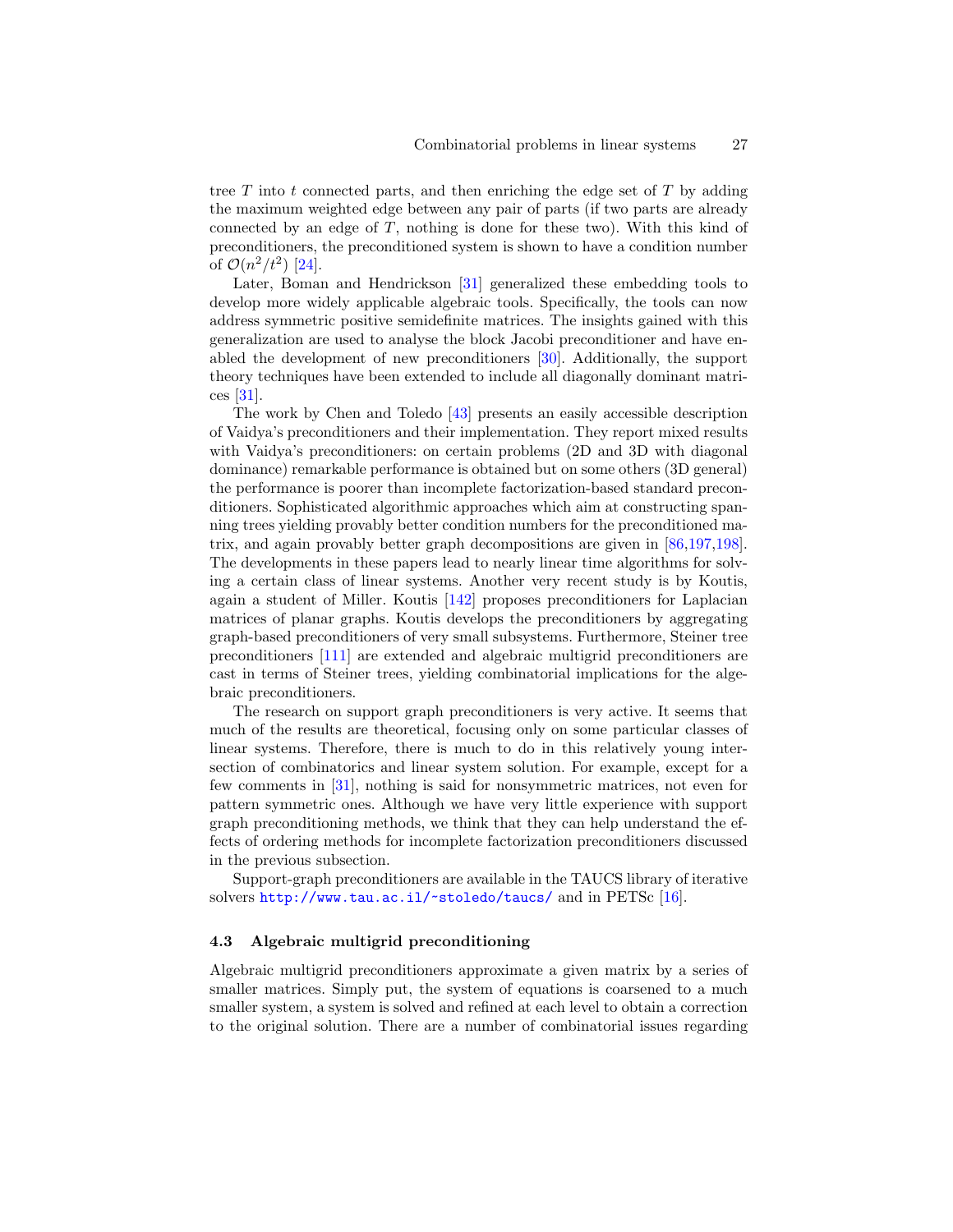efficient parallelization of multigrid solvers, see Chow at el. [45]. Here, we will look at the coarsening operation which incorporates a number of combinatorial techniques. For a survey on algebraic multigrid, we refer the reader to [199].

In general, there are three coarsening approaches used in algebraic multigrid: classical coarsening (see, e.g.,  $[187]$ ), aggregation based coarsening (see, e.g., [204]), and graph matching (this is a relatively new method described in [141]).

In classical coarsening approaches of the type given in [187], the grid points are classified into coarse or fine points. The coarse points are used to define the coarser grid. In order to restrict the size of the coarser grid, such points are restricted to be a maximal independent set. As we have seen before, this can be achieved using Luby's algorithm [159]. Two modifications of Luby's algorithm are presented in [55] for the coarsening operation in the algebraic multigrid context. The modifications include directing Luby's algorithm to choose points that have a higher number of influenced points (that is, those that are connected to the chosen points by heavy weights) and removing certain points before running the algorithm.

In aggregation based coarsening [204], an aggregate is defined as a root point and its immediate neighbours for which a certain condition in the magnitudes of the coefficient between the neighbours and the root point is satisfied. A constraint on a root point is that the aggregate defined around it cannot be adjacent to another root point. Therefore, a maximal independent set in the square of the graph (a graph formed by adding edges between any two vertices that are connected by a path of length 2 in the original graph) of the fine grid is found to define the roots of the aggregates again using Luby's algorithm. The exposition suggests that Luby's algorithm is run on the square graph. The graph colouring heuristics, see e.g., [32,90], can be modified and used to reduce the space requirements by avoiding the construction of the square graph (similar applications of the distance-k graph colouring heuristics can also boost the performance of some other aspects of multigrid solvers [54] as well as the coarsening [4]).

In the matching based coarsening [141], the coarse grids are defined using simple graph matching heuristics. In this work, a matching is found on the graph of a fine grid, and the matched vertices are reduced to a single vertex in the coarser grid. The matching is of the cardinality matching type, but does not aim at maximizing the cardinality. An investigation in the paper shows that if the original matrix is an M-matrix, so are the coarser matrices.

Current state-of-the-art multigrid solvers include ML [91] and BoomerAMG [131]. PETSc [16] provide interfaces for a number of multigrid preconditioners. For a much larger list of multigrid solvers and related multilevel ones see [http:](http://www.mgnet.org/mgnet-codes.html) [//www.mgnet.org/mgnet-codes.html](http://www.mgnet.org/mgnet-codes.html).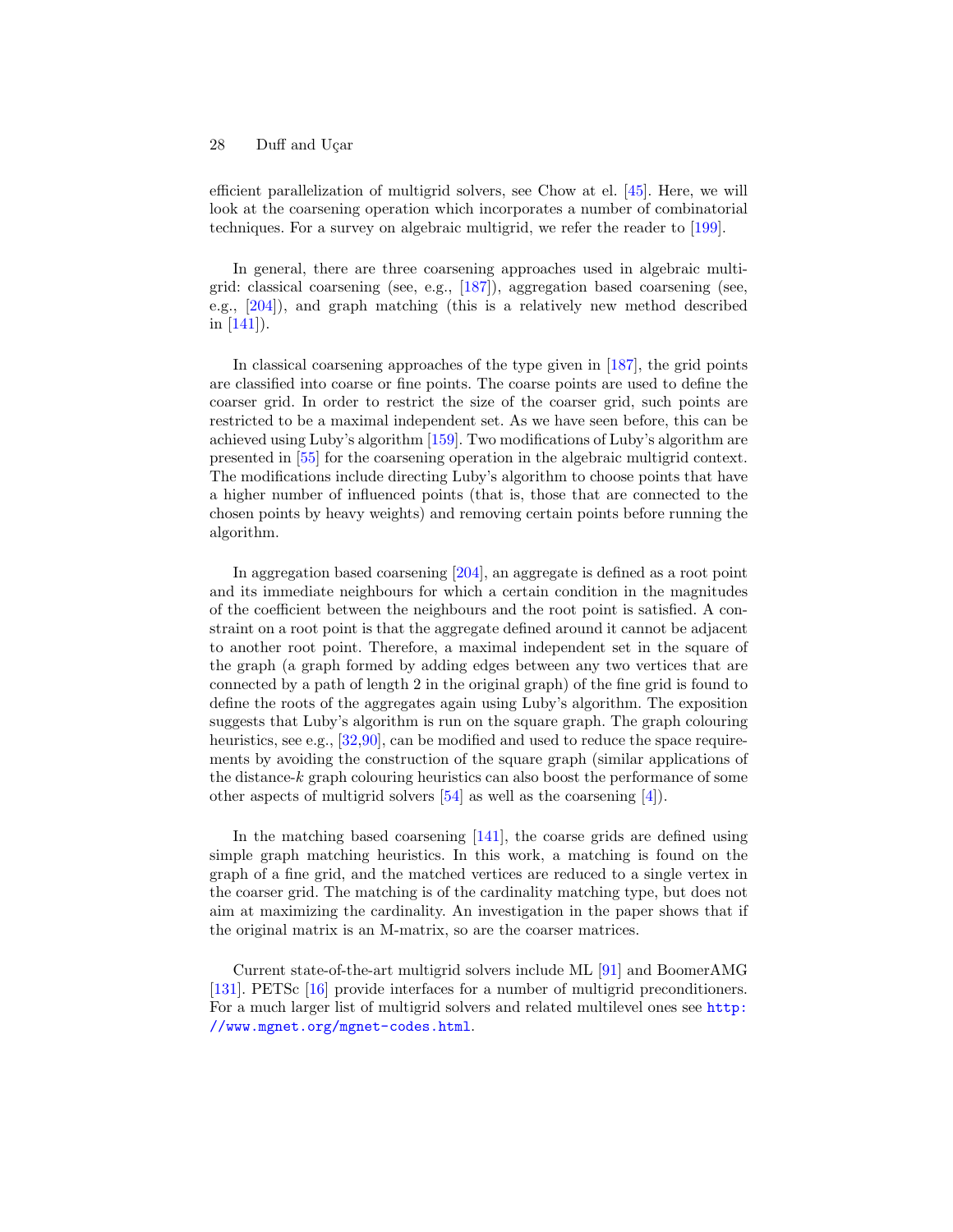,

#### 4.4 Block triangular form

Consider a permutation of a square, nonsingular sparse matrix that yields a block upper triangular form (BTF):

$$
A = \begin{pmatrix} A_{11} & * & * & * \\ O & A_{22} & * & * \\ \vdots & \vdots & \ddots & * \\ O & O & \cdots & A_{pp} \end{pmatrix}
$$

where each block on the diagonal is square and nonsingular and the nonzeros are confined to the block upper triangular part of the permuted matrix. If a permutation to this form is used when solving the linear system, the whole system can be solved as a sequence of subproblems, each involving a solution with one of the blocks on the diagonal.

The algorithms to obtain the BTF proceed in two steps, see e.g., [60,82] and [119]. First, a maximum cardinality matching on the bipartite graph representation is found, see [62,63]. In the case of a structurally full-rank matrix, this would be a perfect matching. Then, the matrix is nonsymmetrically permuted so that the matching entries are on the main diagonal. The directed graph of this matrix is then constructed, and its strongly connected components are found [200] which define the blocks on the diagonal. Efficient and very compact implementations in Fortran are provided in [71,72].

The block structure of the BTF is unique, apart from possible renumbering of the blocks or possible orderings within blocks, as shown in [61,80,81]. In other words, the same block structure would be obtained from any perfect matching. We note that any such matching contains nonzeros that are only in the diagonal blocks of the target BTF.

The BTF form is generalized to rectangular and unsymmetric, structurally rank deficient matrices by Pothen [171] and Pothen and Fan [173] following the work of Dulmage and Mendelsohn [82,80,81]. According to this generalization any matrix has the following form

$$
\begin{pmatrix} A_H & * & * \\ O & A_S & * \\ O & O & A_V \end{pmatrix} ,
$$

where  $A_H$  is underdetermined (horizontal),  $A_S$  is square, and  $A_V$  is overdetermined (vertical). Each row of  $A_H$  is matched to a column in  $A_H$ , but there are unmatched columns in  $A_H$ ; each row and column of  $A_S$  are matched; each column of  $A_V$  is matched to a row in  $A_V$ , but there are unmatched rows in  $A_V$ . Furthermore, Pothen and Fan [173] and Dulmage and Mendelsohn [82] give a finer structural characterization. The underdetermined matrix  $A_H$  can be permuted into block diagonal form, each block being underdetermined. The square block  $A<sub>S</sub>$  can be permuted into upper BTF with square diagonal blocks, as discussed before. The overdetermined block  $A_V$  can be permuted into block diagonal form, with each block being overdetermined. Again, the fine permutation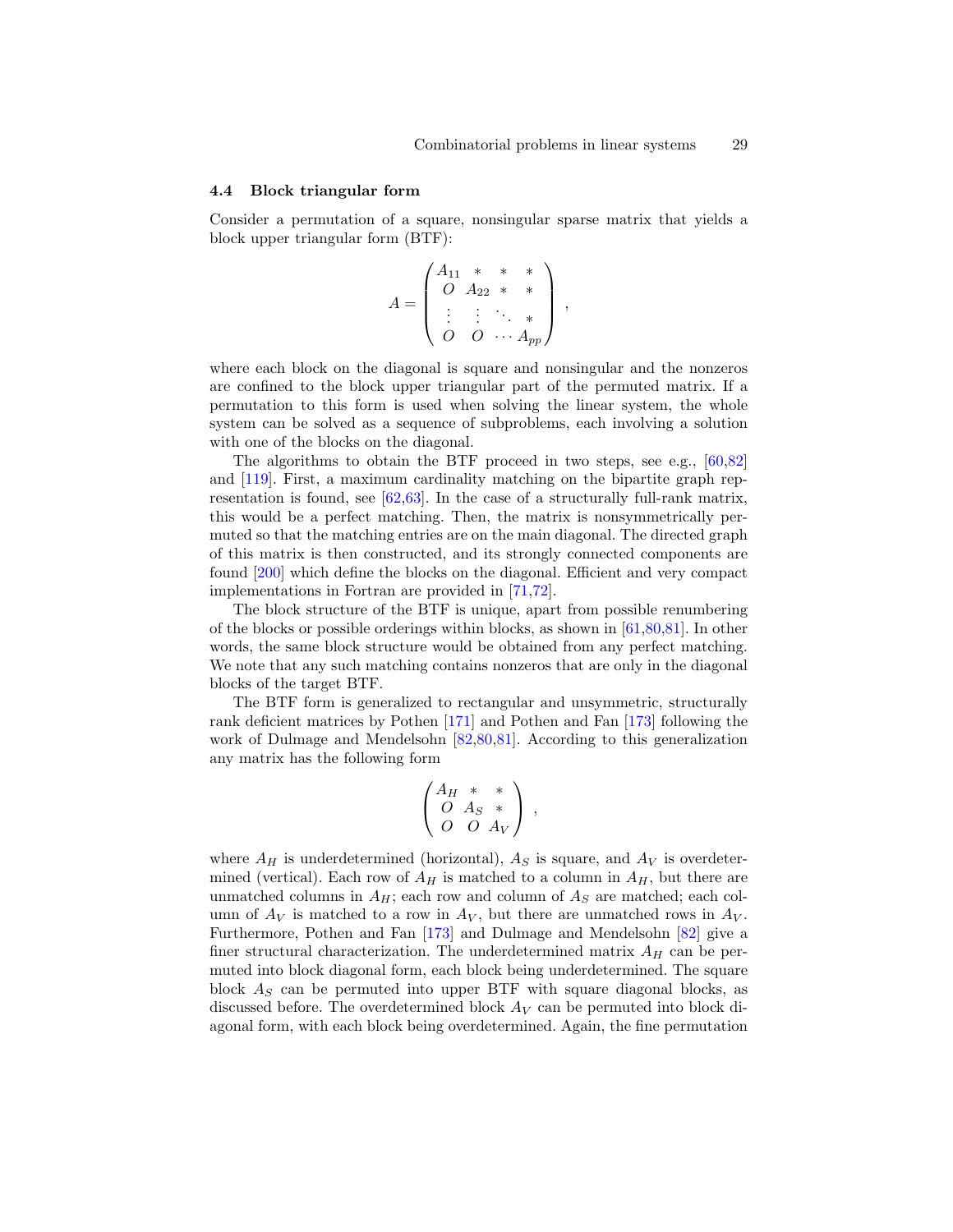is unique [171], ignoring permutations within each fine block. The permutation to the generalized BTF is performed in three steps. In the first step, a maximum cardinality matching is found, not necessarily a perfect matching. Then each row that reaches an unmatched column through alternating paths (these rows are all matched, otherwise the matching is not of maximum cardinality) are put into the horizontal block, along with any column vertex in those paths. Then, a corresponding process is run to detect the columns and rows of the vertical block. Finally, the previous algorithm is run on the remaining full rank square block to detect its fine structure. Pothen [171] proves the essential uniqueness of the BTF for rectangular and structurally singular square matrices (see also [80,81]).

In recent work, we have presented a few observations on the BTF of symmetric matrices [78]. Firstly, the blocks  $A_H$  and  $A_V$  are transposes of each other. That is, the set of rows and the set of columns that define the horizontal block are equal to the set of columns and the set of rows that define the vertical block, respectively. Secondly, a fine block of the square submatrix  $A<sub>S</sub>$  is such that either the set of its row indices is equal to the set of its column indices, or they are totally disjoint and there is another square block equal to the transpose of the block.

#### 5 Conclusions

In this review, we have been rather eclectic in our choice of topics to illustrate the symbiotic relationship between combinatorics and sparse linear algebra. This is in part because other papers in this volume address specific subareas and in part because of our own interest and expertise. Although space and energy prevent us from going into significant detail, we have given a substantial number of references that should easily quench the thirst of anyone eager to dig more deeply.

We have discussed graph search algorithms in the spirit of depth- and breadthfirst search methods; both weighted and unweighted bipartite matchings; spanning trees; and graph embedding concepts. We believe that these are the most important and useful tools of the trade, and hence by having some level of acquaintance with these concepts, a computational scientist will be able to start understanding many of the issues that arise in solving sparse linear systems and be able to see how combinatorial approaches can be used to solve them.

We hope that we have communicated to the reader that combinatorial optimization and graph theory play a dominant role in sparse linear system solution. This is a delightful combination as the discrete and continuous worlds often seem so far apart, yet the synergy created by the interaction of the two leads to developments and advances in both worlds. Much of the combinatorial material that we have discussed is fairly elementary and indeed most would be covered in the context of an undergraduate level discrete mathematics course, or a senior-level algorithms course. We view this very positively as it means that these basic techniques are accessible to many people. However, the way these elementary techniques are applied requires substantial conceptualization, both in casting a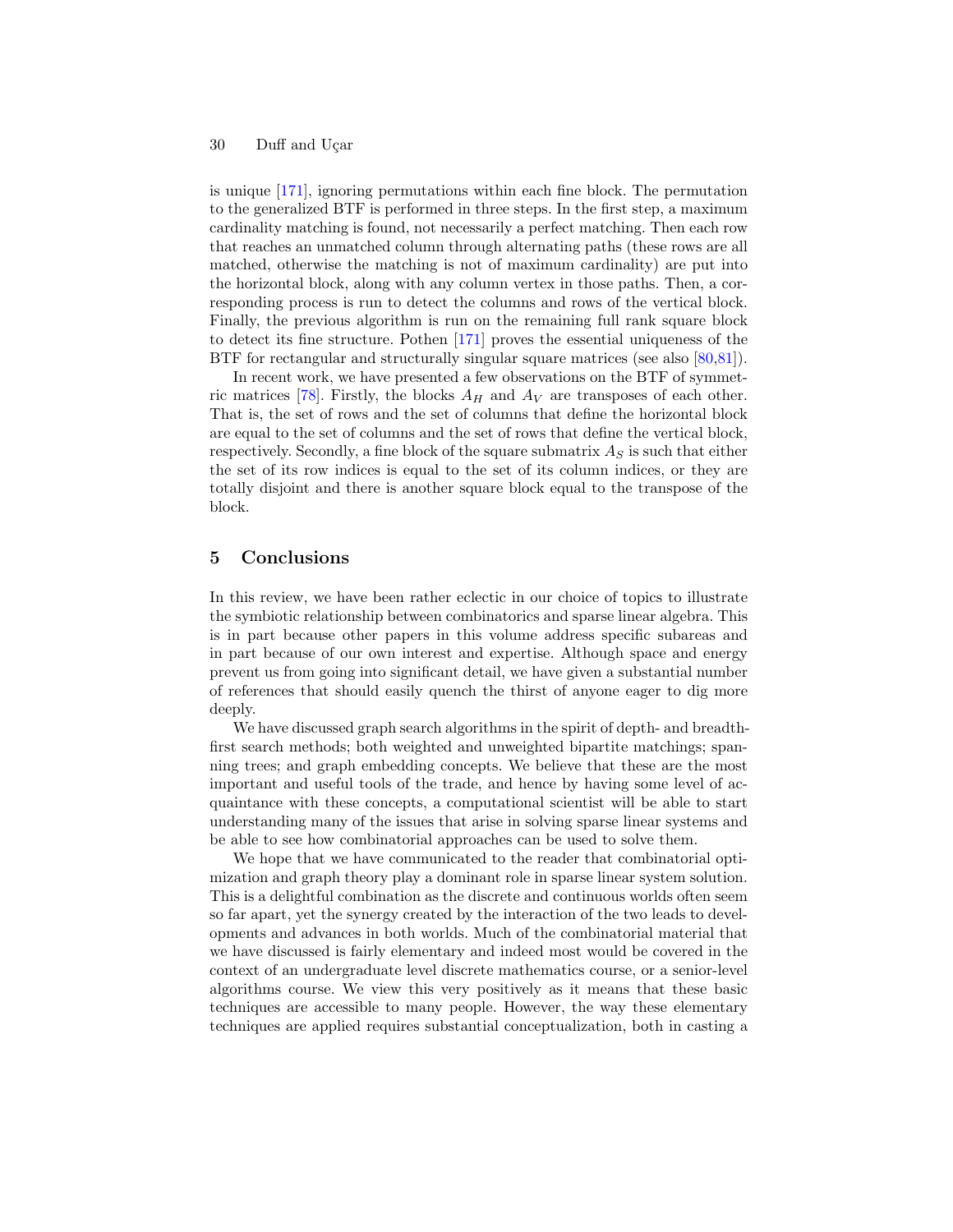problem in combinatorial terms and in restructuring computational methods to accommodate the combinatorial results.

#### Acknowledgements

We thank our colleagues whose works enabled much of the issues covered in this paper. We also thank Patrick R. Amestoy and Jean-Yves L'Excellent for their contribution to the presented material. We also thank Umit V. Catalyürek for his comments on an earlier version of the paper.

#### References

- 1. E. Agullo, On the out-of-core factorization of large sparse matrices, PhD thesis, Ecole Normale Supérieure de Lyon, Lyon, France, 2008.
- 2. E. Agullo, A. Guermouche, and J.-Y. L'Excellent, Reducing the I/O volume in an out-of-core sparse multifrontal solver, in High Performance Computing – HiPC2007; 14th International Conference, S. Aluru, M. Parashar, R. Badrinath, and V. K. Prasanna, eds., vol. 4873 of Lecture Notes in Computer Science, 2007, pp. 260–280.
- 3.  $\frac{1}{1}$ , A parallel out-of-core multifrontal method: Storage of factors on disk and analysis of models for an out-of-core active memory, Parallel Computing, 34 (2008), pp. 296–317.
- 4. D. M. Alber and L. N. Olson, Parallel coarse-grid selection, Numerical Linear Algebra with Applications, 14 (2007), pp. 611–643.
- 5. H. Alt, N. Blum, K. Mehlhorn, and M. Paul, Computing a maximum cardinality matching in a bipartite graph in time  $\mathcal{O}(n^{1.5}\sqrt{m/\log n})$ , Information Processing Letters, 37 (1991), pp. 237–240.
- 6. P. R. Amestoy, T. A. Davis, and I. S. Duff, An approximate minimum degree ordering algorithm, SIAM Journal on Matrix Analysis and Applications, 17 (1996), pp. 886–905.
- 7. P. R. AMESTOY, I. S. DUFF, AND J.-Y. L'EXCELLENT, *Multifrontal parallel dis*tributed symmetric and unsymmetric solvers, Computer methods in applied mechanics and engineering, 184 (2000), pp. 501–520.
- 8. P. R. AMESTOY, I. S. DUFF, J.-Y. L'EXCELLENT, AND J. KOSTER, A fully asynchronous multifrontal solver using distributed dynamic scheduling, SIAM Journal on Matrix Analysis and Applications, 23 (2001), pp. 15–41.
- 9. P. R. AMESTOY, I. S. DUFF, AND C. VÖMEL, Task scheduling in an asynchronous distributed memory multifrontal solver, SIAM Journal on Matrix Analysis and Applications, 26 (2004), pp. 544–565.
- 10. P. R. Amestoy, A. Guermouche, J.-Y. L'Excellent, and S. Pralet, Hybrid scheduling for the parallel solution of linear systems, Parallel Computing, 32 (2006), pp. 136–156.
- 11. C. ASHCRAFT, Compressed graphs and the minimum degree algorithm, SIAM Journal on Scientific Computing, 16 (1995), pp. 1404–1411.
- 12. C. ASHCRAFT AND R. GRIMES, The influence of relaxed supernode partitions on the multifrontal method, ACM Transactions on Mathematical Software, 15 (1989), pp. 291–309.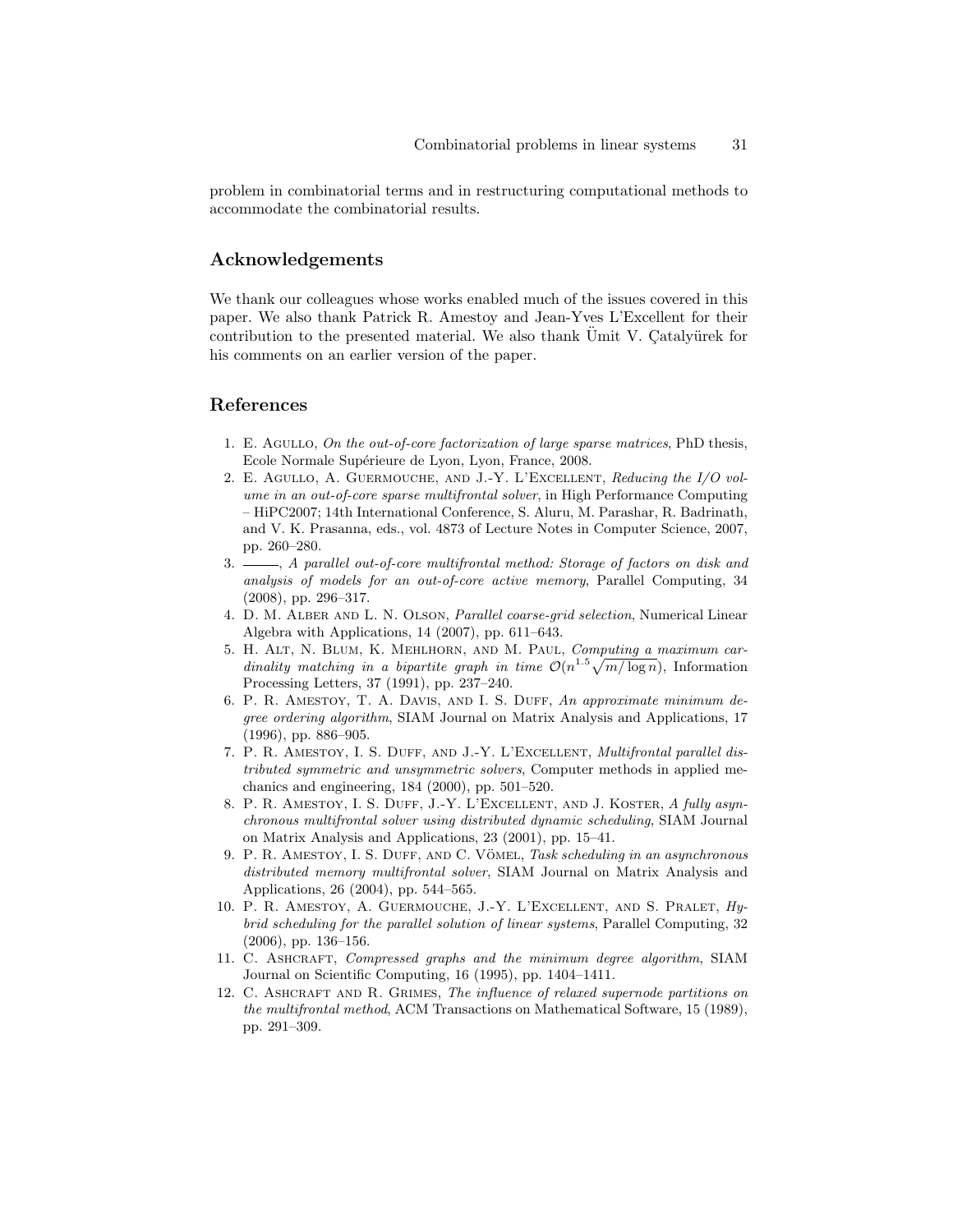- 32 Duff and Ucar
- 13. C. ASHCRAFT AND J. W. H. LIU, A partition improvement algorithm for generalized nested dissection, Tech. Report BCSTECH-94-020, Boeing Computer Services, Seattle, WA, USA, 1996.
- 14.  $\frac{1}{1}$ , Robust ordering of sparse matrices using multisection, SIAM Journal on Matrix Analysis and Applications, 19 (1998), pp. 816–832.
- 15. O. Axelsson, Iterative solution methods, Cambridge University Press, Cambridge, 1994.
- 16. S. Balay, K. Buschelman, W. D. Gropp, D. Kaushik, M. G. Knepley, L. C. McInnes, B. F. Smith, and H. Zhang, PETSc Web page. [http://www.](http://www.mcs.anl.gov/petsc) [mcs.anl.gov/petsc](http://www.mcs.anl.gov/petsc), (last access: March, 2009), 2001.
- 17. S. BARNARD AND H. D. SIMON, A fast multilevel implementation of recursive spectral bisection for partitioning unstructured problems, Concurrency: Practice and Experience, 6 (1994), pp. 101–117.
- 18. M. Benzi, Preconditioning techniques for large linear systems: A survey, Journal of Computational Physics, 182 (2002), pp. 418–477.
- 19. M. BENZI, J. C. HAWS, AND M. TUMA, Preconditioning highly indefinite and nonsymmetric matrices, SIAM Journal on Scientific Computing, 22 (2000), pp. 1333– 1353.
- 20. M. Benzi, C. D. Meyer, and M. T˚uma, A sparse approximate inverse preconditioner for the conjugate gradient method, SIAM Journal on Scientific Computing, 17 (1996), pp. 1135–1149.
- 21. M. Benzi, D. B. Szyld, and A. van Duin, Orderings for incomplete factorization preconditioning of nonsymmetric problems, SIAM Journal on Scientific Computing, 20 (1999), pp. 1652–1670.
- 22. M. BENZI AND M. TUMA, Orderings for factorized sparse approximate inverse preconditioners, SIAM Journal on Scientific Computing, 21 (2000), pp. 1851– 1868.
- 23. C. BERGE, Two theorems in graph theory, Proceedings of the National Academy of Sciences of the USA, 43 (1957), pp. 842–844.
- 24. M. Bern, J. R. Gilbert, B. Hendrickson, N. Nguyen, and S. Toledo, Support-graph preconditioners, SIAM Journal on Matrix Analysis and Applications, 27 (2006), pp. 930–951.
- 25. M. V. Bhat, W. G. Habashi, J. W. H. Liu, V. N. Nguyen, and M. F. PEETERS, A note on nested dissection for rectangular grids, SIAM Journal on Matrix Analysis and Applications, 14 (1993), pp. 253–258.
- 26. R. H. Bisseling, Combinatorial problems in high-performance computing. Presentation at Dagstuhl Seminar on Combinatorial Scientific Computing (09061), February 2009.
- 27. M. BOLLHÖFER,  $\ddot{A}$  robust ILU with pivoting based on monitoring the growth of the inverse factors, Linear Algebra and its Applications, 338 (2001), pp. 201–218.
- 28. M. BOLLHÖFER, Y. SAAD, AND O. SCHENK,  $ILUPACK$ . [http://www-public.](http://www-public.tu-bs.de/~bolle/ilupack/) [tu-bs.de/~bolle/ilupack/](http://www-public.tu-bs.de/~bolle/ilupack/) (last access: March, 2009).
- 29. M. BOLLHÖFER AND O. SCHENK, Combinatorial aspects in sparse elimination methods, GAMM Mitteilungen, 29 (2006), pp. 342–367.
- 30. E. G. Boman, D. Chen, B. Hendrickson, and S. Toledo, Maximum-weightbasis preconditioners, Numerical Linear Algebra with Applications, 11 (2004), pp. 695–721.
- 31. E. G. BOMAN AND B. HENDRICKSON, Support theory for preconditioning, SIAM Journal on Matrix Analysis and Applications, 25 (2003), pp. 694–717.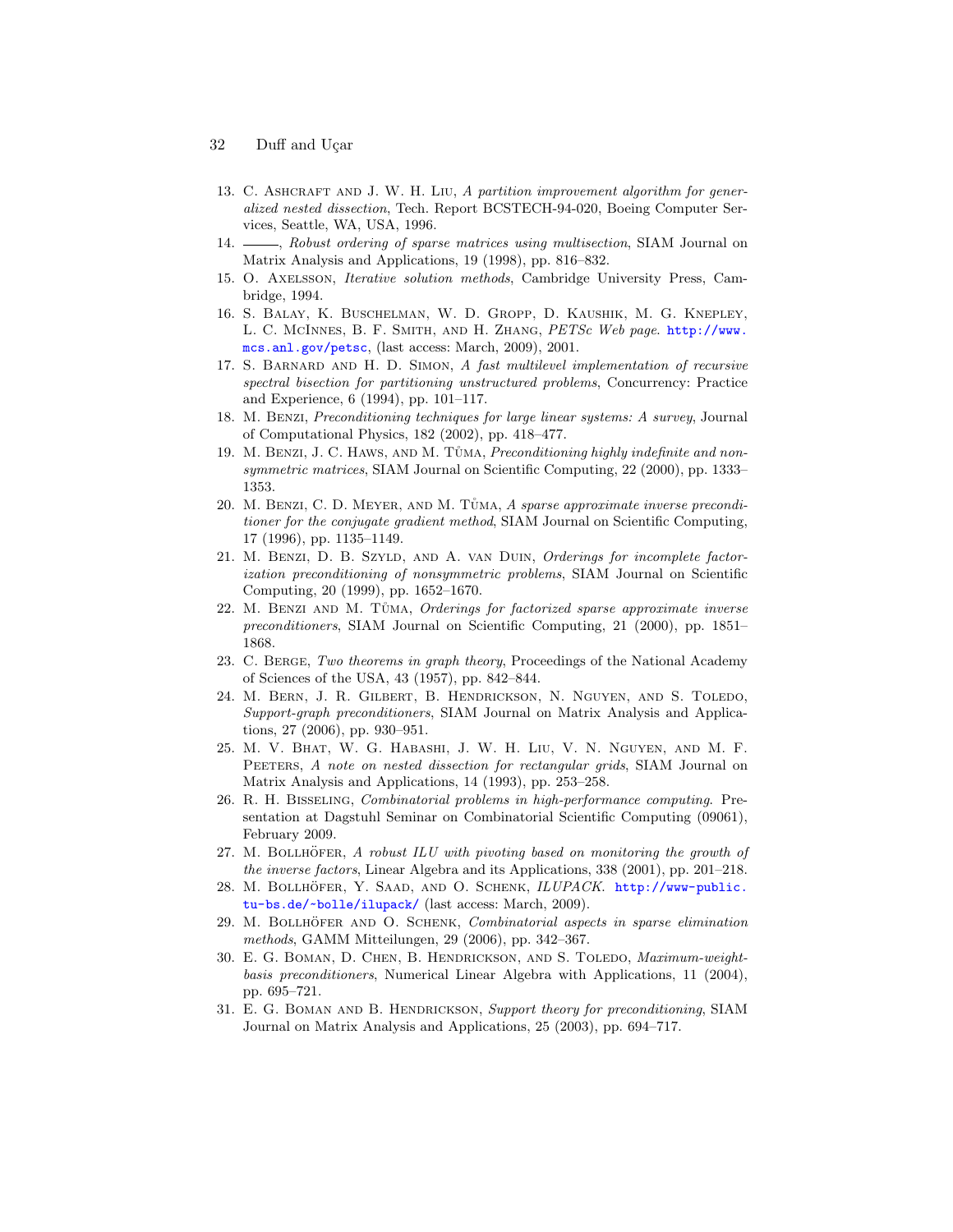- 32. D. BOZDAĞ, Ü. V. ÇATALYÜREK, A. H. GEBREMEDHIN, F. MANNE, E. G. BOMAN, AND F. OZGÜNER, A parallel distance-2 graph coloring algorithm for distributed memory computers, in Proceedings of 2005 International Conference on High Performance Computing and Communications (HPCC-05), L. T. Yang, O. F. Rana, B. Di Martino, and J. Dongarra, eds., vol. 3726 of Lecture Notes in Computer Science, 2005, pp. 796–806.
- 33. R. BRIDSON AND W.-P. TANG, A structural diagnosis of some IC orderings, SIAM Journal on Scientific Computing, 22 (2001), pp. 1527–1532.
- 34. R. A. BRUALDI, The symbiotic relationship of combinatorics and matrix theory, Linear Algebra and its Applications, 162–164 (1992), pp. 65–105.
- 35. Combinatorial Matrix Classes, vol. 108 of Encyclopedia of Mathematics and its Applications, Cambridge University Press, 2006.
- 36. R. A. BRUALDI AND D. M. CVETKOVIĆ, A Combinatorial Approach to Matrix Theory and its Applications, Chapman & Hall/CRC Press, Boca Raton, 2009.
- 37. R. A. Brualdi and H. J. Ryser, Combinatorial Matrix Theory, vol. 39 of Encyclopedia of Mathematics and its Applications, Cambridge University Press, 1991.
- 38. T. N. Bui and C. Jones, A heuristic for reducing fill-in in sparse matrix factorization, in 6th SIAM Conference on Parallel Processing for Scientific Computing, Norfolk, Virginia, USA, 1993, pp. 445–452.
- 39. R. Burkard, M. Dell'Amico, and S. Martello, Assignment Problems, SIAM, Philadelphia, PA, USA, 2009.
- 40. U. V. CATALYÜREK AND C. AYKANAT, A fine-grain hypergraph model for  $2D$ decomposition of sparse matrices, in Proceedings of the 15th International Parallel and Distributed Processing Symposium (IPDPS, San Francisco, CA, 2001.
- 41. U. V. ÇATALYÜREK AND C. AYKANAT, Hypergraph-partitioning-based decomposition for parallel sparse-matrix vector multiplication, IEEE Transactions on Parallel and Distributed Systems, 10 (1999), pp. 673–693.
- 42. U. V. CATALYÜREK, C. AYKANAT, AND B. UÇAR, On two-dimensional sparse matrix partitioning: Models, methods, and a recipe, SIAM Journal on Scientific Computing, 32 (2010), pp. 656–683.
- 43. D. CHEN AND S. TOLEDO, Vaidya's preconditioners: Implementation and experimental study, Electronic Transactions on Numerical Analysis, 16 (2003), pp. 30– 49.
- 44. E. Chow, A priori sparsity patterns for parallel sparse approximate inverse preconditioners, SIAM Journal on Scientific Computing, 21 (2000), pp. 1804–1822.
- 45. E. Chow, R. D. Falgout, J. J. Hu, R. S. Tuminaro, and U. M. Yang, A survey of parallelization techniques for multigrid solvers, in Parallel Processing for Scientific Computing, M. A. Heroux, P. Raghavan, and H. D. Simon, eds., vol. 20 of Software, Environments, and Tools, SIAM, 2006, ch. 10, pp. 179–201.
- 46. E. CHOW AND Y. SAAD, Experimental study of ILU preconditioners for indefinite matrices, Journal of Computational and Applied Mathematics, 86 (1997), pp. 387–414.
- 47. S. S. Clift and W.-P. Tang, Weighted graph based ordering techniques for preconditioned conjugate gradient methods, BIT Numerical Mathematics, 35 (1995), pp. 30–47.
- 48. T. H. Cormen, C. E. Leiserson, and R. L. Rivest, Introduction to Algorithms, MIT Press, first ed., 1990.
- 49. E. CUTHILL AND J. MCKEE, Reducing the bandwidth of sparse symmetric matrices, in Proceedings of the 24th national conference, New York, NY, USA, 1969, ACM, pp. 157–172.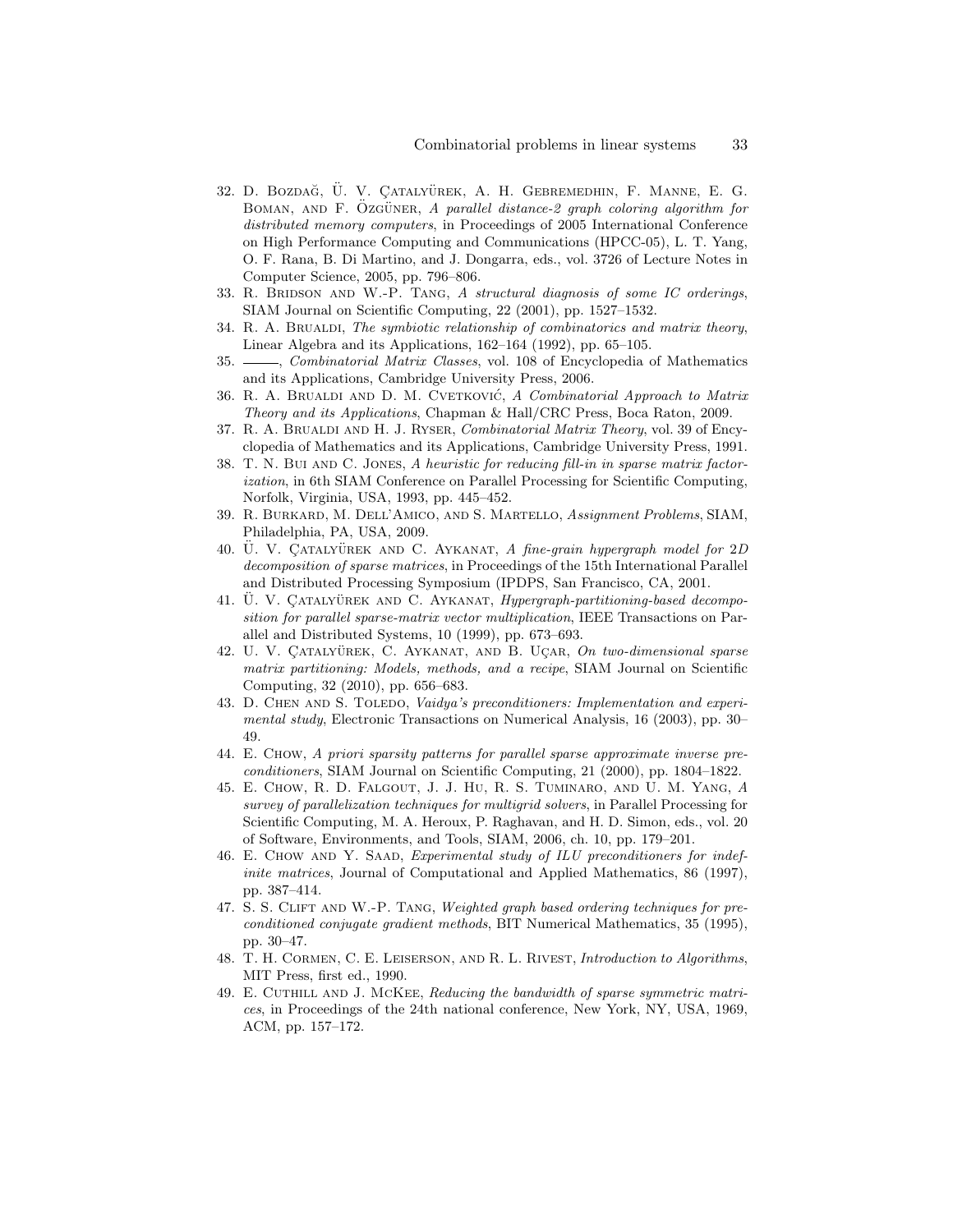- 34 Duff and Ucar
- 50. T. A. Davis, Direct Methods for Sparse Linear Systems, no. 2 in Fundamentals of Algorithms, Society for Industrial and Applied Mathematics, Philadelphia, PA, USA, 2006.
- 51. T. A. Davis and I. S. Duff, An unsymmetric-pattern multifrontal method for sparse LU factorization, SIAM Journal on Matrix Analysis and Applications, 18 (1997), pp. 140–158.
- 52. E. F. D'Azevedo, P. A. Forsyth, and W.-P. Tang, Ordering methods for preconditioned conjugate gradient methods applied to unstructured grid problems, SIAM Journal on Matrix Analysis and Applications, 13 (1992), pp. 944–961.
- 53.  $\frac{1}{100}$ , Towards a cost-effective ILU preconditioner with high level fill, BIT Numerical Mathematics, 32 (1992), pp. 442–463.
- 54. H. de Sterck, R. D. Falgout, J. W. Nolting, and U. M. Yang, Distancetwo interpolation for parallel algebraic multigrid, Numerical Linear Algebra with Applications, 15 (2008), pp. 115–139.
- 55. H. DE STERCK, U. M. YANG, AND J. J. HEYS, Reducing complexity in parallel algebraic multigrid preconditioners, SIAM Journal on Matrix Analysis and Applications, 27 (2006), pp. 1019–1039.
- 56. J. W. Demmel, S. C. Eisenstat, J. R. Gilbert, X. S. Li, and J. W. H. Liu, A supernodal approach to sparse partial pivoting, SIAM Journal on Matrix Analysis and Applications, 20 (1999), pp. 720–755.
- 57. K. D. Devine, E. G. Boman, and G. Karypis, Partitioning and load balancing for emerging parallel applications and architectures, in Frontiers of Scientific Computing, M. Heroux, A. Raghavan, and H. Simon, eds., SIAM, Philadelphia, 2006.
- 58. F. Dobrian, External Memory Algorithms for Factoring Sparse Matrices, PhD thesis, Old Dominion University, Norfolk, Virginia, USA, 2001.
- 59. J. J. Dongarra, J. Du Croz, I. S. Duff, and S. Hammarling, A set of level 3 Basic Linear Algebra Subprograms., ACM Transactions on Mathematical Software, 16 (1990), pp. 1–17.
- 60. I. S. Duff, Analysis of Sparse Systems, PhD thesis, Oxford University, England, 1972.
- 61.  $\frac{1}{100}$ , On permutations to block triangular form, Journal of the Institute of Mathematics and its Applications, 19 (1977), pp. 339–342.
- 62.  $\frac{1}{100}$ , Algorithm 575: Permutations for a zero-free diagonal, ACM Transactions on Mathematical Software, 7 (1981), pp. 387–390.
- 63.  $\frac{1}{100}$ , On algorithms for obtaining a maximum transversal, ACM Transactions on Mathematical Software, 7 (1981), pp. 315–330.
- 64.  $\frac{1}{100}$ , Full matrix techniques in sparse Gaussian elimination, in Proceedings of 1981 Dundee Biennal Conference on Numerical Analysis, G. A. Watson, ed., vol. 912 of Lecture Notes in Mathematics, 1982, pp. 71–84.
- 65. I. S. Duff, A. M. Erisman, C. W. Gear, and J. K. Reid, Sparsity structure and Gaussian elimination, SIGNUM Newsletter, 23 (1988), pp. 2–8.
- 66. I. S. DUFF, A. M. ERISMAN, AND J. K. REID, On George's nested dissection method, SIAM Journal on Numerical Analysis, 13 (1976), pp. 686–695.
- 67.  $\frac{1}{100}$ , Direct Methods for Sparse Matrices, Oxford University Press, London, 1986.
- 68. I. S. DUFF AND J. KOSTER, The design and use of algorithms for permuting large entries to the diagonal of sparse matrices, SIAM Journal on Matrix Analysis and Applications, 20 (1999), pp. 889–901.
- $69. \_\_\_\_$ , On algorithms for permuting large entries to the diagonal of a sparse matrix, SIAM Journal on Matrix Analysis and Applications, 22 (2001), pp. 973–996.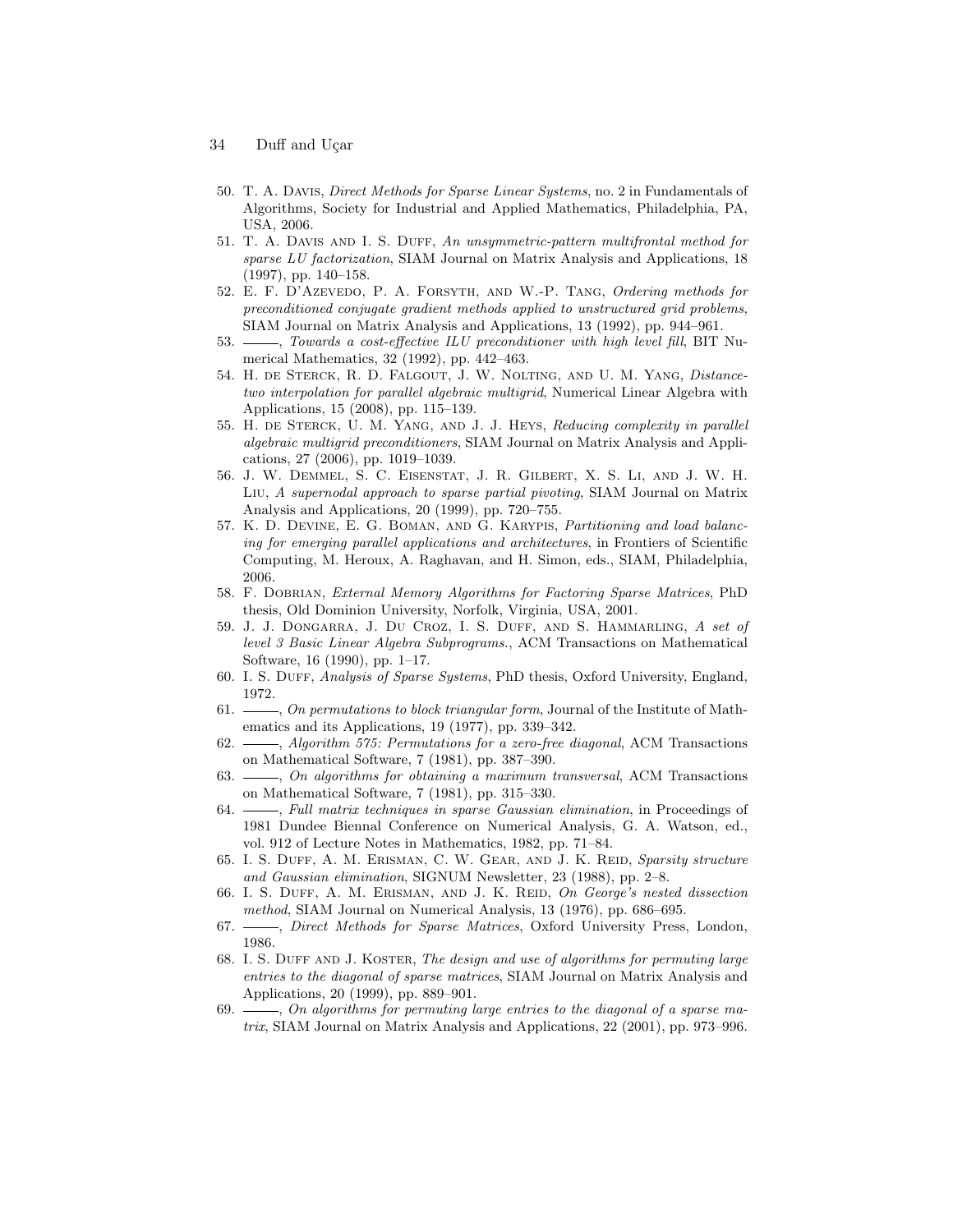- 70. I. S. Duff and G. A. Meurant, The effect of ordering on preconditioned conjugate gradients, BIT, 29 (1989), pp. 635–657.
- 71. I. S. DUFF AND J. K. REID, Algorithm 529: Permutations to block triangular form, ACM Transactions on Mathematical Software, 4 (1978), pp. 189–192.
- 72. , An implementation of Tarjan's algorithm for the block triangularization of a matrix, ACM Transactions on Mathematical Software, 4 (1978), pp. 137–147.
- 73.  $\frac{1}{2}$ , MA27-A set of Fortran subroutines for solving sparse symmetric sets of linear equations, Tech. Report AERE R10533, HMSO, London, UK, 1982.
- 74.  $\frac{1}{12}$ , The multifrontal solution of indefinite sparse symmetric linear equations, ACM Transactions on Mathematical Software, 9 (1983), pp. 302–325.
- 75.  $\longrightarrow$ , A note on the work involved in no-fill sparse matrix factorization, IMA Journal on Numerical Analysis, 1 (1983), pp. 37–40.
- 76.  $\frac{1}{100}$ , The multifrontal solution of unsymmetric sets of linear equations, SIAM Journal on Scientific and Statistical Computing, 5 (1984), pp. 633–641.
- 77. I. S. DUFF, D. RUIZ, AND B. UÇAR, Computing a class of bipartite matchings in parallel. Presentation at SIAM 13th Conference on Parallel Processing for Scientific Computing (PP08), Atlanta, GA, USA, March 2008.
- 78. I. S. DUFF AND B. UÇAR, On the block triangular form of symmetric matrices, Tech. Report TR/PA/08/26, CERFACS, Toulouse, France, 2008.
- 79. I. S. DUFF AND H. A. VAN DER VORST, Developments and trends in the parallel solution of linear systems, Parallel Computing, 25 (1999), pp. 1931–1970.
- 80. A. L. DULMAGE AND N. S. MENDELSOHN, Coverings of bipartite graphs, Canadian Journal of Mathematics, 10 (1958), pp. 517–534.
- 81.  $\frac{1}{100}$ , A structure theory of bipartite graphs of finite exterior dimension, Trans. Roy. Soc. Can. Sec. III, 53 (1959), pp. 1–13.
- 82.  $\frac{1}{100}$ , Two algorithms for bipartite graphs, SIAM Journal on Applied Mathematics, 11 (1963), pp. 183–194.
- 83. S. C. Eisenstat, M. C. Gursky, M. H. Schultz, and A. H. Sherman, The Yale sparse matrix package I: The symmetric codes, International Journal for Numerical Methods in Engineering, 18 (1982), pp. 1145–1151.
- 84. S. C. Eisenstat and J. W. H. Liu, The theory of elimination trees for sparse unsymmetric matrices, SIAM Journal on Matrix Analysis and Applications, 26 (2005), pp. 686–705.
- 85.  $\frac{1}{100}$ , A tree-based dataflow model for the unsymmetric multifrontal method, Electronic Transactions on Numerical Analysis, 21 (2005), pp. 1–19.
- 86. M. ELKIN, Y. EMEK, D. A. SPIELMAN, AND S.-H. TENG, Lower-stretch spanning trees, SIAM Journal on Computing, 38 (2008), pp. 608–628.
- 87. C. M. Fiduccia and R. M. Mattheyses, A linear-time heuristic for improving network partitions, in DAC '82: Proceedings of the 19th Conference on Design Automation, Piscataway, NJ, USA, 1982, IEEE Press, pp. 175–181.
- 88. M. L. FREDMAN AND R. E. TARJAN, Fibonacci heaps and their uses in improved network optimization algorithms, J. ACM, 34 (1987), pp. 596–615.
- 89. D. Fritzsche, A. Frommer, and D. B. Szyld, Extensions of certain graphbased algorithms for preconditioning, SIAM Journal on Scientific Computing, 29 (2007), pp. 2144–2161.
- 90. A. H. GEBREMEDHIN, F. MANNE, AND A. POTHEN, What color is your Jacobian? Graph coloring for computing derivatives, SIAM Review, 47 (2005), pp. 629–705.
- 91. M. W. Gee, C. M. Siefert, J. J. Hu, R. S. Tuminaro, and M. G. Sala, ML 5.0 smoothed aggregation user's guide, Tech. Report SAND2006-2649, Sandia National Laboratories, 2006.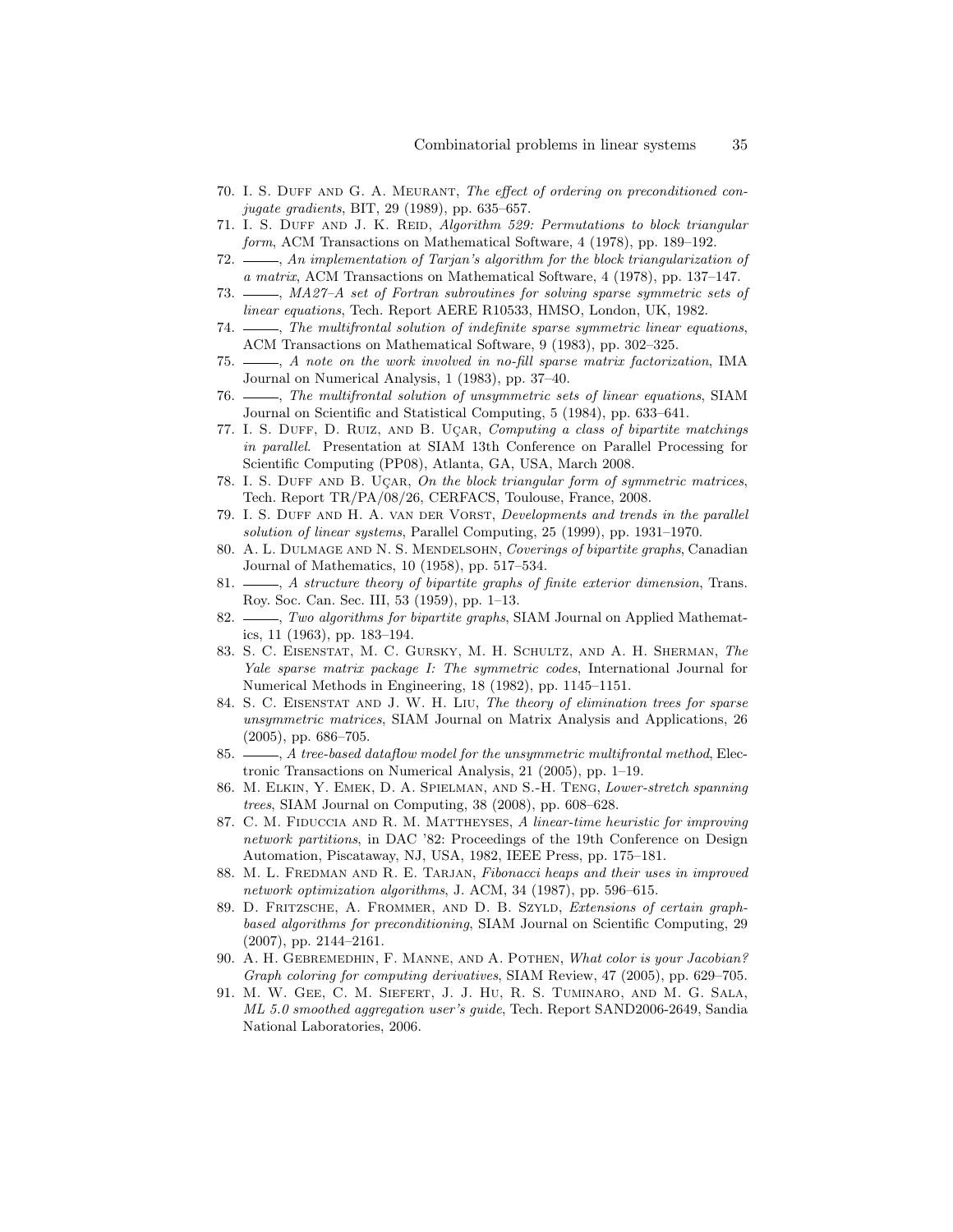- 36 Duff and Ucar
- 92. G. A. Geist and E. G. Ng, Task scheduling for parallel sparse Cholesky factorization, International Journal of Parallel Programming, 18 (1989), pp. 291–314.
- 93. A. George, Nested dissection of a regular finite element mesh, SIAM Journal on Numerical Analysis, 10 (1973), pp. 345–363.
- 94. A. George and J. W. H. Liu, An automatic nested dissection algorithm for irregular finite element problems, SIAM Journal on Numerical Analysis, 15 (1978), pp. 1053–1069.
- 95.  $\_\_\_\$  A fast implementation of the minimum degree algorithm using quotient graphs, ACM Transactions on Mathematical Software, 6 (1980), pp. 337–358.
- 96.  $\longrightarrow$ , A minimal storage implementation of the minimum degree algorithm, SIAM Journal on Numerical Analysis, 17 (1980), pp. 282–299.
- 97.  $\frac{1}{2}$ , Computer Solution of Large Sparse Positive Definite Systems, Prentice-Hall, Englewood Cliffs, N.J., 1981.
- 98.  $\frac{1}{100}$ , The evolution of the minimum degree ordering algorithm, SIAM Review, 31 (1989), pp. 1–19.
- 99. A. George, J. W. H. Liu, and E. Ng, Communication results for parallel sparse Cholesky factorization on a hypercube, Parallel Computing, 10 (1989), pp. 287– 298.
- 100. A. GEORGE AND D. R. MCINTYRE, On the application of the minimum degree algorithm to finite element systems, SIAM Journal on Numerical Analysis, 15 (1978), pp. 90–112.
- 101. A. GEORGE, W. G. POOLE, AND R. G. VOIGT, Incomplete nested dissection for solving n by n grid problems, SIAM Journal on Numerical Analysis, 15 (1978), pp. 662–673.
- 102. A. J. George, Computer Implementation of the Finite Element Method, PhD thesis, Stanford University, Stanford, CA, USA, 1971.
- 103. J. R. Gilbert, A note on the NP-completeness of vertex elimination on directed graphs, SIAM Journal on Algebraic and Discrete Methods, 1 (1980), pp. 292–294.
- 104. J. R. Gilbert and J. W. H. Liu, Elimination structures for unsymmetric sparse LU factors, SIAM Journal on Matrix Analysis and Applications, 14 (1993), pp. 334–352.
- 105. J. R. Gilbert, C. Moler, and R. Schreiber, Sparse matrices in MATLAB: Design and implementation, SIAM Journal on Matrix Analysis and Applications, 13 (1992), pp. 333–356.
- 106. J. R. Gilbert and T. Peierls, Sparse partial pivoting in time proportional to arithmetic operations, SIAM Journal on Scientific and Statistical Computing, 9 (1988), pp. 862–874.
- 107. J. R. GILBERT AND R. SCHREIBER, Highly parallel sparse Cholesky factorization, SIAM Journal on Scientific and Statistical Computing, 13 (1992), pp. 1151–1172.
- 108. J. R. GILBERT AND R. E. TARJAN, The analysis of a nested dissection algorithm, Numerische Mathematik, 50 (1987), pp. 377–404.
- 109. J. R. GILBERT AND S. TOLEDO, High-performance out-of-core sparse LU factorization, in 9th SIAM Conference on Parallel Processing for Scientific Computing (CDROM), 1999, p. p.10.
- 110. R. GREENLAW, A model classifying algorithms as inherently sequential with applications to graph searching, Information and Computation, 97 (1992), pp. 133–149.
- 111. K. D. Gremban, Combinatorial Preconditioners for Sparse, Symmetric, Diagonally Dominant Linear Systems, PhD thesis, School of Computer Science, Carnegie Mellon University, Pittsburgh, PA, USA, 1996.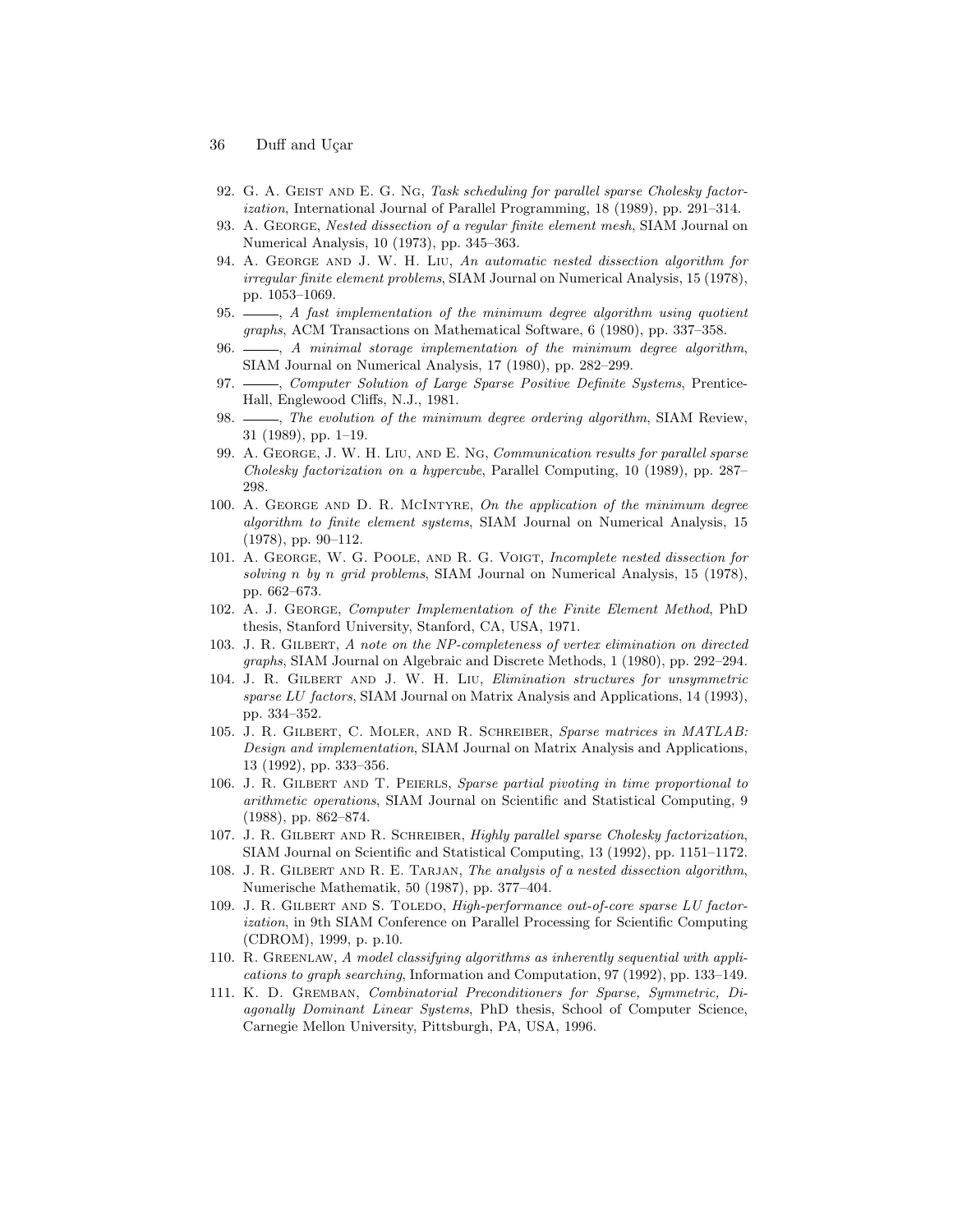- 112. K. D. Gremban, G. L. Miller, and M. Zagha, Performance evaluation of a parallel preconditioner, in 9th International Parallel Processing Symposium, Santa Barbara, April 1995, IEEE, pp. 65–69.
- 113. M. J. Grote and T. Huckle, Parallel preconditioning with sparse approximate inverses, SIAM Journal on Scientific Computing, 18 (1997), pp. 838–853.
- 114. S. GUATTERY, *Graph embedding techniques for bounding condition numbers of in*complete factor preconditioners, Tech. Report ICASE Report No.97-47, Institute for Computer Applications in Science and Engineering, NASA Langley Research Center, Hampton, Virginia, 1997.
- 115. A. Guermouche and J.-Y. L'Excellent, Constructing memory-minimizing schedules for multifrontal methods, ACM Transactions on Mathematical Software, 32 (2006), pp. 17–32.
- 116. A. GUPTA, Fast and effective algorithms for graph partitioning and sparse matrix ordering, Tech. Report RC 20496 (90799), IBM Research Division, T. J. Watson Research Center, Yorktown Heights, NY, USA, 1996.
- 117.  $\frac{1}{17}$ , Improved symbolic and numerical factorization algorithms for unsymmetric sparse matrices, SIAM Journal on Matrix Analysis and Applications, 24 (2002), pp. 529–552.
- 118. I. Gustafsson, A class of first order factorization methods, BIT Numerical Mathematics, 18 (1978), pp. 142–156.
- 119. F. G. Gustavson, Finding the block lower-triangular form of a sparse matrix, in Sparse Matrix Computations, J. R. Bunch and D. J. Rose, eds., Academic Press, New York and London, 1976, pp. 275–289.
- 120. M. Halappanavar, Algorithms for vertex-weighted matching in graphs, PhD thesis, Old Dominion University, Norfolk, Virginia, USA, 2008.
- 121. M. HALL, JR., An algorithm for distinct representatives, The American Mathematical Monthly, 63 (1956), pp. 716–717.
- 122. P. Hall, On representatives of subsets, Journal of the London Mathematical Society, s1-10 (1935), pp. 26–30.
- 123. M. T. Heath, E. Ng, and B. W. Peyton, Parallel algorithms for sparse linear systems, SIAM Review, 33 (1991), pp. 420–460.
- 124. P. Heggernes, S. C. Eisenstat, G. Kumfert, and A. Pothen, The computational complexity of the minimum degree algorithm, in Proceedings of NIK 2001-14th Norwegian Computer Science Conference, Tromsø, Norway, 2001, pp. 98– 109.
- 125. B. HENDRICKSON AND T. G. KOLDA, Graph partitioning models for parallel computing, Parallel Computing, 26 (2000), pp. 1519–1534.
- 126. B. HENDRICKSON AND R. LELAND, The Chaco user's guide, version 2.0, Sandia National Laboratories, Alburquerque, NM, 87185, 1995.
- 127.  $\frac{127}{127}$ , A multilevel algorithm for partitioning graphs, in Supercomputing '95: Proceedings of the 1995 ACM/IEEE conference on Supercomputing (CDROM), New York, NY, USA, 1995, ACM, p. 28.
- 128. B. Hendrickson and A. Pothen, Combinatorial scientific computing: The enabling power of discrete algorithms in computational science, in High Performance Computing for Computational Science—VECPAR 2006, M. Dayde, M. L. M. Palma, L. G. A. Coutinho, E. Pacitti, and J. C. Lopes, eds., vol. 4395 of Lecture Notes in Computer Science, 2007, pp. 260–280.
- 129. B. HENDRICKSON AND E. ROTHBERG, Improving the run time and quality of nested dissection ordering, SIAM Journal on Scientific Computing, 20 (1998), pp. 468–489.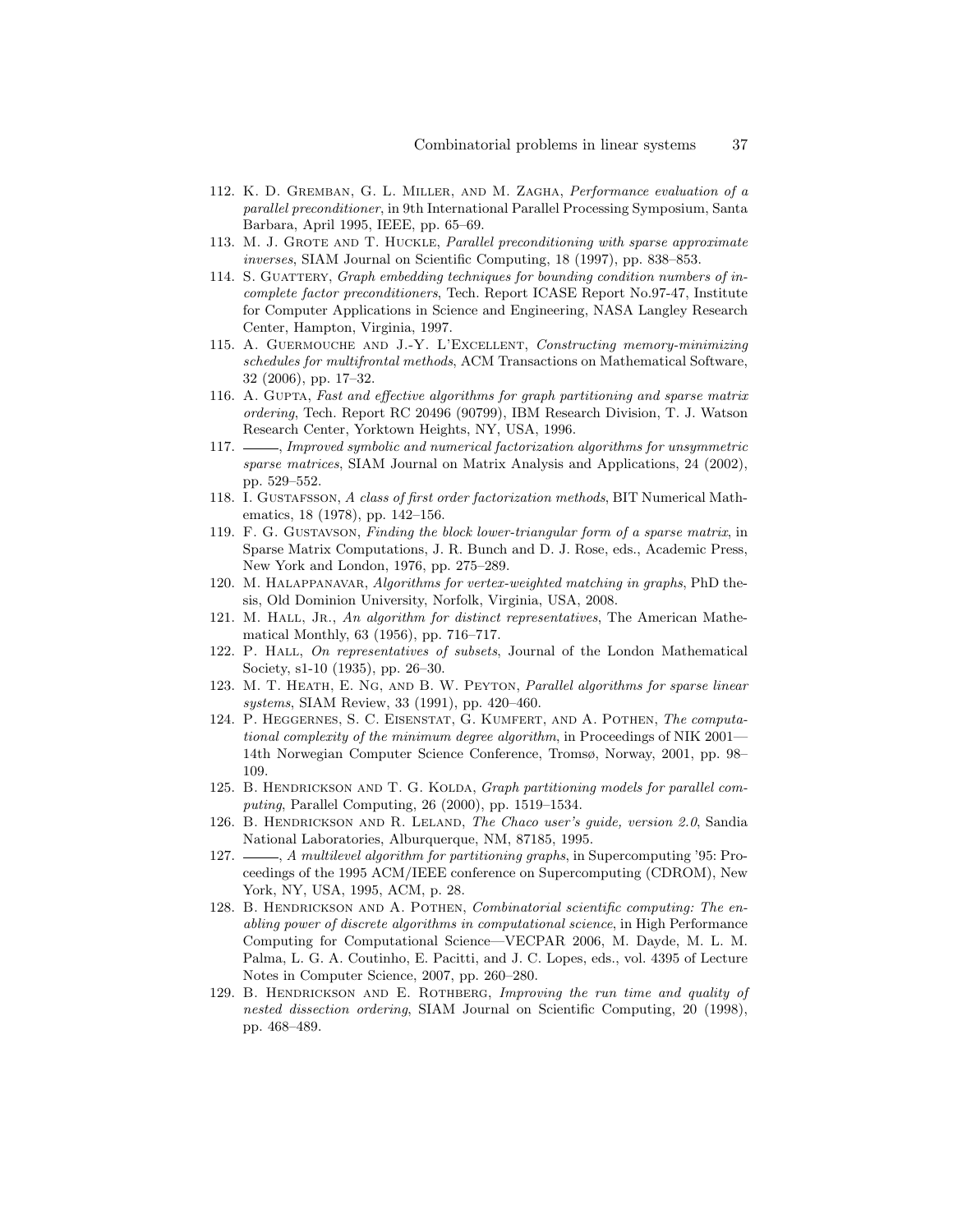- 130. P. HÉNON, P. RAMET, AND J. ROMAN, On finding approximate supernodes for an efficient block-ILU(k) factorization, Parallel Computing, 34 (2008), pp. 345–362.
- 131. V. E. Henson and U. M. Yang, BoomerAMG: A parallel algebraic multigrid solver and preconditioner, Applied Numerical Mathematics, 41 (2002), pp. 155– 177.
- 132. A. J. HOFFMAN, M. S. MARTIN, AND D. J. ROSE, Complexity bounds for regular finite difference and finite element grids, SIAM Journal on Numerical Analysis, 10 (1973), pp. 364–369.
- 133. J. E. HOPCROFT AND R. M. KARP, An  $n^{5/2}$  algorithm for maximum matchings in bipartite graphs, SIAM Journal on Computing, 2 (1973), pp. 225–231.
- 134. D. HYSOM AND A. POTHEN, A scalable parallel algorithm for incomplete factor preconditioning, SIAM Journal on Scientific Computing, 22 (2001), pp. 2194–2215.
- 135. B. M. Irons, A frontal solution program for finite-element analysis, International Journal for Numerical Methods in Engineering, 2 (1970), pp. 5–32.
- 136. J. A. G. JESS AND H. G. M. KEES, A data structure for parallel  $L/U$  decomposition, IEEE Transactions on Computers, 31 (1982), pp. 231–239.
- 137. A. Joshi, Topics in Optimization and Sparse Linear Systems, PhD thesis, Department of Computer Science, University of Illinois Urbana-Champaign, Urbana, IL, USA, December 1996.
- 138. G. KARYPIS AND V. KUMAR, Parallel threshold-based ILU factorization, in Supercomputing '97: Proceedings of the 1997 ACM/IEEE conference on Supercomputing (CDROM), New York, NY, USA, 1997, ACM, pp. 1–24.
- 139.  $\frac{139}{2}$ , MeTiS: A software package for partitioning unstructured graphs, partitioning meshes, and computing fill-reducing orderings of sparse matrices version 4.0, University of Minnesota, Department of Comp. Sci. and Eng., Army HPC Research Center, Minneapolis, 1998.
- 140. B. W. Kernighan and S. Lin, An efficient heuristic procedure for partitioning graphs, The Bell System Technical Journal, 49 (1970), pp. 291–307.
- 141. H. Kim, J. Xu, and L. Zikatanov, A multigrid method based on graph matching for convection-diffusion equations, Numerical Linear Algebra with Applications, 10 (2003), pp. 181–195.
- 142. I. Kouris, *Combinatorial and algebraic tools for multigrid algorithms*, PhD thesis, Carnegie Mellon University, Pittsburgh, May 2007.
- 143. H. W. Kuhn, The Hungarian method for the assignment problem, Naval Research Logistics Quarterly, 2 (1955), pp. 83–97.
- 144.  $\frac{1}{44}$ , The Hungarian method for the assignment problem, Naval Research Logistics, 52 (2005), pp. 7–21.
- 145.  $\frac{1}{16}$ , Statement for Naval Research Logistics, Naval Research Logistics, 52 (2005), p. 6.
- 146. V. KUMAR, A. GRAMA, A. GUPTA, AND G. KARYPIS, Introduction to Parallel Computing: Desing and Analysis of Algorithms, The Benjamin/Cummings Publishing Company, Inc., 1994.
- 147. I. Lee, P. Raghavan, and E. G. Ng, Effective preconditioning through ordering interleaved with incomplete factorization, SIAM Journal on Matrix Analysis and Applications, 27 (2006), pp. 1069–1088.
- 148. R. J. Lipton, D. J. Rose, and R. E. Tarjan, Generalized nested dissection, SIAM Journal on Numerical Analysis, 16 (1979), pp. 346–358.
- 149. R. J. Lipton and R. E. Tarjan, A separator theorem for planar graphs, SIAM Journal on Applied Mathematics, 36 (1979), pp. 177–189.
- 150. J. W. H. Liu, Modification of the minimum-degree algorithm by multiple elimination, ACM Transactions on Mathematical Software, 11 (1985), pp. 141–153.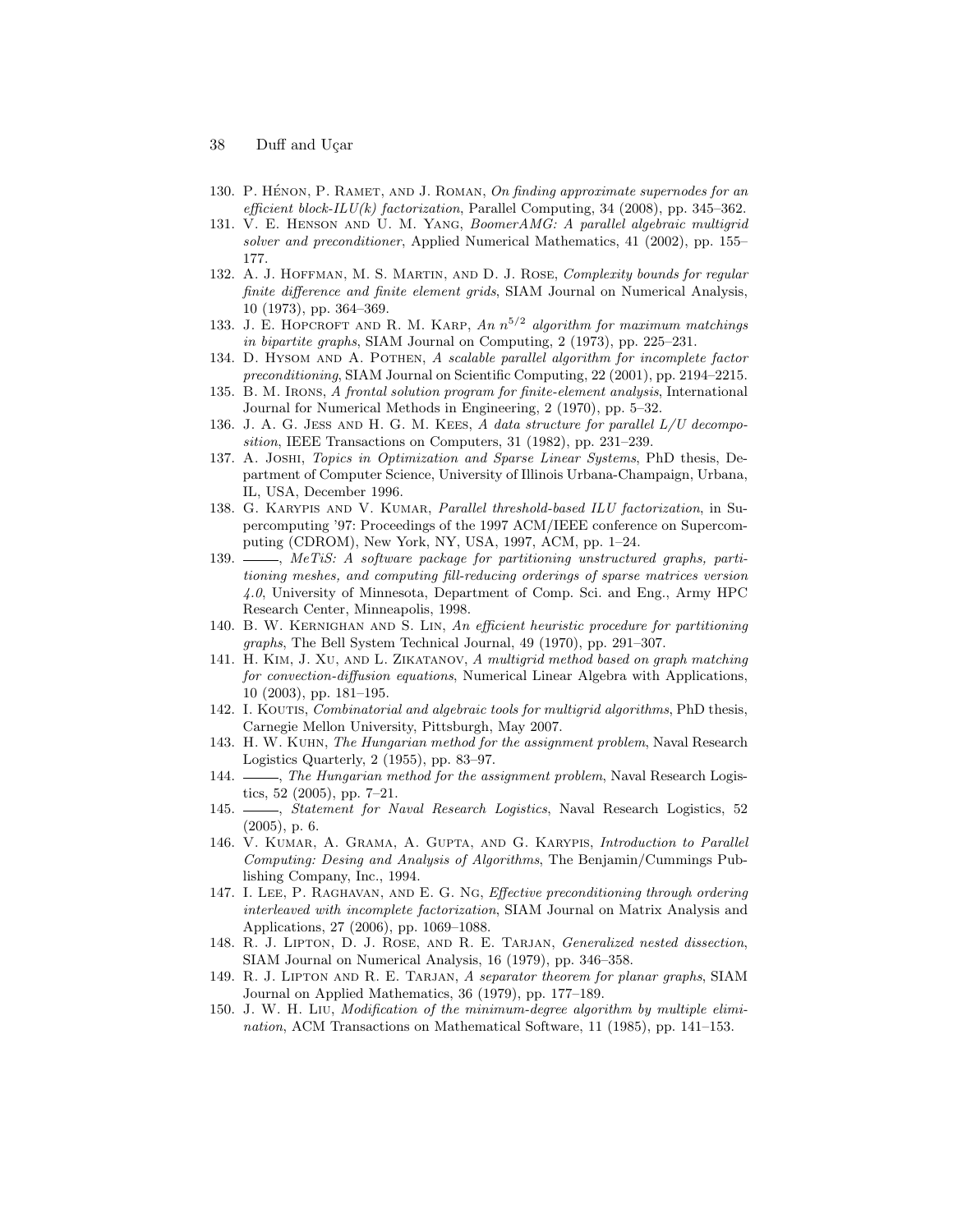- 151.  $\longrightarrow$ , A compact row storage scheme for Cholesky factors using elimination trees, ACM Transactions on Mathematical Software, 12 (1986), pp. 127–148.
- 152.  $\longrightarrow$ , On the storage requirement in the out-of-core multifrontal method for sparse factorization, ACM Transactions on Mathematical Software, 12 (1986), pp. 249–264.
- 153.  $\longrightarrow$ , Equivalent sparse matrix reordering by elimination tree rotations, SIAM Journal on Scientific and Statistical Computing, 9 (1988), pp. 424–444.
- 154.  $\frac{1}{154}$ , The minimum degree ordering with constraints, SIAM Journal on Scientific and Statistical Computing, 10 (1989), pp. 1136–1145.
- 155.  $\frac{155}{155}$ , The role of elimination trees in sparse factorization, SIAM Journal on Matrix Analysis and Applications, 11 (1990), pp. 134–172.
- 156.  $\_\_\_\$ ng The multifrontal method for sparse matrix solution: Theory and practice, SIAM Review, 34 (1992), pp. 82–109.
- 157. J. W. H. Liu, E. G. Ng, and B. W. Peyton, On finding supernodes for sparse matrix computations, SIAM Journal on Matrix Analysis and Applications, 14 (1993), pp. 242–252.
- 158. W.-H. Liu and A. H. Sherman, Comparative analysis of the Cuthill-McKee and the Reverse Cuthill–McKee ordering algorithms for sparse matrices, SIAM Journal on Numerical Analysis, 13 (1976), pp. 198–213.
- 159. M. Luby, A simple parallel algorithm for the maximal independent set problem, SIAM Journal on Computing, 15 (1986), pp. 1036–1053.
- 160. M. MANGUOGLU, A. SAMEH, AND O. SCHENK, PSPIKE: Parallel sparse linear system solver, in In Proc. Euro-Par 2009 Parallel Processing, 2009, pp. 797–808.
- 161. F. Manne and R. H. Bisseling, A parallel approximation algorithm for the weighted maximum matching problem, in Parallel Processing and Applied Mathematics, R. Wyrzykowski, K. Karczewski, J. Dongarra, and J. Wasniewski, eds., vol. 4967 of Lecture Notes in Computer Science, 2008, pp. 708–717.
- 162. H. M. Markowitz, The elimination form of the inverse and its application to linear programming, Management Science, 3 (1957), pp. 255–269.
- 163. J. A. Meijerink and H. A. van der Vorst, An iterative solution method for linear systems of which the coefficient matrix is a symmetric M-matrix, Mathematics of Computation, 31 (1977), pp. 148–162.
- 164. O. MESHAR, D. IRONY, AND S. TOLEDO, An out-of-core sparse symmetricindefinite factorization method, ACM Transactions on Mathematical Software, 32 (2006), pp. 445–471.
- 165. G. A. MEURANT, Computer Solution of Large Linear Systems, vol. 28 of Studies in Mathematics and Its Applications, North-Holland, Amsterdam, Netherlands, 1999.
- 166. E. G. Ng, B. W. Peyton, and P. Raghavan, A blocked incomplete Cholesky preconditioner for hierarchical-memory computers, in Iterative methods in scientific computation IV, D. R. Kincaid and A. C. Elster, eds., vol. 5 of IMACS Series in Computational Applied Mathematics, IMACS, New Brunswick, NJ, USA, 1999, pp. 211–222.
- 167. M. OLSCHOWKA AND A. NEUMAIER, A new pivoting strategy for Gaussian elimination, Linear Algebra and Its Applications, 240 (1996), pp. 131–151.
- 168. J. O'Neil and D. B. Szyld, A block ordering method for sparse matrices, SIAM Journal on Scientific and Statistical Computing, 11 (1990), pp. 811–823.
- 169. S. Parter, The use of linear graphs in Gauss elimination, SIAM Review, 3 (1961), pp. 119–130.
- 170. F. Pellegrini, SCOTCH 5.1 User's Guide, Laboratoire Bordelais de Recherche en Informatique (LaBRI), 2008.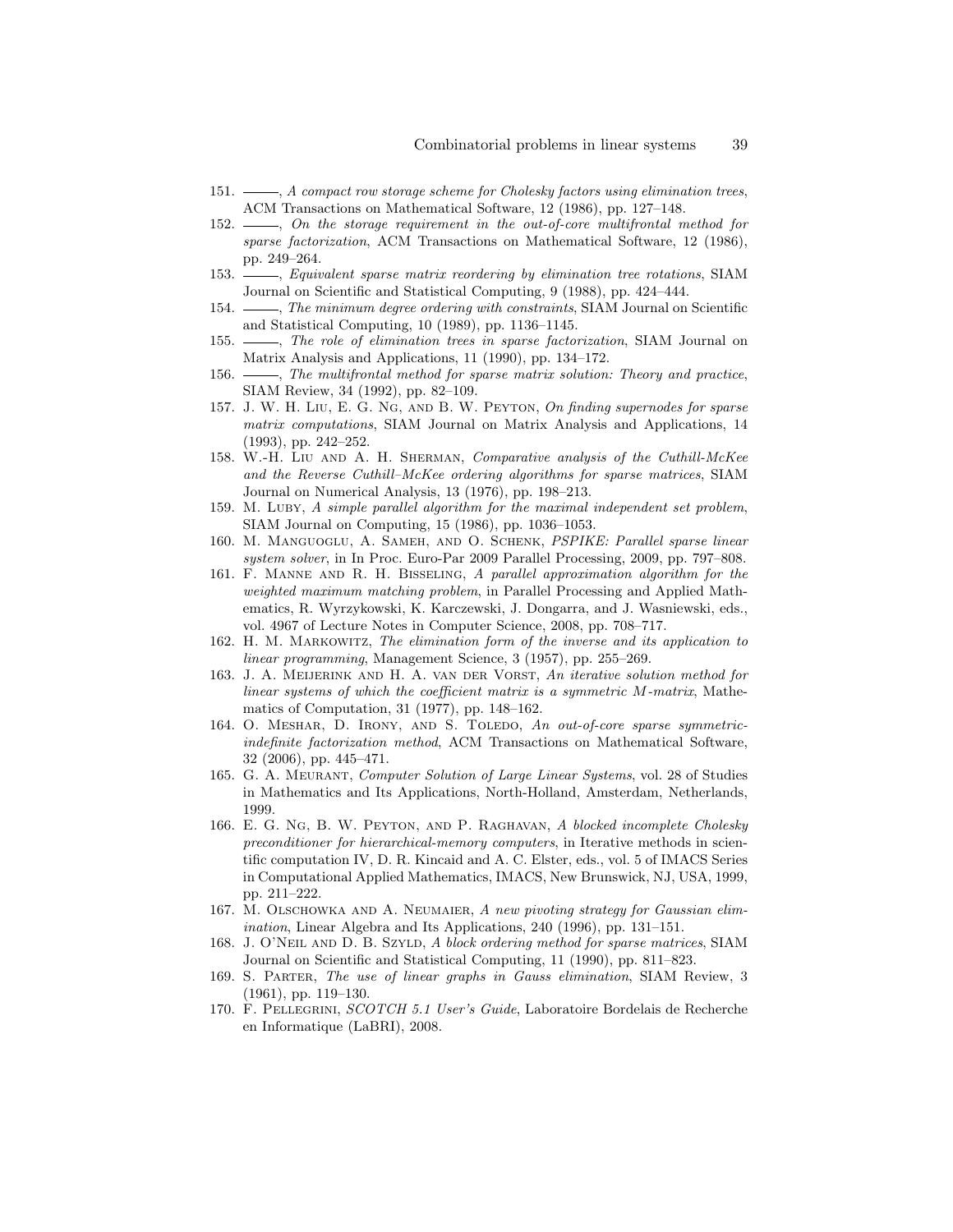- 40 Duff and Uçar
- 171. A. Pothen, Sparse Null Bases and Marriage Theorems, PhD thesis, Department of Computer Science, Cornell University, Ithaca, New York, 1984.
- 172.  $\frac{172}{2}$ , Graph matchings in combinatorial scientific computing (vertex-weighted) and parallel edge-weighted). Presentation at Dagstuhl Seminar on Combinatorial Scientific Computing (09061), February 2009.
- 173. A. POTHEN AND C.-J. FAN, Computing the block triangular form of a sparse matrix, ACM Transactions on Mathematical Software, 16 (1990), pp. 303–324.
- 174. A. Pothen, H. D. Simon, and K.-P. Liou, Partitioning sparse matrices with eigenvectors of graphs, SIAM Journal on Matrix Analysis and Applications, 11 (1990), pp. 430–452.
- 175. A. POTHEN AND C. SUN, A mapping algorithm for parallel sparse Cholesky factorization, SIAM Journal on Scientific Computing, 14 (1993), pp. 1253–1257.
- 176. J. K. REID AND J. A. SCOTT, An out-of-core sparse Cholesky solver, Tech. Report RAL-TR-2006-013, Computational Sciences and Engineering Department, Rutherford Appleton Laboratory, Oxon, OX11 0QX, England, 2006.
- 177.  $\_\_\_\_\$  An efficient out-of-core sparse symmetric indefinite direct solver, Tech. Report RAL-TR-2008-024, Computational Sciences and Engineering Department, Rutherford Appleton Laboratory, Oxon, OX11 0QX, England, December 2008.
- 178. J. H. Reif, Depth-first search is inherently sequential, Information Processing Letters, 20 (1985), pp. 229–234.
- 179.  $\_\_\_\$ , Efficient approximate solution of sparse linear systems, Computers and Mathematics with Applications, 36 (1998), pp. 37–58.
- 180. J. RIEDY AND J. DEMMEL, *Parallel weighted bipartite matching and applications*. Presentation at SIAM 11th Conference on Parallel Processing for Scientific Computing (PP04), San Francisco, CA, USA, February 2004.
- 181. D. J. Rose, A graph-theoretic study of the numerical solution of sparse positive definite systems of linear equations, in Graph Theory and Computing, R. C. Read, ed., Academic Press, 1972, pp. 183–217.
- 182.  $\frac{182}{182}$ , Convergent regular splittings for singular M-matrices, SIAM Journal on Algebraic and Discrete Methods, 5 (1984), pp. 133–144.
- 183. D. J. Rose and R. E. Tarjan, Algorithmic aspects of vertex elimination in directed graphs, SIAM Journal on Applied Mathematics, 34 (1978), pp. 176–197.
- 184. D. J. ROSE, R. E. TARJAN, AND G. S. LUEKER, Algorithmic aspects of vertex elimination on graphs, SIAM Journal on Computing, 5 (1976), pp. 266–283.
- 185. D. J. ROSE AND G. F. WHITTEN, Automatic nested dissection, in ACM 74: Proceedings of the 1974 annual conference, New York, NY, USA, 1974, ACM, pp. 82–88.
- 186. V. ROTKIN AND S. TOLEDO, The design and implementation of a new out-ofcore sparse Cholesky factorization method, ACM Transactions on Mathematical Software, 30 (2004), pp. 19–46.
- 187. J. W. RUGE AND K. STÜBEN, Algebraic multigrid, in Multigrid Methods, S. F. McCormick, ed., SIAM, Philadelphia, Pennsylvania, 1987, ch. 4, pp. 73–130.
- 188. Y. Saad, ILUT: A dual threshold incomplete LU factorization, Numerical Linear Algebra with Applications, 1 (1994), pp. 387–402.
- 189.  $\frac{189}{180}$ , Finding exact and approximate block structures for ILU preconditioning, SIAM Journal on Scientific Computing, 24 (2003), pp. 1107–1123.
- 190. *----, Iterative Methods for Sparse Linear Systems*, SIAM, Philadelphia, 2nd ed., 2003.
- 191.  $\frac{1}{12}$ , Multilevel ILU with reorderings for diagonal dominance, SIAM Journal on Scientific Computing, 27 (2005), pp. 1032–1057.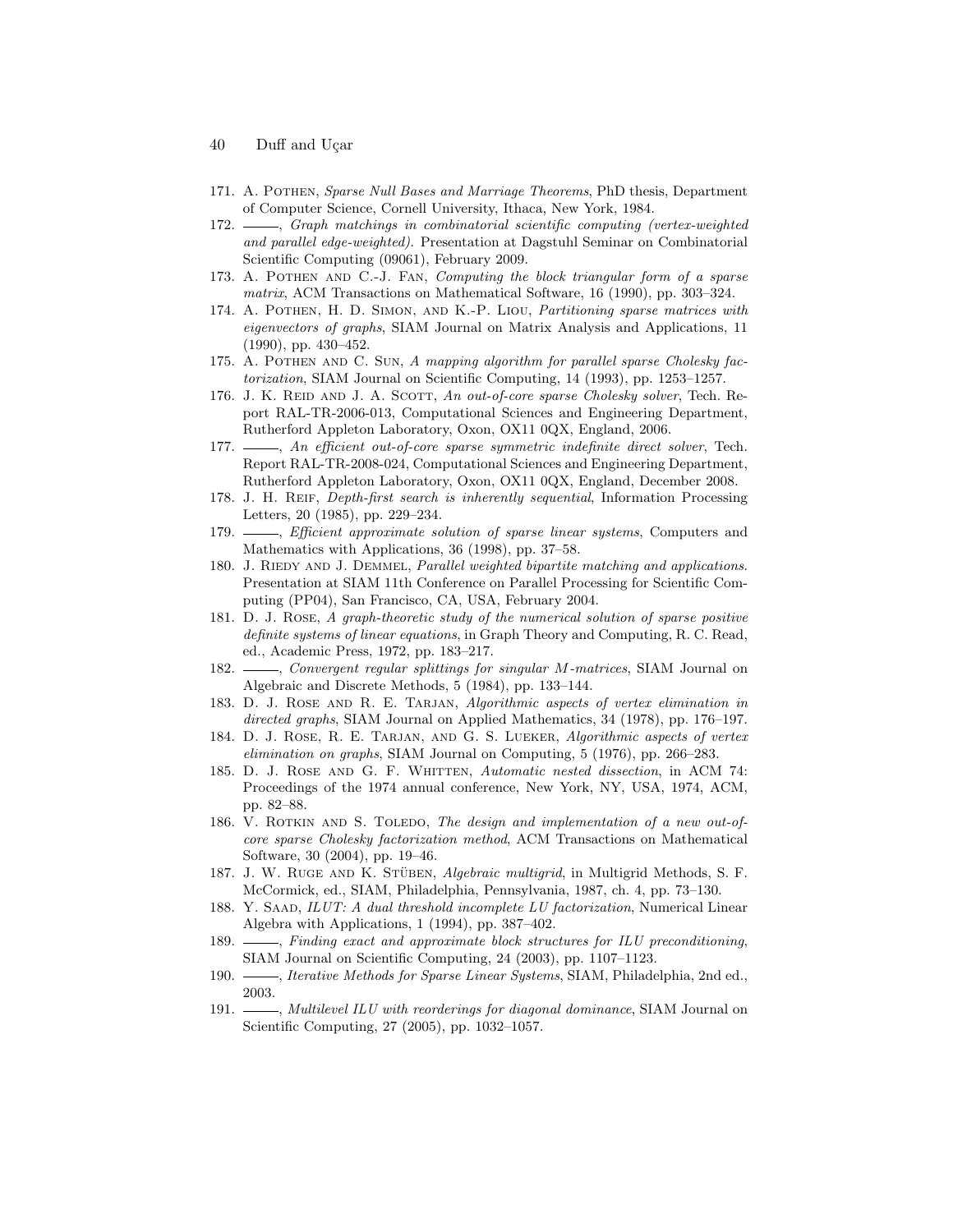- 192. M. Sala and M. Heroux, Robust algebraic preconditioners with IFPACK 3.0, Tech. Report SAND-0662, Sandia National Laboratories, 2005.
- 193. R. Schreiber, A new implementation of sparse Gaussian elimination, ACM Transactions on Mathematical Software, 8 (1982), pp. 256–276.
- 194. J. Schulze, Towards a tighter coupling of bottom-up and top-down sparse matrix ordering methods, BIT Numerical Mathematics, 41 (2001), pp. 800–841.
- 195. H. D. Simon, Incomplete LU preconditioners for conjugate-gradient-type iterative methods, in Proceedings of the 1985 Reservoir Simulation Symposium, Dallas, February 1985, pp. 387–396.
- 196. B. Speelpenning, The generalized element method, Tech. Report UIUCDCS-R-78-946, Department of Computer Science, University of Illinois at Urbana-Champaign, Illinois, 1978.
- 197. D. A. Spielman and S.-H. Teng, Solving sparse, symmetric, diagonally dominant linear systems in time  $\mathcal{O}(m^{1.31})$ , in 44th Annual IEEE Symposium on Foundations of Computer Science, IEEE, 2003, pp. 416–427.
- 198.  $\_\_\_\_\$  Nearly-linear time algorithms for graph partitioning, graph sparsification, and solving linear systems, in STOC'04: Proceedings of the 36th annual ACM symposium on Theory of computing, New York, NY, USA, 2004, ACM, pp. 81– 90.
- 199. K. STÜBEN, A review of algebraic multigrid, Journal of Computational and Applied Mathematics, 128 (2001), pp. 281–309.
- 200. R. E. TARJAN, Depth-first search and linear graph algorithms, SIAM Journal on Computing, 1 (1972), pp. 146–160.
- 201.  $\frac{1}{201}$ , Data Structures and Network Algorithms, vol. 44 of CBMS-NSF Regional Conference Series in Applied Mathematics, SIAM, Philadelphia, PA, USA, 1983.
- 202. W. F. Tinney and J. W. Walker, Direct solutions of sparse network equations by optimally ordered triangular factorization, Proceedings of the IEEE, 55 (1967), pp. 1801–1809.
- 203. S. TOLEDO AND A. UCHITEL, A supernodal out-of-core sparse Gaussianelimination method, in 7th International Conference on Parallel Processing and Applied Mathematics (PPAM 2007),, R. Wyrzykowski, K. Karczewski, J. Dongarra, and J. Wasniewski, eds., vol. 4967 of Lecture Notes in Computer Science, Springer-Verlag Berlin Heidelberg, 2008, pp. 728–737.
- 204. R. S. TUMINARO AND C. TONG, Parallel smoothed aggregation multigrid: Aggregation strategies on massively parallel machines, in Supercomputing '00: Proceedings of the 2000 ACM/IEEE conference on Supercomputing (CDROM), Washington, DC, USA, 2000, IEEE Computer Society, p. 5.
- 205. B. UÇAR AND C. AYKANAT, Partitioning sparse matrices for parallel preconditioned iterative methods, SIAM Journal on Scientific Computing, 29 (2007), pp. 1683–1709.
- 206. P. M. VAIDYA, Solving linear equations with symmetric diagonally dominant matrices by constructing good preconditioners. Unpublished manuscript presented at the IMA Workshop on Graph Theory and Sparse Matrix Computation, October 1991.
- 207. R. S. Varga, Matrix Iterative Analysis, Springer, Berlin, Heidelberg, New York, second ed., 2000.
- 208. R. A. WILLOUGHBY, A characterization of matrix irreducibility, in Numerische Methoden bei Graphentheoretischen und Kombinatorischen Problemen, L. Collatz, G. Meinardus, and H. Werner, eds., vol. 29 of International Series of Numerical Mathematics, Birkhäuser Verlag, 1975, pp. 131–143.